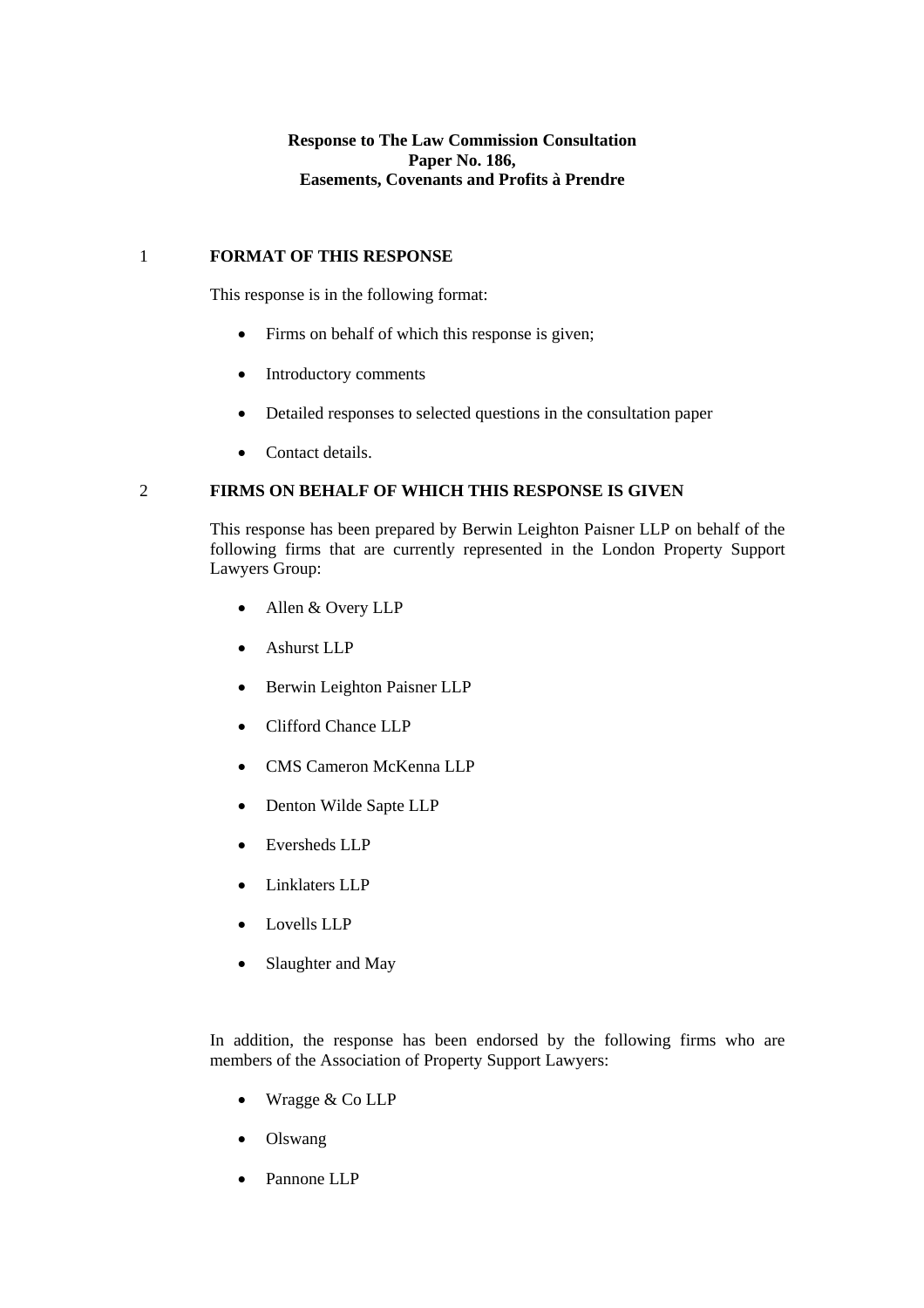- Baker & McKenzie LLP
- Charles Russell LLP
- Stephenson Harwood
- Pinsent Masons LLP
- DWF LLP
- Mayer Brown International LLP

# 3 **INTRODUCTORY COMMENTS**

We welcome the opportunity to comment on the Law Commission's proposals. Our response naturally reflects the predominantly commercial real estate and real estate finance practices of our respective firms, but we have also given some consideration to the impact of the proposals on domestic property owners.

We would be happy to provide further feedback whether on a formal or informal basis once the responses to this Consultation have been fully assessed.

The current law on easements and covenants is a difficult, untidy, irrational and unhelpful mess which causes practical problems to property owners, whether of dominant or servient tenements and whether they are subject to or benefit from easements and covenants. We welcome the Law Commission's attempt to create a single, coherent, body of law in this field.

In particular, we support:

- the proposed reform of the rules for the creation of implied easements;
- the proposed extension of the statutory jurisdiction to discharge or modify restrictions on land contained in s 84(1) of the Law of Property Act 1925 to include easements.

However, we are concerned that sufficient consideration is given in the new scheme to land the title to which is not registered.

We also consider that the following related areas should be covered by the new scheme:

- Infrastructure projects;
- Flying freeholds;
- Perpetuities.

## 4 **RESPONSES TO QUESTIONS**

# 4.1 **Human rights**

We would welcome the views of consultees on the human rights implications of the provisional proposals described in this Paper.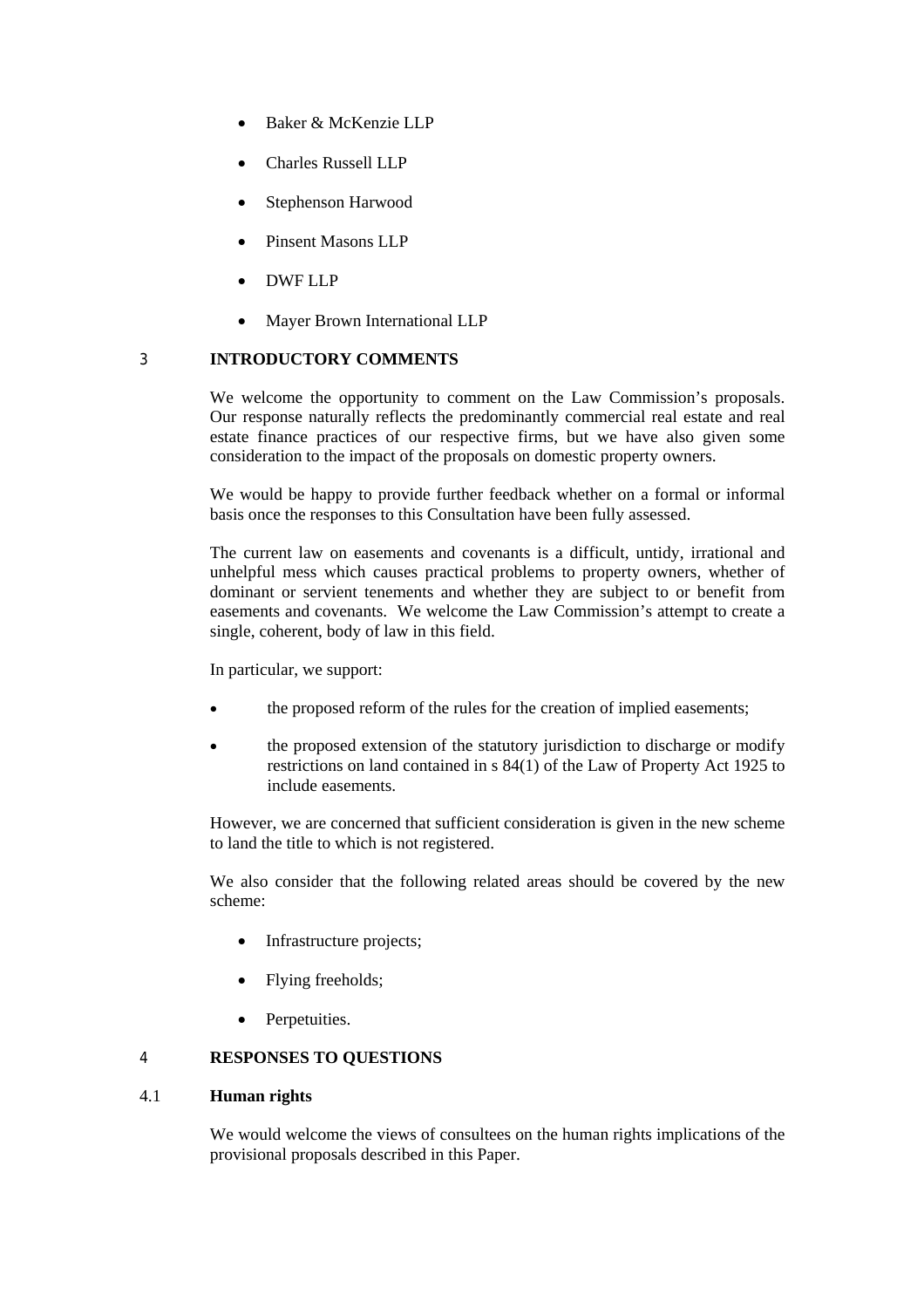[paragraph 1.29]

### 4.2 **Assessment of the impact of reform**

We would welcome any information or views from consultees about the likely impact of our provisional proposals.

[paragraph 1.34]

### 4.3 **Characteristics of an easement**

4.3.1 Our provisional view is that the current requirement that an easement be attached to a dominant estate in the land serves an important purpose and should be retained. We do not believe that easements in gross should be recognised as interests in land. Do consultees agree? If they do not agree, could they explain what kinds of right they believe should be permitted by law to be created in gross?

[paragraph 3.18]

*In general we agree that easements in gross should not be recognised as they may cause problems in identifying who is entitled to their benefit, whether this benefit can be assigned to more than one person, and if so, how to avoid impermissible levels of intensification of use.* 

*However, there are two circumstances where legitimate commercial and public objectives are prejudiced by the need for easements to have a dominant estate in land to be effective. In these cases, we think some improvement is needed. We would welcome discussion on whether this is best achieved by permitting easements in gross or by other means.* 

*If such easements in gross were permitted, we think they should be capable of creation only by way of express grant, and that consideration is given to limiting the freedom of alienation of the benefit of the easement.* 

*The first circumstance is where infrastructure projects depend upon effective easements (often across hundreds of miles of land, all owned by different people) for pipes, wires or cables which connect a distribution point (eg a power station) with the consumer network. At present, it is necessary to acquire the easements in sequence moving away from the power station so that (relying on Re Salvin's Indenture [1938] 2 All ER 498) each easement can be said to benefit both the power station and all the previously granted easement land This is impractical. It is often impossible to complete the various deeds of easement in the necessary sequence. Moreover, where the land over which the easement is granted is a very long distance from the power station (or other terminal equipment), the Land Registry sometimes queries whether the right accommodates the distant dominant tenement.* 

*This uncertainty can prejudice the viability or speed of implementation of valuable public services works. We consider it would be preferable to set such 'easements' on a statutory basis, perhaps allowing limited easements in gross for cables, pipes and drainage undertaken as part of major infrastructure works. The definition of major infrastructure will require careful consideration, as would the breadth of potential alienation by the dominant owner of the benefit of that easement in gross. Perhaps one way to avoid fragmentation of the easement would be, in those*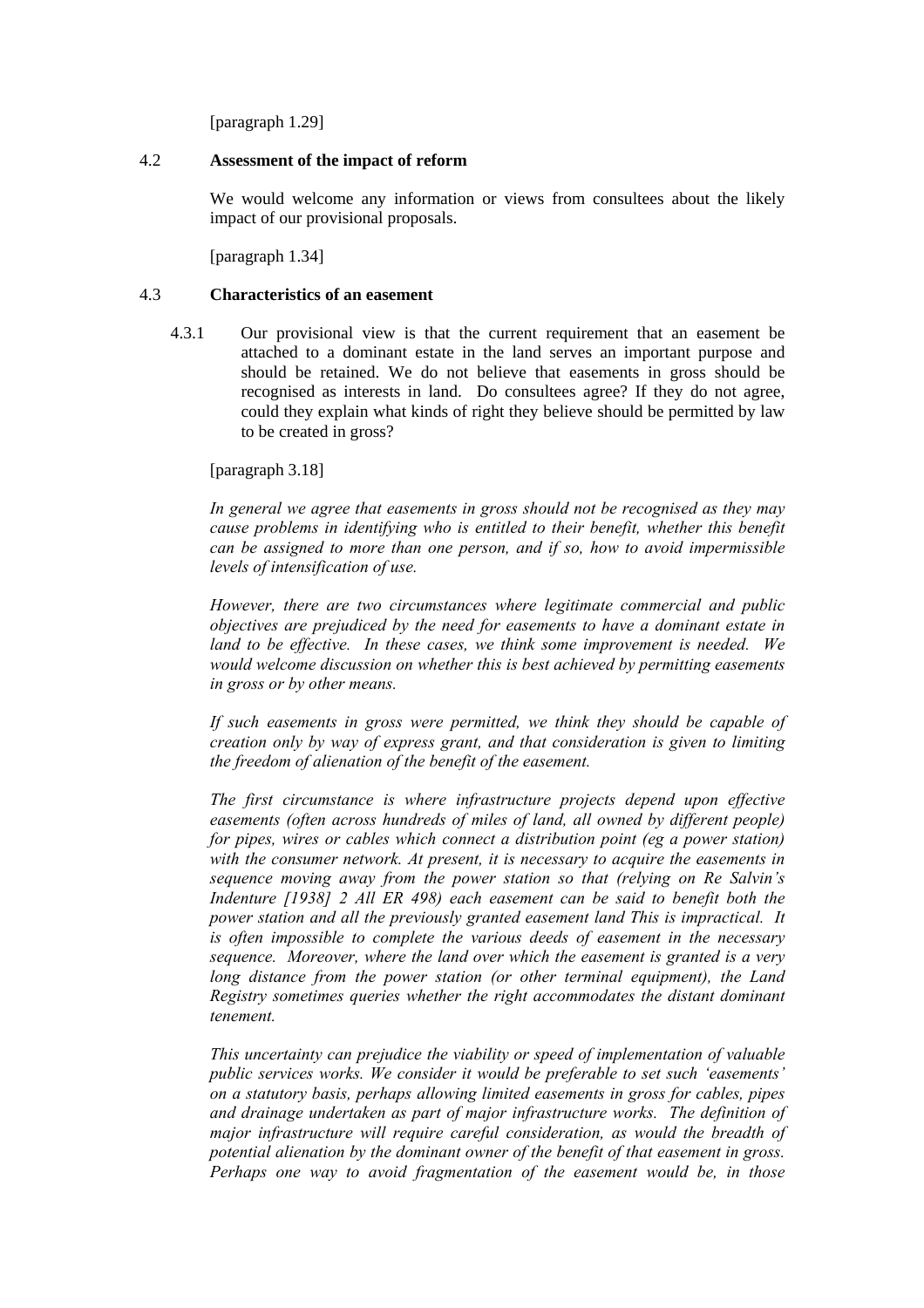*circumstances, to allow alienation of the pipeline easement only at the same time and to the same party as was acquiring the power station/distribution facility.* 

*The second circumstance is in the context of mortgages of part (or release back to the borrower of part of a mortgaged property, leaving in charge land which is not self-contained)). In either case the mortgagee needs to be sure that, should it ever have to enforce its security and sell the mortgaged property, it will have (and be able to offer to its buyer) the necessary easements over the balance of the borrowers land. Otherwise the value of the mortgaged property may be prejudiced. This is a genuine difficulty that occurs frequently in practice and is likely to become more of an issue as Registered Social Landlords (RSLs) acquire larger developments and wish to mortgage only part of them.* 

*It is doubtful whether the mortgagee has a qualifying estate in the mortgaged land to act as a dominant tenement.. The mortgagee holds neither a freehold nor a leasehold interest. Moreover, even if it is held to have an estate/interest which qualifies as a dominant tenement, that estate or interest is essentially short term. It ceases when the mortgage ceases. Thus, on exercise by the mortgagee of its power of sale, the dominant estate/interest will terminate. At that point, do the easements also terminate? If they did so, this would compromise the position of the purchaser from the mortgagee and thus reduce the consideration that the purchaser will pay.* 

*It would be helpful if the express grant to a mortgagee of such easements (and the ability of the mortgagee to pass on the benefit of those easements to a purchaser of the mortgaged land) were given statutory recognition.* 

*It may be that the Commission intended that, to cater for the needs of the mortgagee, the owner would, before granting the mortgage, grant (to himself) the necessary rights for the intended mortgaged property over the intended retained land (see paragraph 3.66). Those rights would attach to the land over which the security was taken and would pass to a purchaser of it from the mortgagee. This will, however, suffer from the drawback (under the Commission's proposals) that the owner must split the title first, so that the land to be mortgaged and the land to be retained are in separate title numbers. We believe that this "solution" runs the risk of fragmenting the register. These easements for the mortgagee may never need to be exercised – the loan may be repaid as expected and no power of sale is ever exercised. To split the titles at the outset in order to preserve the viability of easements which the mortgagee may never need seems unnecessary. It would be preferable for the parties not to have to settle the routes of the easements at the outset but to leave them to be ascertained as and when needed, for the same reason - they may never be needed.* 

4.3.2 We consider that the basic requirements that an easement accommodate and serve the land and that it has some nexus with the dominant land serve an important purpose and should be retained. We invite the views of consultees as to whether there should be any modification of these basic requirements.

[paragraph 3.33]

*We agree with these as the basic requirements (except in the case of easements in gross such as those discussed in 4.3.1). However, we think it would be useful to allow the grant of an easement to benefit not just the existing dominant tenement but also some predictable and defined extensions of it. The particular legal difficulties faced by developers in such situations were brought sharply into focus in London & Blenheim Estates Ltd v Ladbroke Retail Parks Ltd [3] EGCS 100, and*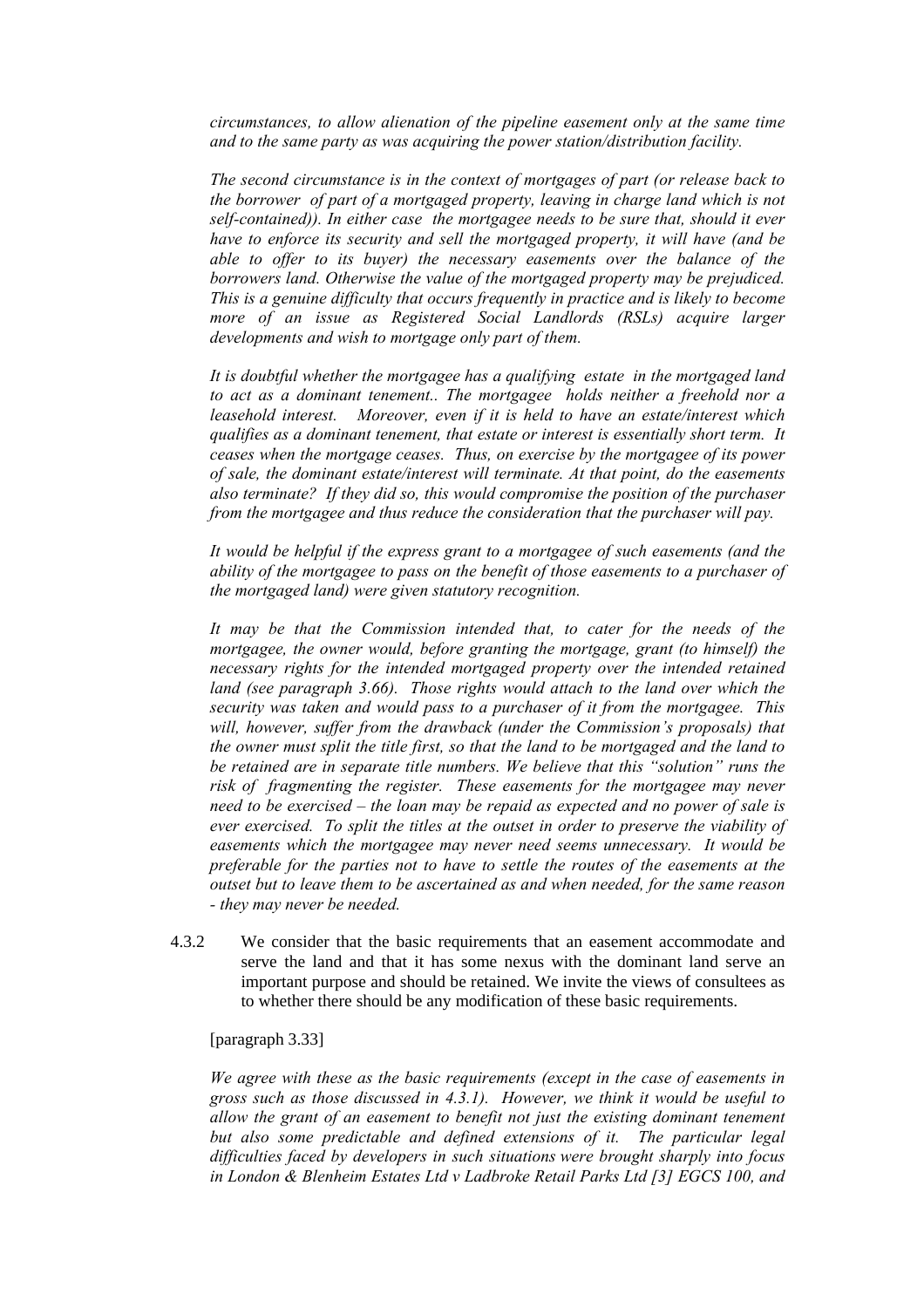*also in Voice v Bell [3] EGCS 128. These cases established that rights granted for the benefit of land to be acquired in the future did not operate to create a legal easement that was binding on a successor in title to the grantor of the rights*.

*The legal difficulties encountered in binding successors in title in these circumstances are analogous to the problems posed in ensuring that positive covenants are enforceable against a successor in title to the original covenantor. One possible way of overcoming this difficulty was suggested in "A developer's problem" EG 19/10/1993:* 

*"For practical purposes, let us assume that a developer wishes to acquire from a landowner a site ("Whiteacre"), with the landowner retaining some land in its ownership ("the retained land"). The developer is granted rights over the retained*  land in the transfer of Whiteacre. The developer is also granted rights over the *retained land for the benefit of additional land lying to the rear of the retained land which the developer contemplates that it may acquire in the future. A possible scheme for protecting the rights (which cannot as yet exist as easements) would be as follows:* 

*(1) The developer should attempt to define the extent of the "additional land". This could be done by annexing a second plan to the transfer of Whiteacre identifying the maximum extent of the additional land which the developer contemplates may be acquired for his development in the future.* 

*(2) The transfer of Whiteacre should include a separate schedule containing an option in favour of the developer to grant further easements for the benefit of the additional land. The option should be exercisable by the developer within a specified period of time (but not exceeding 21 years) by service of a notice with a plan attached identifying any part of the additional land as the dominant tenement. The developer's notice should require the landowner to enter into a formal deed of grant specifically granting the necessary easements for that part of the additional land identified as the dominant tenement.* 

*(3) At the time of the transfer of Whiteacre to the developer there should be annexed to that transfer a draft deed of grant to be entered into by the parties following the exercise by the developer of the developer's option.* 

*(4) It should be remembered that in London & Blenheim the judge held that there could not be a contract to grant an easement binding on successors in title until the dominant tenement had been identified. Accordingly, to protect the developer's position in the case of unregistered land the landowner should be required to enter into a restrictive covenant with the developer not to dispose of its interest in the retained land without first procuring that any future purchaser enters into a new option directly with the developer in the identical form to the one entered into between the developer and the landowner. That covenant should be protected by registration as a D(ii) land charge.* 

*(5) If both Whiteacre and the retained land are registered, similar arrangements should be entered into, except that, in that case, the parties should apply to enter a restriction on the landowner's title to the effect that there should be no disposition of the whole or any part of the retained land unless there shall have been produced*  to the Land Registry a certified copy of the option entered into between the *purchaser of the retained land and the developer."*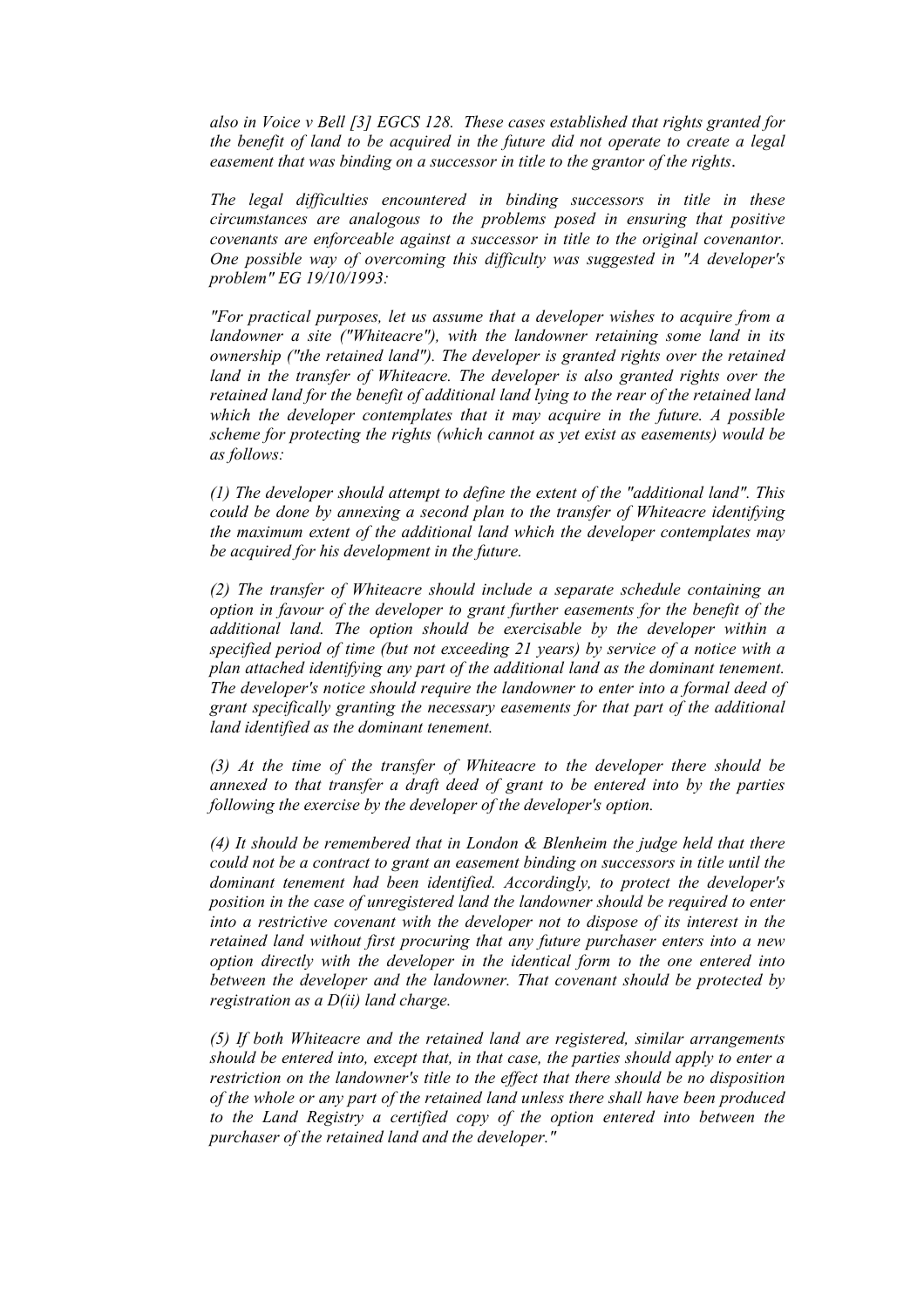*Arrangements like this are unduly complex to create and administer, and from a layman's view are inconvenient and incomprehensible. Developers would welcome a simple and effective scheme that enables them to reserve easements for defined areas of land that they do not yet own, but which they are planning to acquire in the future. We accept that it would be necessary to closely define the enlarged site that would be able to benefit from the easement. It would be unacceptable to allow the grant of an easement to benefit any land the dominant owner might choose, but it should be possible to define a dominant site to be benefited in terms which are specific enough to protect the servient owner from excessive exploitation but wide enough to serve the dominant owner's needs.* 

- 4.3.3 We provisionally propose that in order to comprise an easement:
	- (a) the right must be clearly defined, or be capable of clear definition, and it must be limited in its scope such that it does not involve the unrestricted use of the servient land; and
	- (b) the right must not be a lease or tenancy, but the fact that the dominant owner obtains exclusive possession of the servient land should not, without more, preclude the right from being an easement.

[paragraph 3.55]

*PROPOSAL (a)* 

*We agree with the proposal that both the nature of the right and the land over which it is exercisable must be clearly defined or be capable of clear definition.* 

*However, this requirement should not preclude any of the following:* 

- *● the grant of an easement over a particular route, but with express power for the servient owner to vary that route to another pre agreed route on giving suitable notice to the dominant owner*
- *● the grant of an easement over a particular route, but with express power for the servient owner to vary that route to some alternative on the servient owner's land (ie that owned by the servient owner at the date of the grant of the original easement), on giving suitable notice to the dominant owner. This might include (if car parking in a designated space is considered to be capable of being an easement – see later) the right for the servient owner to vary that designated car parking space.*
- *● the grant of an easement over a particular route, but with express power for the servient owner to vary that route to some alternative on the servient owner's land (ie that owned by the servient owner at the date of notification of the alternativethis could include land acquired by it after the date of the grant of the original easement), on giving suitable notice to the dominant owner*
- *● the grant of an easement over a generic description of areas eg a right of way (in a transfer of a plot on a new estate) over the "estate roads from time to time"Developers will often not have an exact layout at the earliest stages when they might wish or need to grant the easements. Similarly, the right to use conduits from time to time on the servient land – where the easement is granted*  in fee simple, it is highly likely that the services network on the servient land will *change. New pipes and cables will be laid, not necessarily in precisely the same*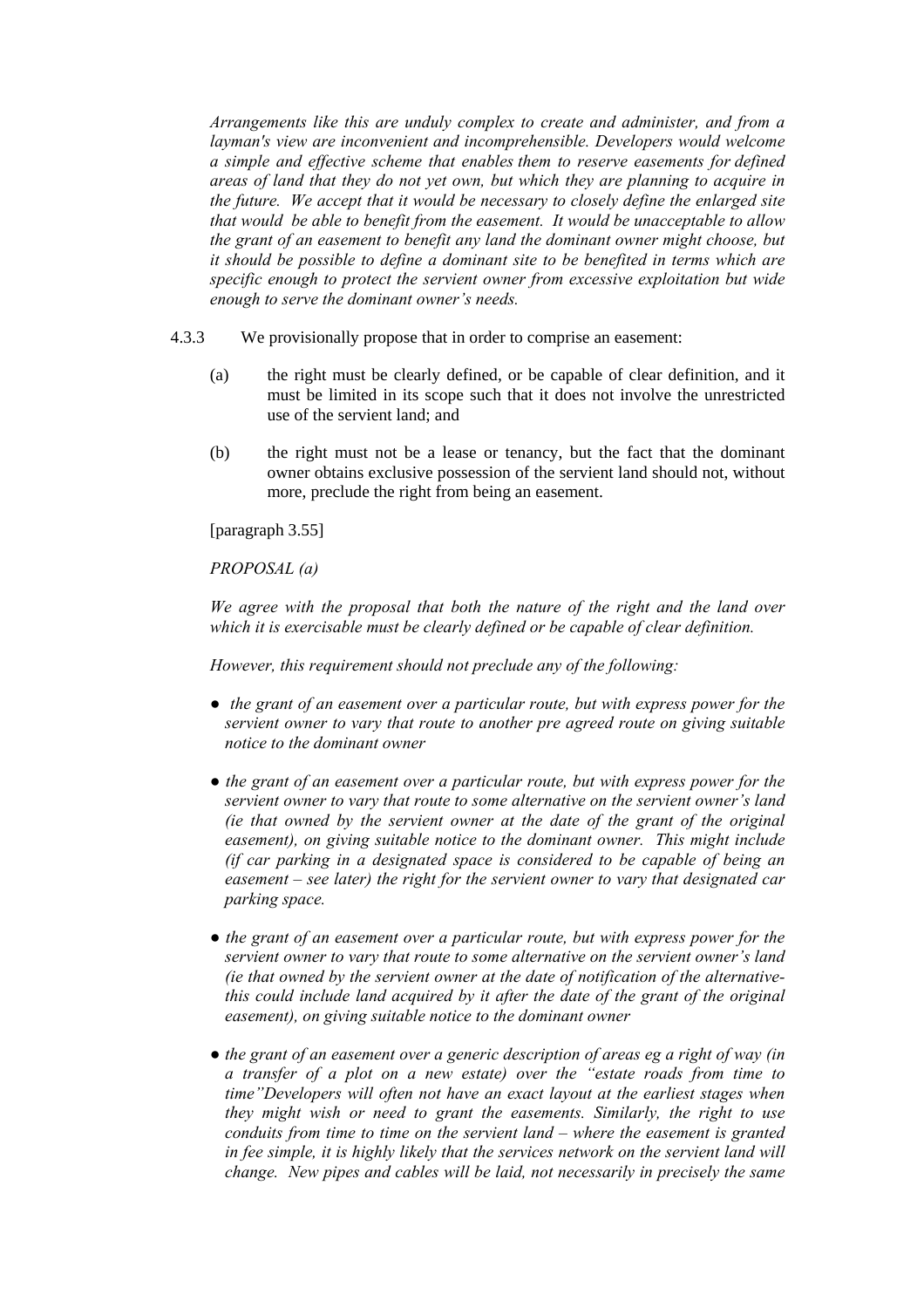*location and the dominant owner will wish to be able to use whatever network is in place.* 

*● the grant of an easement over a defined route, with a contractual obligation on the dominant owner to release that easement on request of the servient owner, so*  long as the servient owner first grants to the dominant owner a suitable *alternative easement (typically known as "lift and shift" provisions).* 

*It would be appreciated if any statutory scheme could specifically confirm* 

*° that all of these types of easement are legitimate and create legal interests in land* 

*° that registration of each (against dominant and servient land) is possible without the need (as some, but not all, Land Registry offices require, since Greenwich Healthcare NHS Trust v London and Quadrant Housing Trust) to identify at the outset the whole of the area over which the easement can be relocated.. This may not be possible in the case of land not yet acquired by the servient owner.* 

*° what needs to be done if the alternative route is triggered by the servient owner. Should the new route be re-registered? If it is the intention that the register should be as complete a picture as possible of the state of the title, there should arguably be a means to record the relocation of easements. However, in reality such relocation may be agreed informally and (particularly in the case of a right to relocate parking spaces) may occur too frequently for registration to be practical. This gives rise to difficulties when the register does not reflect the position on the ground and currently may result in the creation of an unprotected equitable easement, unknown to the parties - another example of the law currently imposing requirements of which lay people will be unaware.* 

*PROPOSAL (b)* 

*There is a considerable tension inherent in the two statements in this proposal.* 

*We agree that an easement must be different from a lease and it must be possible to tell easily into which category a right falls (since important consequences such as potential business security of tenure under Landlord and Tenant Act 1954 will attach to a lease, but not an easement; and the registration formalities for each are different).* 

*We also agree that it is very difficult to apply exclusive user as the determinant of whether a lease or an easement for a term of years (permitted by section 1(2) (a) LPA 1925) has been created (the "ouster principle"). In practical terms, either a*  lease or an easement for a term of years may apparently give the beneficiary *exclusive user and the current nuances used to distinguish between them are very difficult to apply or predict.* 

*The proposal suggests that the grant of exclusive possession should not disqualify it as an easement "without more". What is the "more" likely to encompass? It is true that case law has developed which classifies as licences (not leases) some occupation arrangements which grant exclusive possession. Here such factors as absence of rent, or flexibility of the grantor to move location, prevent it being a lease. It should be made very clear what additional factors will mean that an arrangement is viewed as an easement, rather than a lease. Otherwise draftsmen will not be able to be confident that they are creating what they intend and no more.*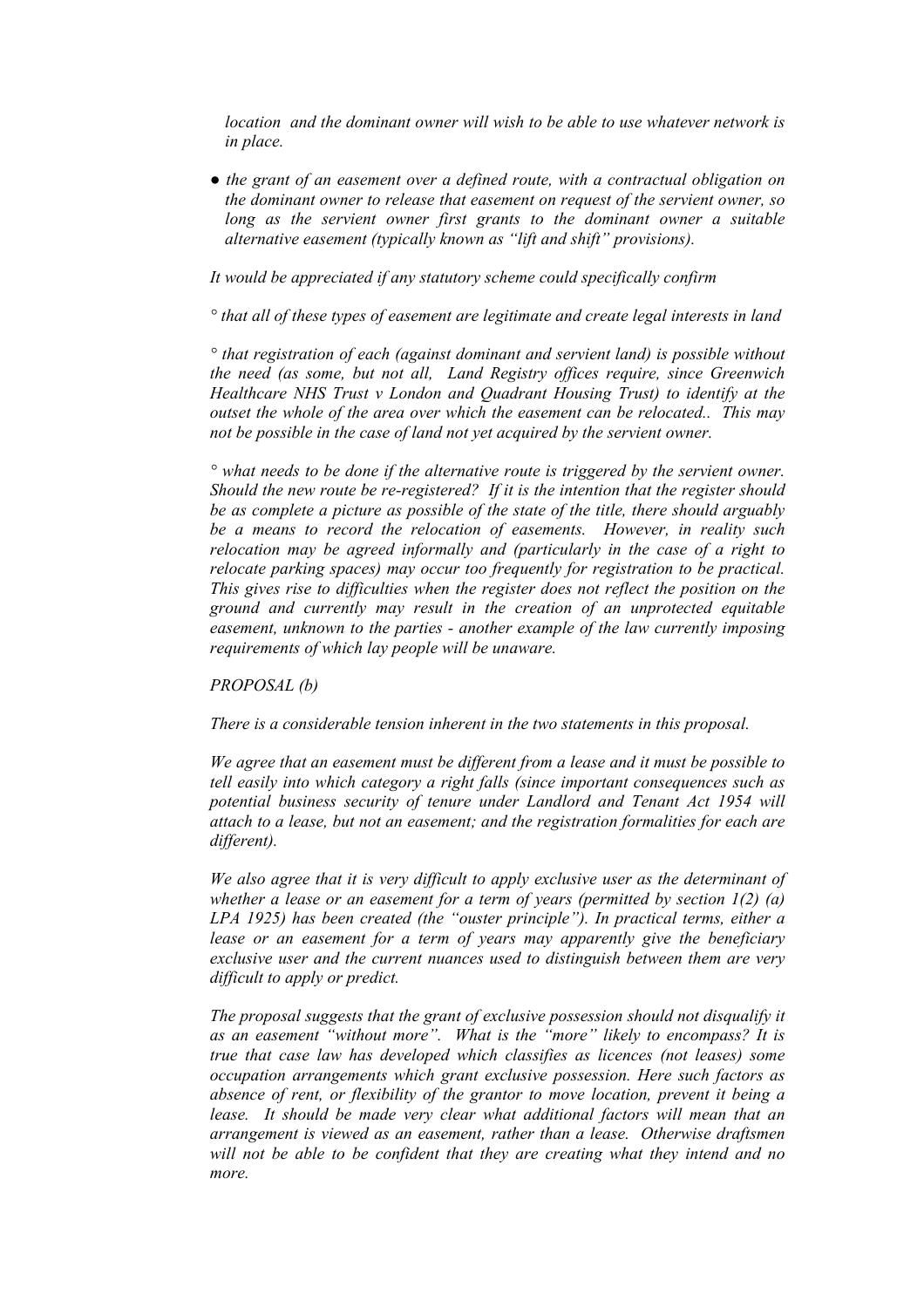*It would be no more appropriate to distinguish between a lease and an easement on grounds of whether the grantee is given only restricted use of the land. Certainly an easement is generally granted for very limited purposes, and other use of the land is not permitted. However, a lease also usually restricts the types of use which the grantee may make of the land.* 

*Nor will it be appropriate to distinguish between an easement and a lease on grounds that the full depth and height of the land is comprised in the arrangement. Whilst it is true that an easement (eg to use a particular drain) will not confer the right to use the rest of the surface of the land, or its subsoil or airspace, a lease may also grant the right to use only a particular horizontal "slice" of the land, reserving the subsoil, or airspace, to the landlord to do as it likes with.* 

*To illustrate the problem:* 

- *A residential leasehold flat in a block is allocated, in the lease of the flat, a right to park in a specific car parking space (not one space from time to time allocated, or one space wherever one happens to be free from time to time). No other tenant of the block is allowed to park in that designated space. However, because the landlord wishes to remain responsible for repair and maintenance of the car park as a whole (especially, for example, for resurfacing), it does not include the car parking space in the demise. It merely grants the exclusive right to use it. The landlord retains the subsoil beneath it, any retaining wall around it, and the structure above it. The use of the space is solely for parking. The landlord has residual rights of access to the car parking space (eg to make repairs, inspect, access its land on the other side of the space). The flat tenant has effectively exclusive use of the designated car parking space and can keep everyone, including the landlord in all but very limited circumstances, out.. The landlord will want this classified and registered as an easement. We strongly support that view, and believe that the flat tenant would be equally happy if it were registered as an easement appurtenant to their lease. However, there is great confusion at present as evidenced by the judgements of the House of Lords in Moncrieff v Jamieson [2007] UK HL42 as to whether it should be classified technically as such and hence accepted by Land Registry as registrable as an easement (unlike a right to park in a "roving" single space, which is accepted as an easement and can be registered as such). This confusion needs to be resolved.*
- *A commercial tenant, with a lease of offices in one building (that has no car park) is granted, in its lease or separately, a right to park 3 cars in designated spaces in the landlord's car park in an adjacent building. That right to park confers just the same exclusive possession as the residential example above. Here it will be critical for the landlord to be sure that the arrangement sets up only an easement. He would wish to avoid any suggestion that it sets up a lease of the 3 spaces, as that would attract LTA 1954 security of tenure.*
- *A café tenant is given the right (commonly called a "table and chairs" licence to put furniture on a designated area of mall outside its premises, to extend its trading area. Effectively, when that furniture is in place, the café tenant has exclusive possession of the area of mall. At night (in some cases) the furniture is pushed back, so the area occupied is smaller. Would this right now be classed as an easement, not a licence? There would be significant consequences in that the benefit of the easement passes*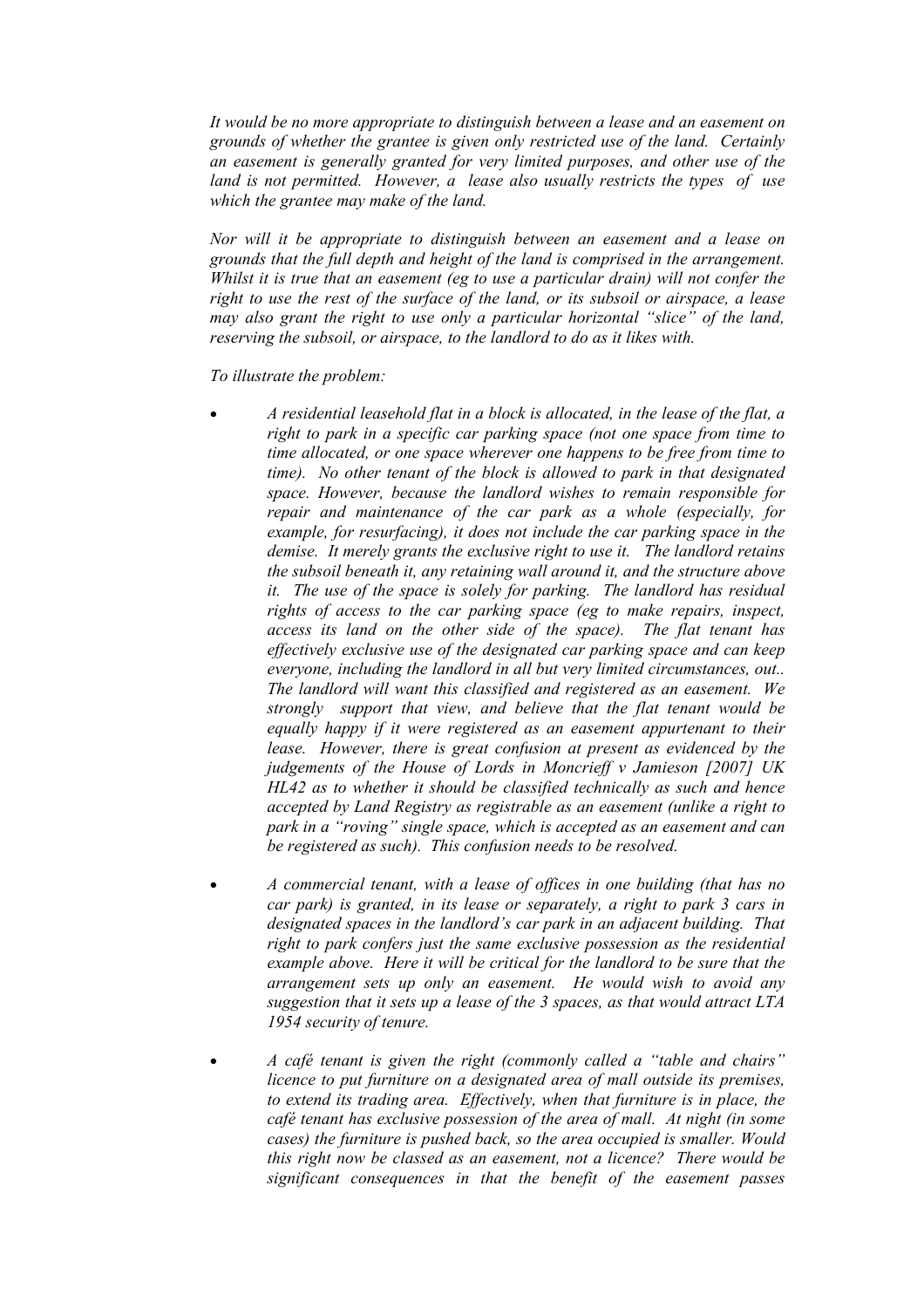*automatically to successors in title to the dominant land (here the café lease*) whereas the benefit of a licence needs to be expressly assigned. *Similarly, any new owner of the mall needs to know if it is bound by the arrangement (yes if an easement; no if a licence). Moreover, as an easement, the arrangement would need to be recorded at the Land Registry, whereas the licence need not be.* 

- *A commercial tenant is given the right to put up a satellite dish on a designated part of the roof. This is done after the start of the lease, so is documented by a separate agreement. No other occupant of the building is permitted to erect machinery on that part of the roof. The landlord cannot move the equipment round, but can access the area for inspection purposes and emergency maintenance. It is conventional to treat this as the grant of an easement for a term of years (in the same way as the lease will have granted a right of way through the common parts, or rights to use the common services). Yet it effectively grants exclusive possession. Does this turn it into a lease? That is not what the landlord would want or, we suggest, what the tenant would expect.*
- 4.3.4 We provisionally propose that where the benefit and burden of an easement is registered, there should be no requirement for the owners to be different persons, provided that the dominant and servient estates in land are registered with separate title numbers.

[paragraph 3.66]

*We support this proposal. However, opinions are divided on the merits of requiring the dominant and servient tenements to be in different titles.* 

*One group is against that requirement because of the large number of additional titles which would be created and the work – both for practitioners and the Land Registry – which would be involved, with consequent costs and delay. There is also the argument that the validity of an easement should not depend on how a landowner chooses to divide his property. Most practitioners are in favour of consolidation of titles where possible, not further fragmentation.* 

*The other group is in favour of the requirement because they consider it would be too confusing to have easements in favour of one part of a title over the other part. Since the creation of such easement is almost invariably going to be a prelude to a sale of part of the landholding, the additional work is simply being shifted in time and responsibility. It would be to the advantage of the creator of the easement to be able to control its registration and ensure it is correct on both dominant and servient titles, (although this does not take into account mortgages of part (see paragraph 4.3.1 above for discussion of the case for special treatment in such instances)).* 

*We all agree that a property owner should have a choice about whether unity of seisin extinguishes easements. This could be dealt with by a tick box on the relevant application forms, which would itself encourage more transferees to consider the issue and clear unnecessary entries off the title. We do not agree with the Commission's recommendation that a choice over the effect of unity of seisin should only apply to easements created after the change in the law. By definition the properties have come into one ownership, so only the owner is affected by the decision whether or not to extinguish the old easements. Obviously the change should only apply where there is unity of seisin after the date of reform.*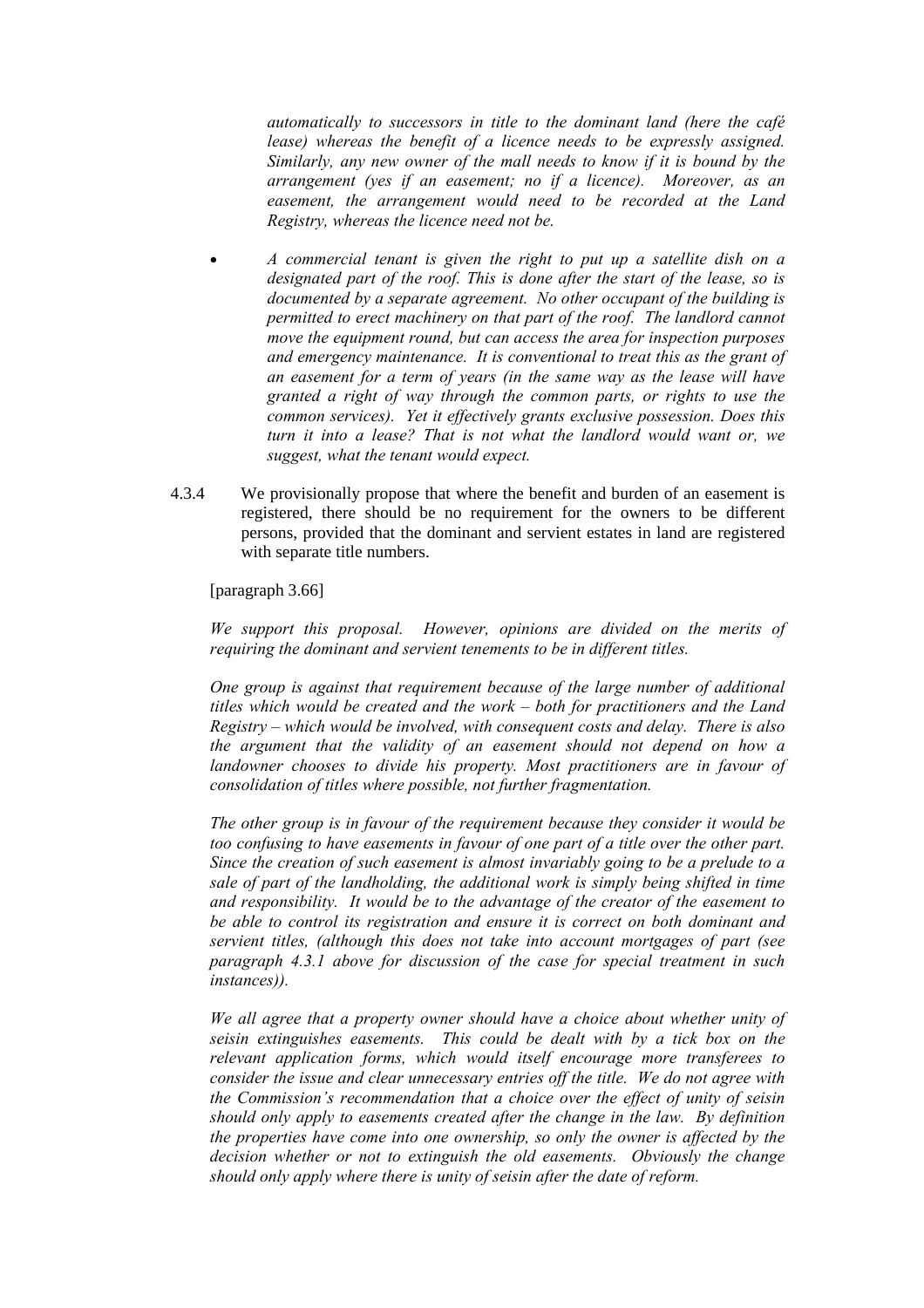## 5 **CREATION OF EASEMENTS**

5.1 We provisionally propose that an easement which is expressly reserved in the terms of a conveyance should not be interpreted in cases of ambiguity in favour of the person making the reservation.

[paragraph 4.24]

*We believe that it is the normal "contra proferentem" rule which underpins the decision in the St Edmundsbury case. That rule is not that any ambiguity in the terms of a grant is construed against the party "drafting the document" (as stated in paragraph 3.15 of the consultation paper), but that it is construed against the "grantor". Where a fresh reservation is created, it is viewed as a grant by the purchaser, and hence ambiguity is construed against the purchaser and in favour of the seller.* 

*However, we agree that this should be changed. For reservations after the date of reform, there should be no automatic interpretation of ambiguity in favour of the seller. It is for him to decide how to word the reservations with clarity or take his chance in court.* 

*Whilst this does not require the repeal of s65(1) LPA 1925, we wonder whether it will require statutory abrogation of the contra proferentem rule in this limited regard.* 

*Some firms would go further and reverse the normal rule, such that ambiguity in a reservation was construed against the seller. Whilst this has some appeal, it would not assist sellers who act without legal advice. If the regime for implied easements were to apply to reservations as well as grants, this might not matter so much, as the seller could perhaps look to the minimum implied easements to ensure that its retained land were selfcontained.* 

5.2 We invite the views of consultees as to whether it should be possible for parties to create short-form easements by reference to a prescribed form of words. Where the prescribed form of words is used, a fuller description of the substance of the easement would be implied into the instrument creating the right.

[paragraph 4.34]

*We support the introduction of short form easements as an option for the parties to use. However, we would not support them as the only way of creating easements. Parties should be free to continue to use bespoke drafting, including variations of any statutory short form easements. The prescribed wording of the short forms should have to be incorporated in such a way as to show that it is that wording, eg by requiring a reference to 'prescribed right x' in the drafting in the same way that the Land Registry currently requires standard form restrictions to be identified.* 

*Thought would need to be given, as to whether short form easements should also be capable of use in leases and other documents.* 

*We would welcome the opportunity to provide feedback on the proposed wording of any short form easements before they are brought into effect. In fact, it is vital that there is a consultation on the wording.*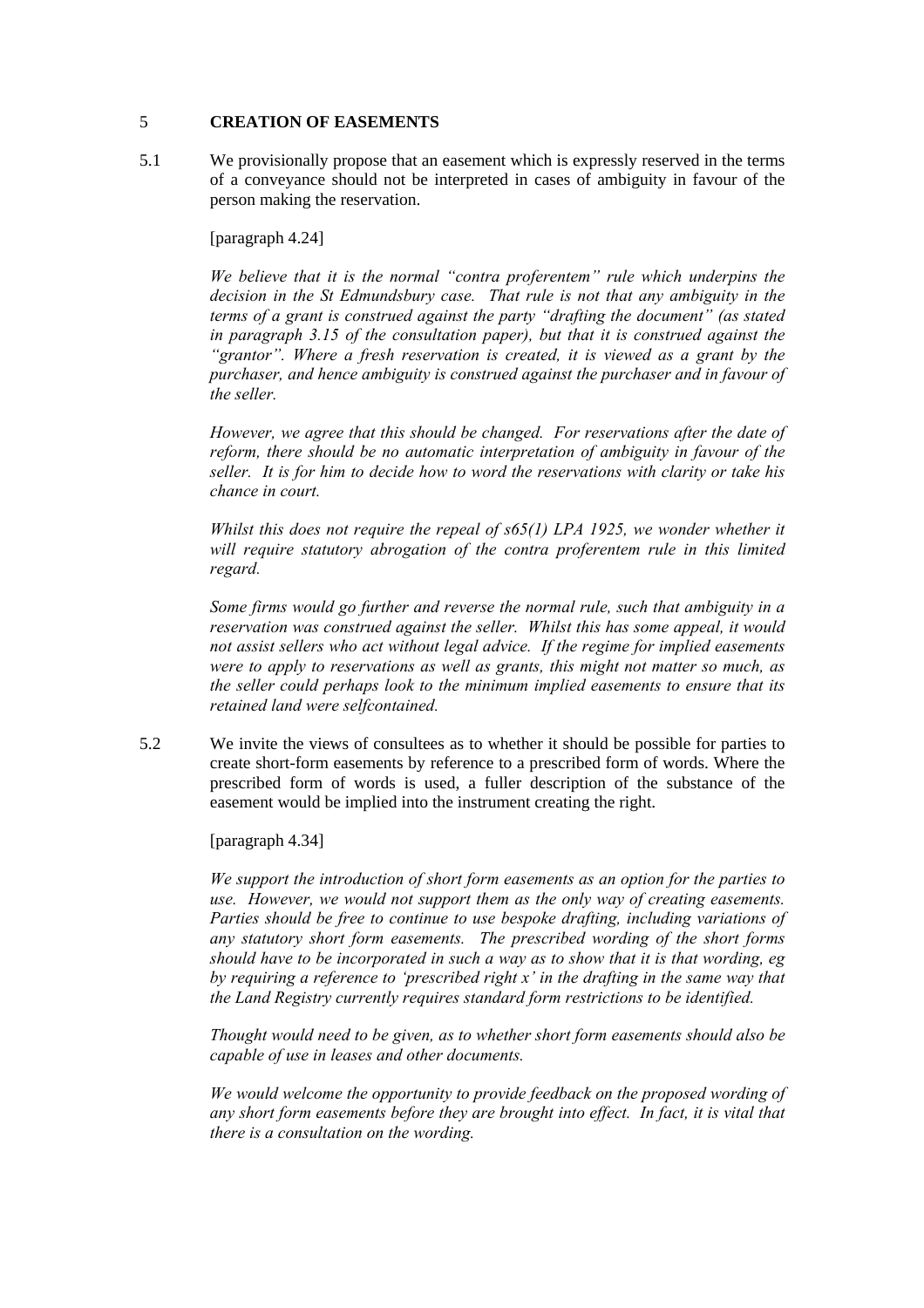5.3 We invite the views of consultees as to which easements should be so dealt with and the extent to which parties should be free to vary the terms of short-form easements.

[paragraph 4.35]

*We suggest that rights of way, rights of support, rights to use services, rights to develop and rights of light could be in standard form. They would need to be drafted in such a way as to be applied to the property concerned, eg 'the prescribed right of way is granted to the transferee over the road coloured brown', or with appropriate blanks (again see some of the standard form restrictions).* 

*As stated above, the parties should be free to use bespoke drafting instead of the prescribed forms and also to be able to amend the prescribed forms. The model might be the title guarantees under the Law of Property (Miscellaneous Provisions) Act 1994 which are sometimes incorporated wholesale and which are sometimes incorporated with amendments. Although a number of 'standard' amendments are used, on particular transactions additional or other amendments are sometimes made.* 

*Flying freeholds are generally regarded as notoriously unsatisfactory, particularly because of the inability of one freeholder to enforce positive covenants against another. To cite Lord Goodhart (Hansard 20 Feb 2001 : Column CWH822):* 

*"To some extent, albeit limited, the role of positive covenants can be replaced by easements. Flying freeholds can offer the benefit of a right of support - an easement of support - from the freehold underneath them. In this way, the lower freeholder cannot knock down the walls and leave the upper part of the building to float in the air. Unfortunately, however, there is no corresponding easement of shelter which would entitle the owner of the lower part of the property to insist that the owner of the upper part maintains the roof and stops the water dripping through."* 

*The decision in Abbahall Ltd v Smee [2002] EWCA Civ 1831 offers some partial relief for landowners in this situation. However, we would welcome a statutory standard (comprising both easements & land obligations) to put paid to problems with flying freeholds in cases where the parties have failed to cater expressly for this.* 

5.4 We provisionally propose that in determining whether an easement should be implied, it should not be material whether the easement would take effect by grant or by reservation. In either case, the person alleging that there is an easement should be required to establish it.

[paragraph 4.53]

*We agree with your proposal provided it relates to transactions after the date of reform. However, there is also support for retaining the existing harder line to prevent (or at least make extremely difficult) any implied reservations from arising, so that the purchaser has certainty about what he has bought. The seller is in a much better position to decide what rights he needs and reserve them expressly.* 

5.5 We provisionally propose that section 62 of the Law of Property Act 1925 should no longer operate to transform precarious benefits, enjoyed with the owner's licence or consent, into legal easements on a conveyance of the dominant estate. Do consultees agree?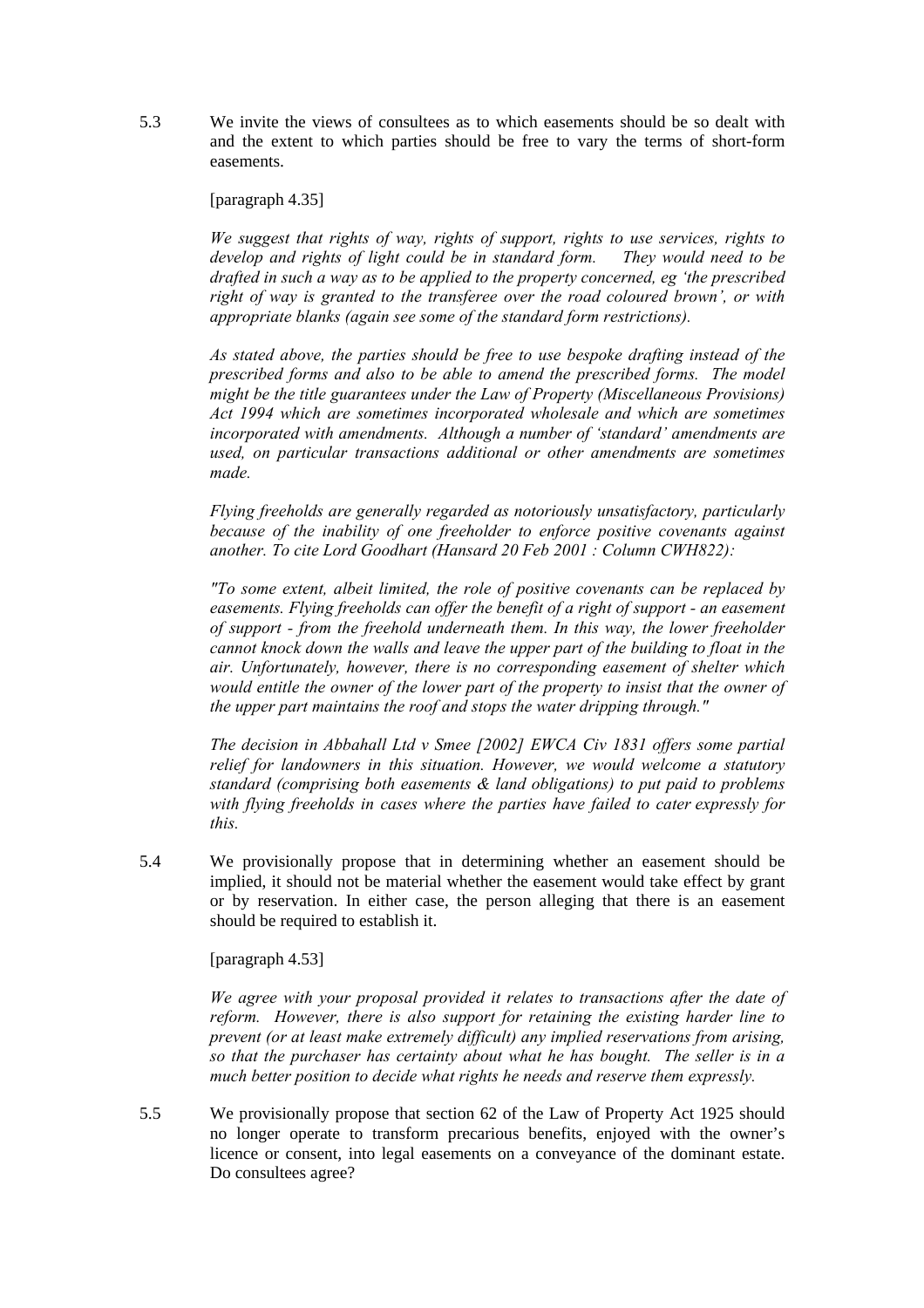[paragraph 4.104]

*We agree but transitional provisions would need to make it clear that s.62 LPA 1925 could continue to operate in its current form after the date of the change in law where a contract or option was in place on that date.* 

5.6 We invite the views of consultees as to whether it should be provided that the doctrine of non-derogation from grant should not give rise to the implied acquisition of an easement. If consultees are aware of circumstances in which the doctrine continues to have residual value, could they let us know?

[paragraph 4.106]

*We have no comments*.

5.7 We invite consultees' views on the following:

(1) whether they consider that the current rules whereby easements may be acquired by implied grant or reservation are in need of reform;

(2) whether they consider that it would be appropriate to replace the current rules:

(a) with an approach based upon ascertaining the actual intentions of the parties; or

(b) with an approach based upon a set of presumptions which would arise from the circumstances; and

(3) whether they consider that it would appropriate to replace the current rules with a single rule based on what is necessary for the reasonable use of the land.

### [paragraph 4.149]

*Implied easements can seriously adversely affect both the value and the potential use of land, and are not necessarily easily discovered by the prospective purchaser of that land. He may be caught unawares. For this reason we agree that the current rules on implied grant/reservation would benefit from reform. Ideally, the categories of implied easement need to be reduced to a minimum.* 

*However, we agree that there ought to be a statutory "safety net" for those landowners who, perhaps without legal advice, buy land without help from a qualified conveyancer, and fail to create expressly all the easements that they need to make their property self-contained. A similar outcome may arise where it is the ill-advised seller of part who fails to reserve the necessary easements for his retained land to remain self-contained. For both such parties, a limited range of implied easements would provide protection.* 

*First, we would restrict implied easements to those of limited classes – access, use of conduits and support. We would not want to extend the implied easements to interests such as car parking or rights of light. In the case of access we would (see below) extend this to vehicular as well as pedestrian access, unless the quality of the land over which the right of way were exercised were such as to prohibit clearly vehicular use.*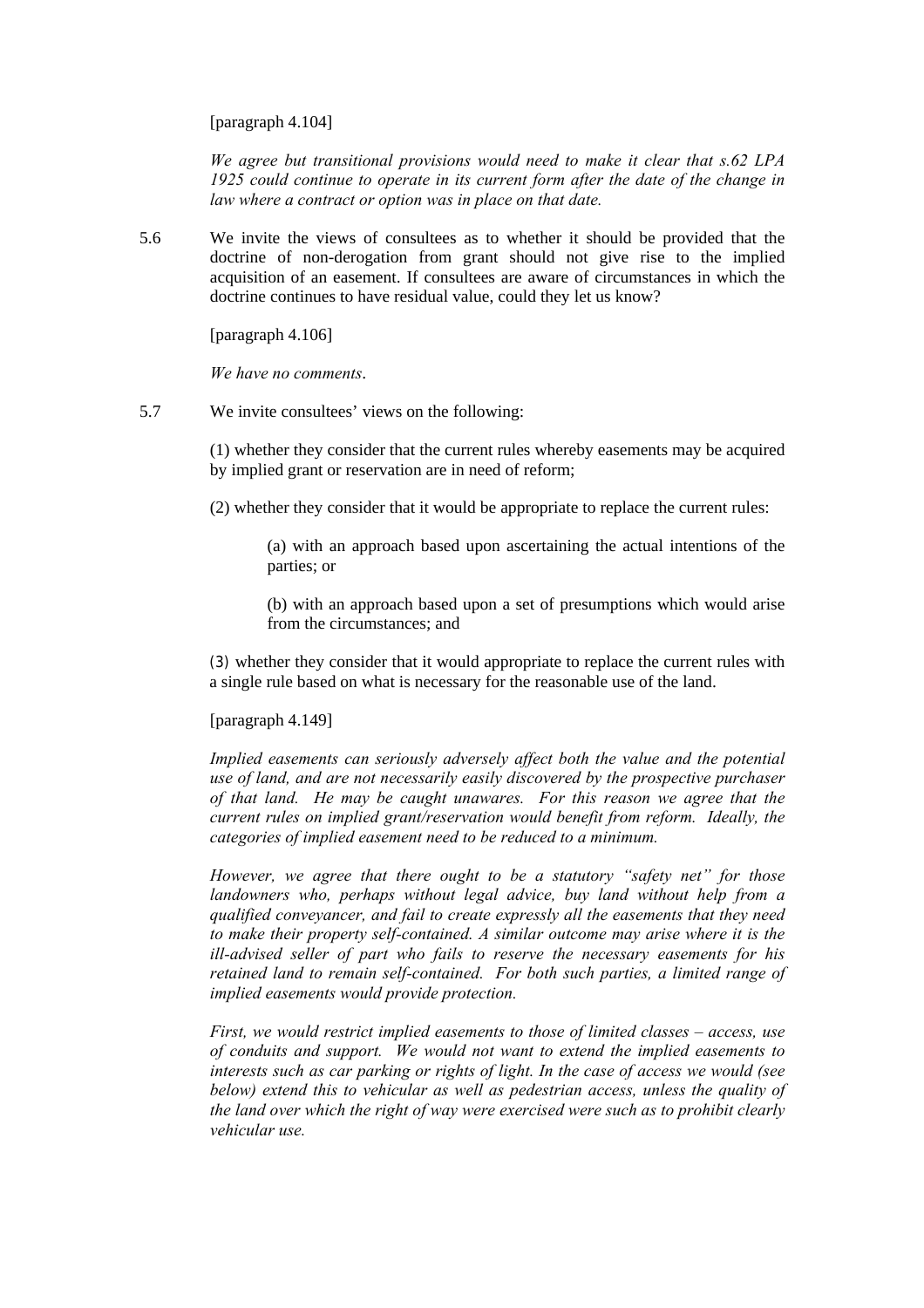*As to the circumstances when implication would arise, there are a wide range of views.* 

*Almost all share the views expressed in paragraph 4.110 of the Consultation Paper and reject option (2)(a), on grounds that ascertaining the actual intentions of the parties years after the event would be very difficult, and in some cases, the parties will not have addressed their minds to what they intended in the circumstances that have come about.* 

*The differences between (2)(b) and (3) are subtle. We believe they amount to:* 

*● as it is based on presumptions, route (2)(b) would allow the parties to rebut those presumptions by factual evidence. Route (3) would not.* 

*● the need to define the presumptions for route (2)(b) will prompt vigorous and lengthy debate. This may delay implementation of the change.* 

*● route (3) is a narrower test. It requires the easement to be both necessary and for "reasonable" use of the land. There would be debate about what is "necessary" and which user was "reasonable" from time to time.* 

*We would support route (3) as the easier test to apply. It would provide the minimum safety net, but not create uncertainty. It would be responsive to changing needs over time (which (2)(b) might not be) in that what is necessary might vary – for a transfer granted now it might be necessary to have a right to lay telephone cables, whereas for a transfer granted in 2040, the necessary service might be satellite phone services (these having replaced normal telephone services). It would be appropriate to indicate, in route (3), that the time at which "necessary and reasonable use" is assessed, is at the date of implied grant (not the date the extent or existence of the implied easement is being challenged in court. Moreover, we think it would be highly desirable to state, in route (3), that a vehicular right of way (as opposed merely to a pedestrian one) will fall within the category of "necessity", unless the nature of the land over which the right of way is implied is very clearly such as to make vehicular use impossible.* 

*Whichever route were recommended, we would want it made clear that the parties can expressly contract out of the rules for implication of easements, such that the transfer were the only determinant of easements granted.* 

5.8 We invite consultees' views as to whether it would be desirable to put the rules of implication into statutory form.

[paragraph 4.150]

*Although the Consultation Paper seems to suggest that statutory codification of the rules of implied easements would be an alternative to the methods outlined in the immediately preceding question, we anticipate that any change would have to be achieved by statute. Thus, if change is to be made, there will be an inevitable codification.*

5.9 We provisionally propose that the current law of prescriptive acquisition of easements (that is, at common law, by lost modern grant and under the Prescription Act 1832) be abolished with prospective effect.

[paragraph 4.174]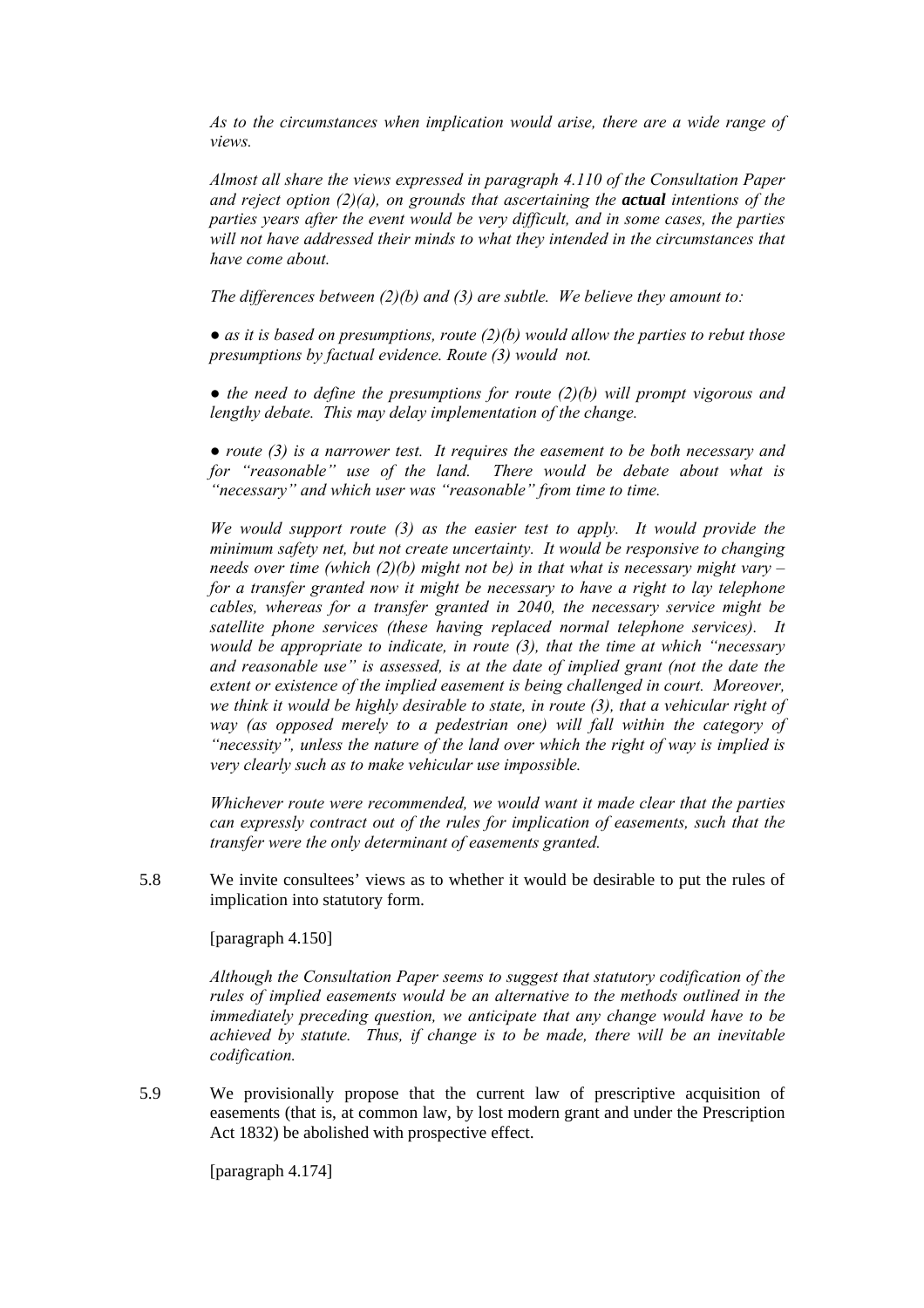*We agree, but appropriate protection for those in the course of acquiring rights should be included in any transitional provisions.* 

- 5.10 We invite the views of consultees as to:
	- (a) whether prescriptive acquisition of easements should be abolished without replacement;
	- (b) whether certain easements (such as negative easements) should no longer be capable of prescriptive acquisition, and, if so, which; and
	- (c) whether existing principles (for example, proprietary estoppel) sufficiently serve the function of prescriptive acquisition.

[paragraph 4.193]

*We support the prospective abolition of the current law (which is muddled and unnecessarily complicated). However, we do believe that a simplified form of prescription has a valuable role to play where rights are granted, or at least acquiesced in, informally. It is also a useful tool to cure historic conveyancing defects. Proprietary estoppel etc would not be sufficient to fill the gap, since it is difficult for the parties to ascertain their rights without recourse to the courts.* 

- 5.11 We provisionally propose:
	- (a) that it should be possible to claim an easement by prescription on proof of 20 years' continuous qualifying use;
	- (b) that qualifying use shall continue to within 12 months of application being made to the registrar for entry of a notice on the register of title;
	- (c) that qualifying use shall be use without force, without stealth and without consent; and
	- (d) that qualifying use shall not be use which is contrary to law, unless such use can be rendered lawful by the dispensation of the servient owner.

[paragraph 4.221]

*We disagree with proposal (b). It exposes innocent dominant owners to the loss of a legal easement in circumstances that they may not have been able to avoid or*  where the easement is inherently exercisable only infrequently.. Where, after *expiry of the 20 year period, the servient landowner does not change, there is no reason to deprive the dominant owner of the easement acquired just because it has not been exercised for a 12 month period. Where, after expiry of the 20 year period, the servient landowner changes, the existing rules on overriding interests will protect that new owner from being bound by easements that are not readily apparent, or have not been exercised within 12 months. For example:* 

• *an elderly householder gives up her car, so no longer uses the shared drive, over which she has been driving for 30 years, to her garage. A couple of years later she goes into a nursing home. Her house is put on the market in a housing recession. It is not sold for another year. It is only at that point, realistically, that anyone will seek to establish the right of way. Prescriptive rights, by definition, arise informally and it is only when there*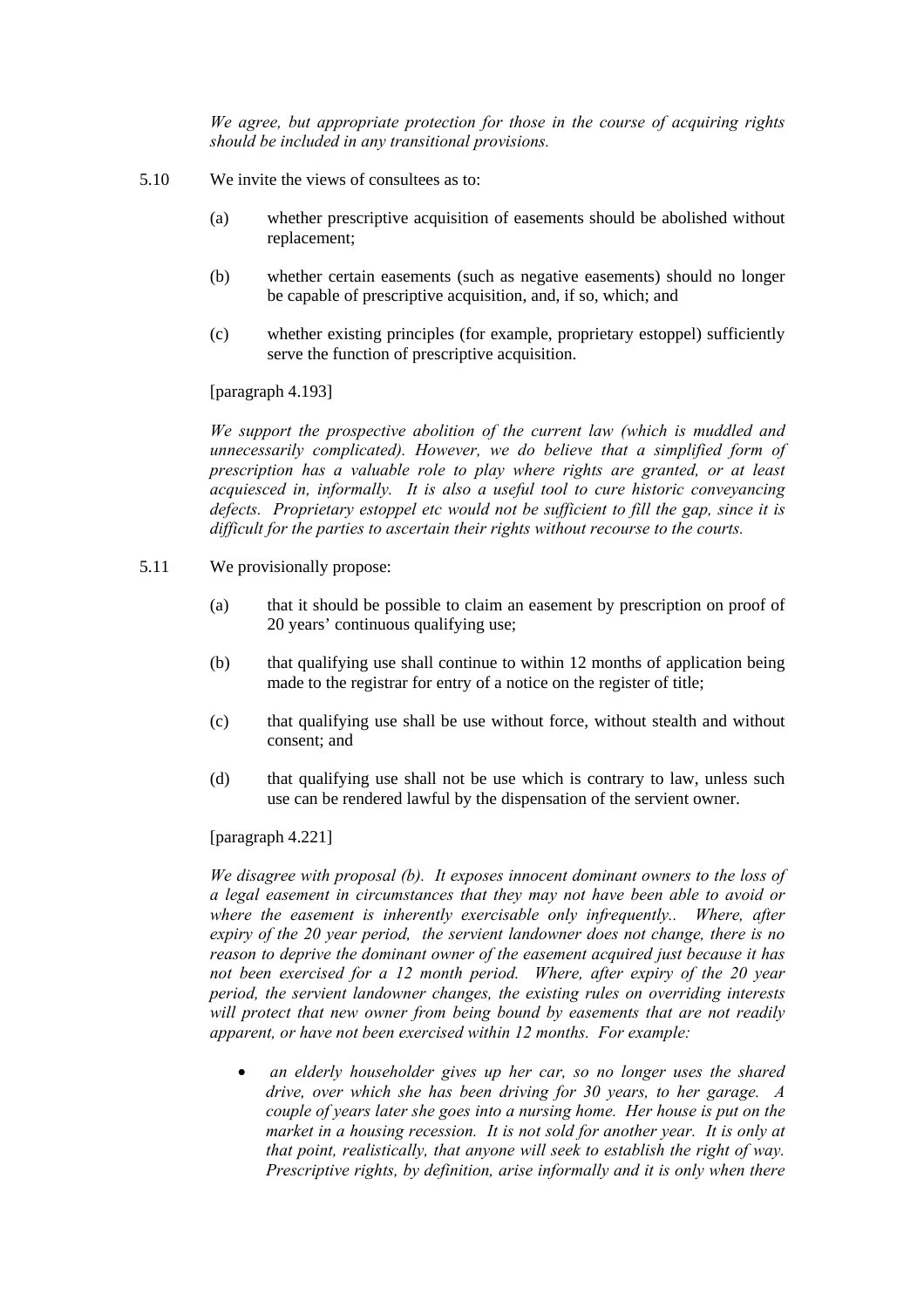*is a dispute or a sale/charge that there is a trigger for considering registration. The elderly householder in this example will never think that giving up driving is a prompt to take legal advice about the rights enjoyed by her property.* 

• *one house has acquired the right to use services under another by 20 years use. The owner does not consider that it is necessary to register these (indeed they are probably ignorant of the fact that a formal easement was never granted). The house is then left empty for a year. No-one flushes the toilet or turns on the tap. The house is then sold/reoccupied. Why should the original servient owner escape the burden of those easements – he had long enough to object whilst they were being acquired.* 

*but otherwise agree with the proposals, subject to the following comments.* 

- *"Continuous" use will need to be defined with care to cover those rights which, by their nature, are only exercised intermittently (eg a right to go onto neighbouring land to repair or redevelop or inspect).*
- *Careful consideration needs to be given as to how past use (ie before implementation of the changes) should be treated*
- *Where would 'obstruction' notices be registered? We would be concerned if they opened the door to including other things which are not interests in land on the register.*
- *The Crown should be subject to the same 20 year rule*
- 5.12 We invite consultees' views as to whether prescriptive acquisition of easements should only be possible in relation to land the title to which is registered following service of an application on the servient owner.

[paragraph 4.231]

*We are unclear about the meaning of this question.* 

*If it is asking whether the putative servient owner should be notified of the application before the right is registered, we would agree with the suggestion. The servient owner should have the opportunity to challenge the evidence given in support of the right. We consider that any dispute over the facts is, ultimately, a matter for the court, not the Land Registry.* 

*However, we believe that the question may be asking what the status of the 'right' is prior to registration – is it inchoate or substantive? If that is the question, then*  we believe that the right should be substantive (as regards the original servient *owner) as soon as the qualifying criteria have been satisfied, regardless of whether they have been registered. The position as against a successor in title to that servient owner would be different, and governed by the overriding interest rules.* 

5.13 We invite consultees' views as to whether the registration of a prescriptive easement should be automatic or subject to the servient owner's veto.

[paragraph 4.232]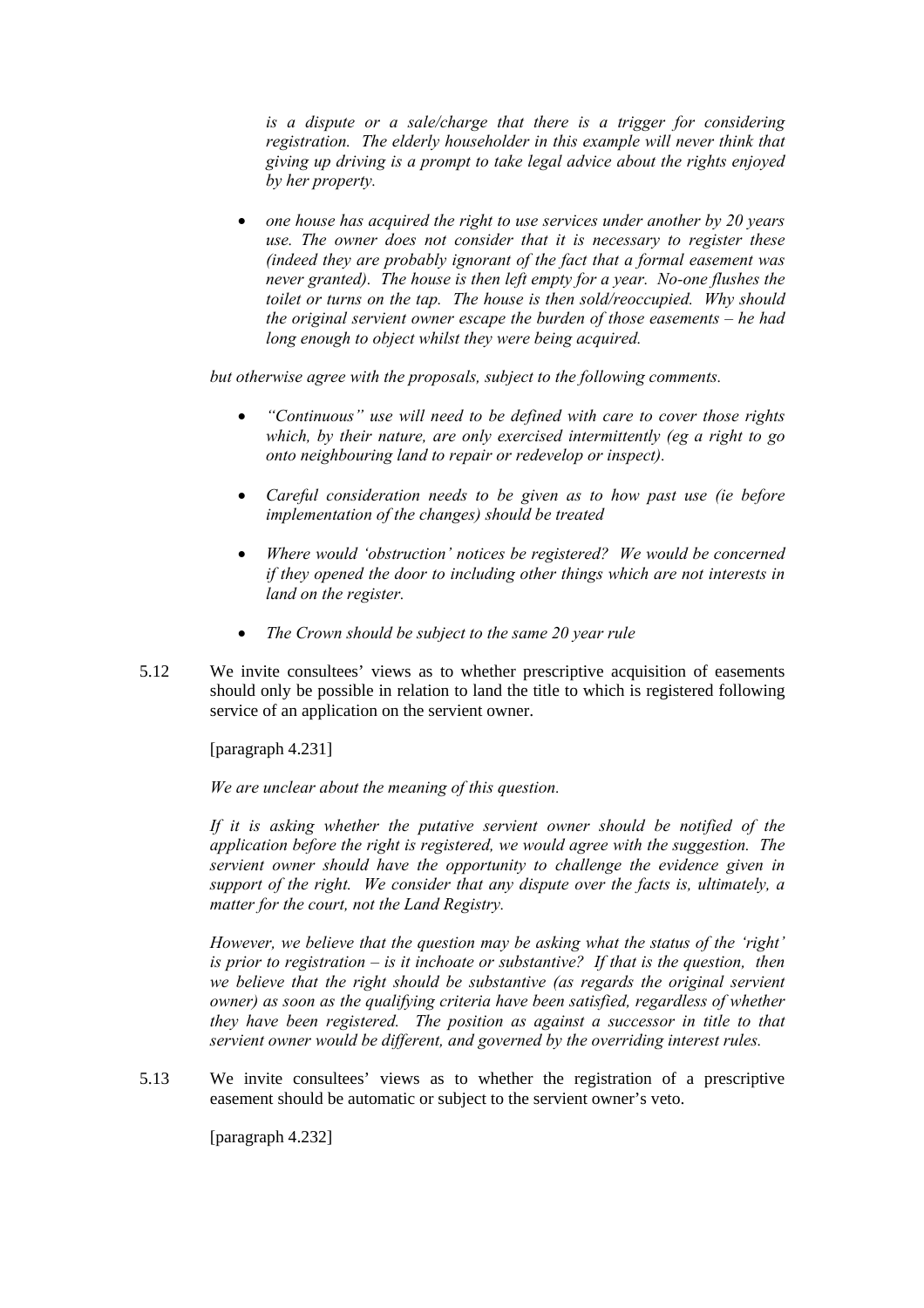*We strongly disagree with the servient owner having a right of veto. By definition, he is likely to be a near neighbour of the dominant owner and will have had at least 20 years within which to terminate or formalise the rights. His only right of challenge should be to the facts (eg the use is pursuant to a consent, or the use has not been for 20 years).* 

5.14 We invite the views of consultees as to whether the rule that easements may only be acquired by prescription by or against the absolute owners of the dominant and servient lands should be relaxed, and if so in what circumstances.

[paragraph 4.245]

*Although there are some attractions in the idea of relaxing the rules, particularly where long leases are involved, on balance we consider that to do so would add to, rather than reduce, the complexity of the law on prescription. There are already difficult unresolved questions about the status of easements that benefit leasehold interests – see response in paragraph 6.6.* 

5.15 We invite the views of consultees as to whether adverse possessors should be treated any differently from others who claim an easement by prescription.

[paragraph 4.247]

*Adverse possessors should not be treated any differently.* 

5.16 We invite the views of consultees on the issue of the capacity of both servient and dominant owners.

[paragraph 4.250]

*Most firms agree that the issue of capacity of the owners should be ignored when deciding whether a prescriptive right has arisen on the basis that in practice the dominant owner may have no knowledge of either the identity or the capacity of the servient owner, so it seems unreasonable to treat the position differently. Some still take the purer view that, if an express grant of the easement would have been impossible, due to lack of capacity, so should the implied easement arising by prescription.* 

5.17 We invite the views of consultees on the appropriate approach to be adopted in relation to prescriptive claims over land the title to which is not registered.

[paragraph 4.256]

*Virtually half of the land in England and Wales (by area) remains unregistered, so it is vital that the statutory scheme, or a version of it, should also apply to unregistered land – the existing law is too unsatisfactory to preserve even for that diminishing market. If the new scheme is brought in for unregistered land, it will be necessary to consider how it applies in each of three different situations:* 

- *where neither property is registered;*
- *where the dominant land only is registered;*
- *where the servient land only is registered.*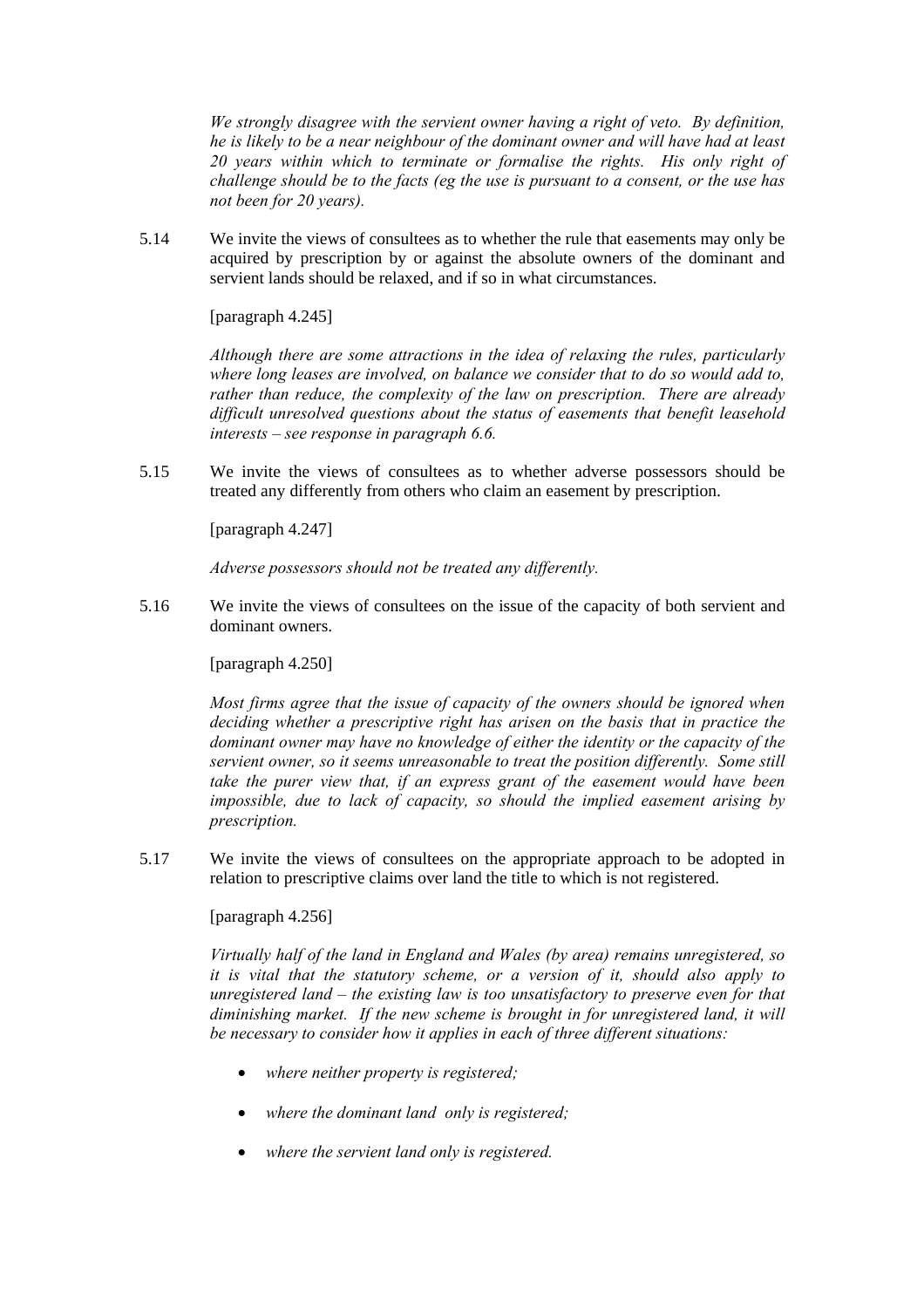*At present, if the servient tenement is unregistered, the dominant owner can register a caution against first registration of that servient land, so that, when and if it comes to first registration, he will get the chance to present evidence of the implied/prescriptive easement and (if successful in proving it) have it reflected in the register entries for the servient land. If the dominant land is registered, then a note can be made in the register of that title of the existence of the easement as benefiting the dominant land.* 

*Some have suggested the invention of a new class of land charge, to protect a legal easement arising by prescription This would automatically result in the burden of that easement being noted on the register of the servient land on first registration. However, we see several drawbacks:* 

*- it may be impossible to identify the current proprietor of the unregistered land so as to register the landcharge against their name.* 

*- the dominant owner who acquires an easement by prescription is unlikely to have realised they have done so (until challenged) so is unlikely to take the initiative to register the landcharge.* 

*- if a new landcharge were invented, then a dominant owner who failed to register the landcharge would find (as with other landcharges) that he lost the benefit of his legal easement when the unregistered servient land was disposed of, even if the disponee was aware of the easement.* 

*Accordingly we believe that sufficient protection is given by the existing system of cautions against first registration.* 

## 6 **EXTINGUISHMENT OF EASEMENTS**

6.1 We provisionally propose that, where title to land is registered and an easement or profit has been entered on the register of the servient title, it should not be capable of extinguishment by reason of abandonment.

[paragraph 5.30]

*Provided that the proposal to extend the jurisdiction of the Lands Tribunal is enacted as suggested, we agree that a registered easement or profit should not be extinguished by abandonment. The servient owner could apply to have it discharged in appropriate cases.* 

6.2 We provisionally propose that, where title to land is not registered or title is registered but an easement or profit has not been entered on the register of the servient title, it should be capable of extinguishment by abandonment, and that where it has not been exercised for a specified continuous period a presumption of abandonment should arise.

[paragraph 5.31]

*We think it will be difficult to prove non-use. Subject to that caveat, we could only support the proposal if:* 

*- it applied only to easements (whether express or implied) if they were created/arose after the date the changes came into force and had not been registered. For easements granted before that date, it would be necessary for the*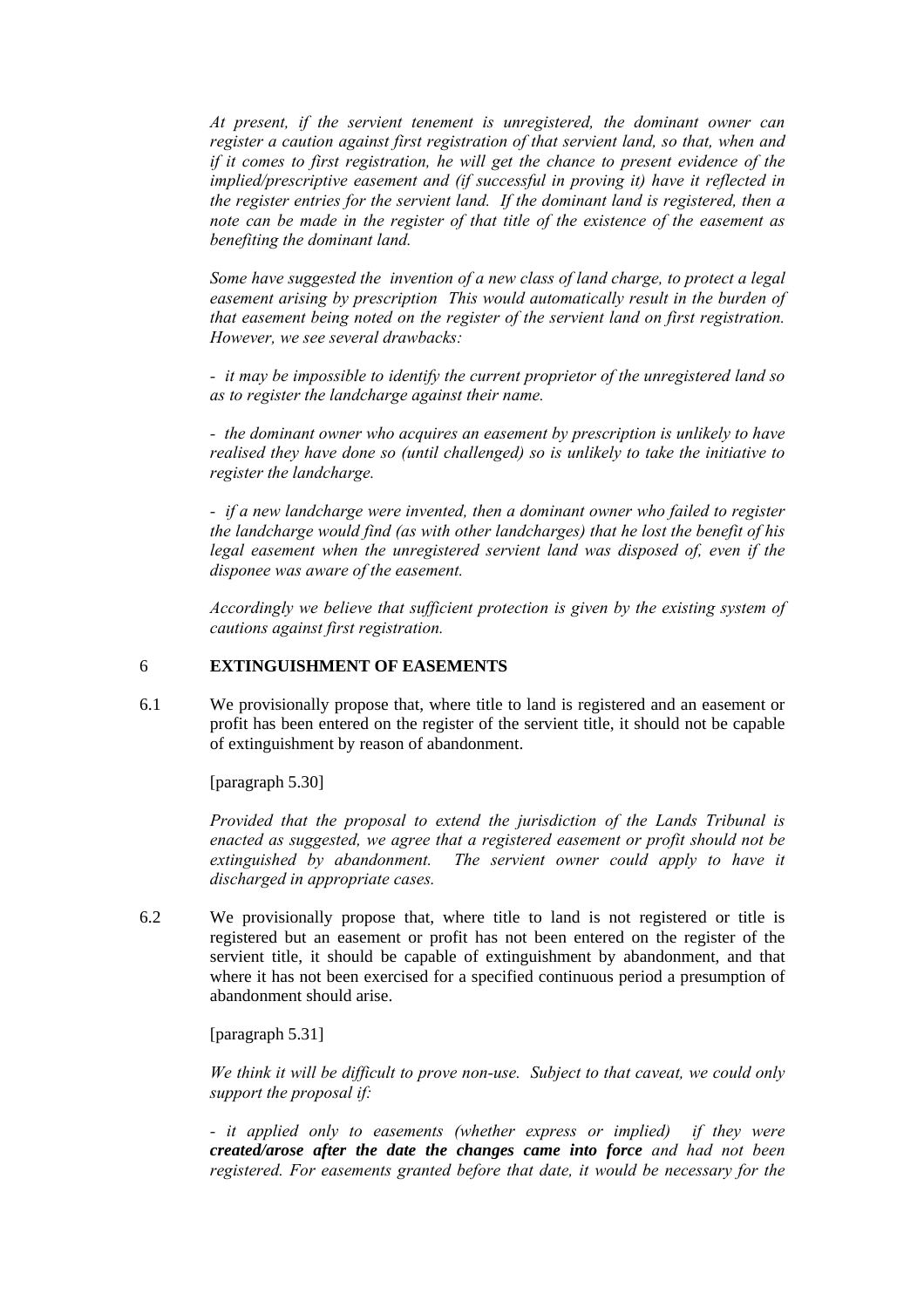*servient owner to apply under the amended s84 LPA 1925 to have them extinguished.* 

*- there was a specific saving for rights which, of their nature, are infrequently used. This would go rather further than the proposal in Paragraph 5.28 of the Consultation Paper that the presumption of abandonment could be rebutted in the case of easements that by their very nature are exercised infrequently.* 

- 6.3 We provisionally propose that excessive use of an easement should be held to have occurred where:
	- (a) the dominant land is altered in such a way that it undergoes a radical change in character or a change in identity; and
	- (b) the changed use of the dominant land will lead to a substantial increase or alteration in the burden over the servient land.

[paragraph 5.51]

*As these are always questions of fact and degree, we wonder whether this codification of the current judge-made law will make any difference in practice.* 

*We would favour:* 

*- it being made clear that an easement can be granted so as to benefit afteracquired dominant land AND* 

*- (in the case of an express grant) no determination of excessive use would apply where such alteration in dominant land character or change in use had been clearly contemplated at the time of the grant.* 

- 6.4 We provisionally propose that where the court is satisfied that use of an easement is excessive, it may:
	- (a) extinguish the easement;
	- (b) suspend the easement on terms;
	- (c) where the excessive use can be severed, order that the excessive use should cease but permit the easement to be otherwise exercised; or
	- (d) award damages in substitution for any of the above.

[paragraph 5.63]

*We suspect that this will not make any difference in practice and suggest the present position is retained*. *However, the proposals in paragraphs (a) and (b) of paragraph 5.63 (and a power to award damages as a consequence of an order extinguishing or suspending an easement) may be useful to cover cases where works that are incompatible with the continued existence of an easement are required by statute and the consequent physical alterations to the servient land render use of the easement impossible. See, for example, the contrasting decisions in Jones v Cleanthi [2006] PLSCS 257 (CA) and in Yarmouth Corporation v Simmonds (1878) 10 Ch D 518.*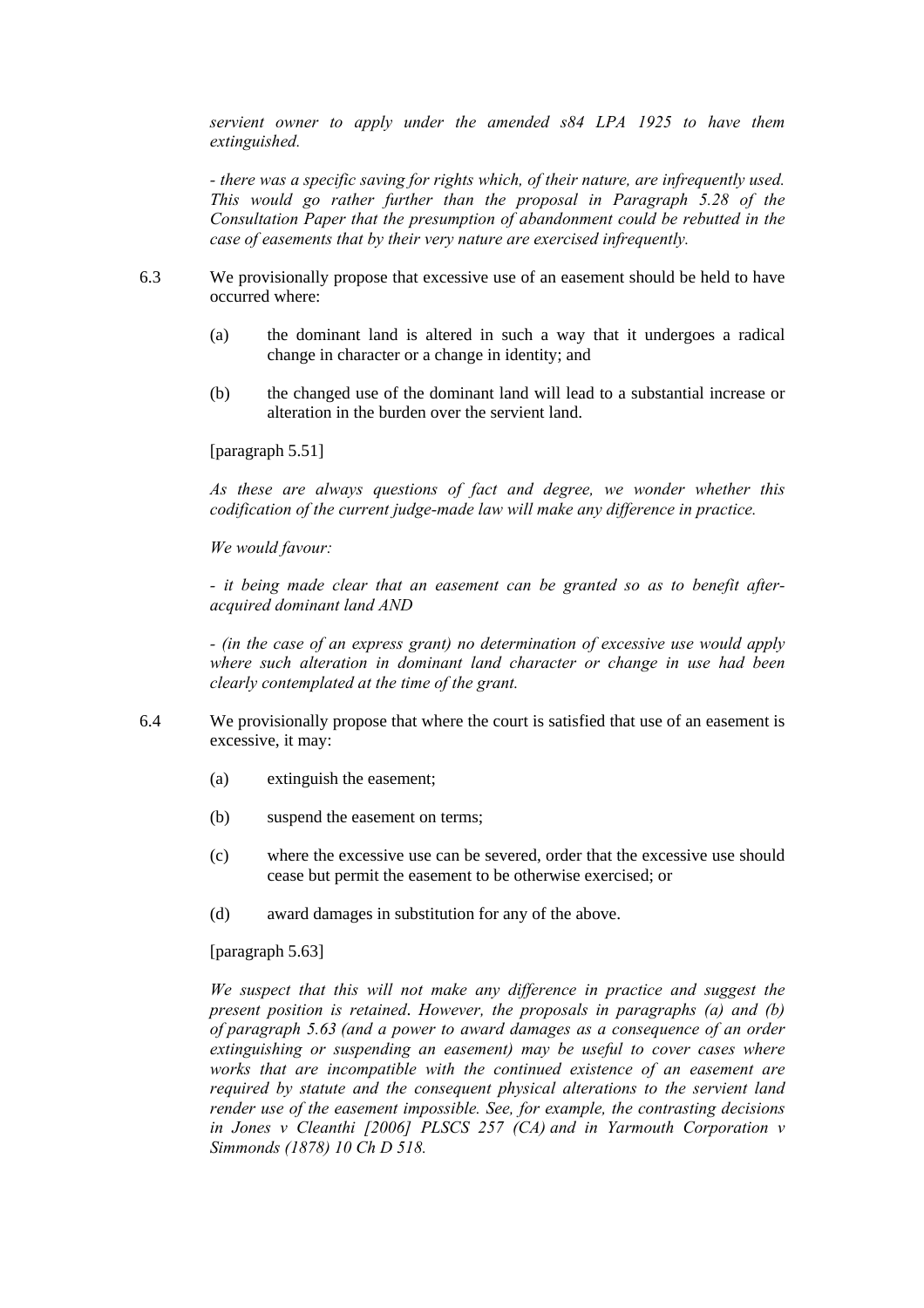6.5 We provisionally propose that, where land which originally comprised the dominant land is added to in such a way that the easement affecting the servient land may also serve the additional land, the question of whether use may be made for the benefit of the additional land should depend upon whether the use to be made of the easement is excessive as defined above.

[paragraph 5.71]

*As discussed at paragraph 4.3.2 above, we believe that it is important that an express easement at least should be capable of being granted so as to benefit afteracquired dominant land. This would need proper definition (so that it was not just any land acquired by the dominant owner), but having done so, the intention of the parties should not be upset by an argument that the resultant wider use is "excessive" and thus wider use of the easement is not possible. For other easements (including express easements which are not specifically expressed to benefit after-acquired land), the second test of excessive use as outlined in paragraph 5.51 of the Consultation Paper (substantial increase or alteration in burden) is more appropriate (the first test – a radical change in character or identity of the dominant land – is not easily applied to a situation where, by definition, the dominant land has been added to by after-acquired property).* 

6.6 We provisionally propose that where an easement is attached to a leasehold estate, the easement should be automatically extinguished on termination of that estate. We invite the views of consultees on this proposal, and in particular whether there should be any qualifications or restrictions on the operation of this principle.

[paragraph 5.86]

*Many firms support the statutory repeal, ideally retrospectively, of Wall v Collins. Some do not.* 

*Whatever the position is on termination of the leasehold estate by effluxion of time, a different position may be appropriate where the same person comes to own both freehold and leasehold interests.* 

*Where a leasehold interest (with appurtenant easements) becomes vested in the freeholder or superior leaseholder this is called surrender.* 

*Where an existing tenant (with easements appurtenant to his lease) acquires the freehold interest this is called merger.* 

*Surrender is a matter of fact, not intent, so the leasehold interest (and the appurtenant easements) will terminate. This may not be the intention of the parties.* 

*Merger is a matter of intent -, the leasehold interest will not terminate unless the tenant chooses to merge it in the newly acquired freehold. In many cases they will not so choose, for reasons that are nothing to do with the preservation of the easements attached to that leasehold interest (eg rent review or service charge provisions). However, where there are no such other reasons, they might now choose not to merge, just to preserve their ability to continue to use the easements from which that leasehold interest benefits, until expiry of the lease term. This will encourage the proliferation of essentially dead titles.* 

*The unnecessary preservation of obsolete leasehold titles (in the case of merger) and of loss of currently valuable leasehold interests (in the case of surrender) could*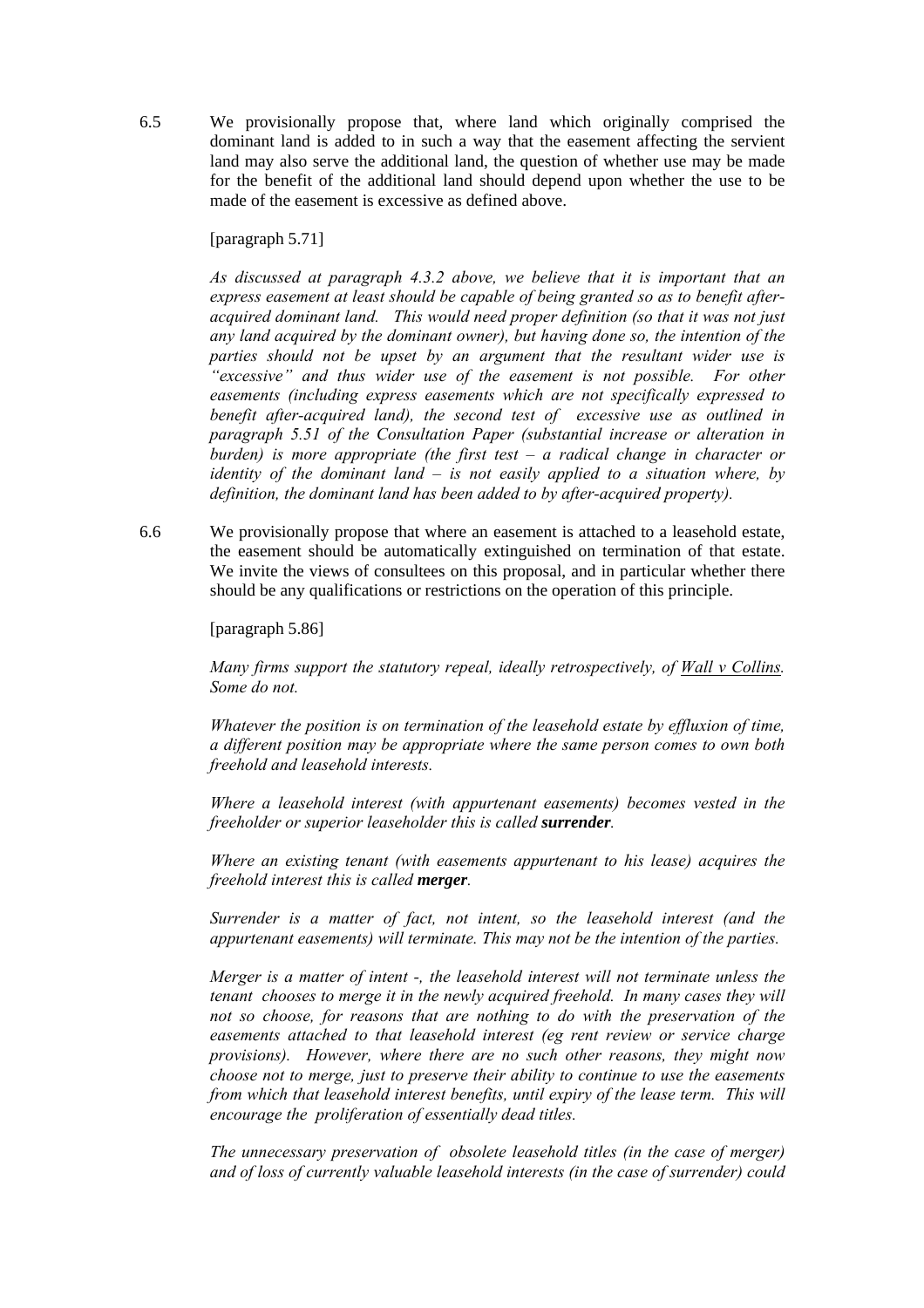*be avoided by allowing the transfer to the immediately superior title of the benefit of leasehold easement for the residue of the term of the lease. On completion of that process, the leasehold title could be closed.* 

*If this proposal were taken forward it would be necessary for there to be provision for the following cases:* 

*(1) So as to meet the point decided in Rymer v. McIlroy [1897] 1 Ch. 528. The present law is summarised in paragraph 55 of Halsbury's Laws Volume 16 (2) (Reissue), though Counsel for the Plaintiff, and also the Judge, in Rymer v. McIlroy appear to have misunderstood the facts in the case of Smeteborn v. Holt (1347) YB21Edw3fo.2, pl5 (because as one of the translators of the report from the Norman French has it "in the case here the Plaintiff had had the freehold to which he claimed the right of way from as early a time as the right of way was claimed by him").* 

*(2) So as to accord with and give effect to, the law as presently stated in section 139(1) and section 150 of the Law of Property Act 1925.* 

*(3) Perhaps (to resolve the point mentioned in paragraph 5.85 by enabling parties to give effect to their intentions) by permitting the grant of an easement that benefits "such title or interest" as the dominant owner has in the land from time to time. Then, if at the time of the grant B holds a leasehold interest in the dominant land the easement would be for the benefit of that leasehold interest. If B (or B's successor) subsequently acquired some other leasehold interest, or the freehold, in the dominant land then the easement would be for the benefit that other leasehold interest or the freehold and any extinguishment of the initial leasehold interest held by B would be irrelevant.* 

# 7 **PROFITS À PRENDRE**

- 7.1 We provisionally propose that:
	- (a) profits should only be created by express grant or reservation and by statute; and
	- (b) a profit which is expressly reserved in the terms of a conveyance should not be interpreted in cases of ambiguity in favour of the person making the reservation.

[paragraph 6.30]

*We agree.* 

- 7.2 We provisionally propose that profits should be capable of extinguishment:
	- (a) by express release;
	- (b) by termination of the estate to which the profit is attached;
	- (c) by statute; and
	- (d) by abandonment, but only where the profit is not entered on the register of title.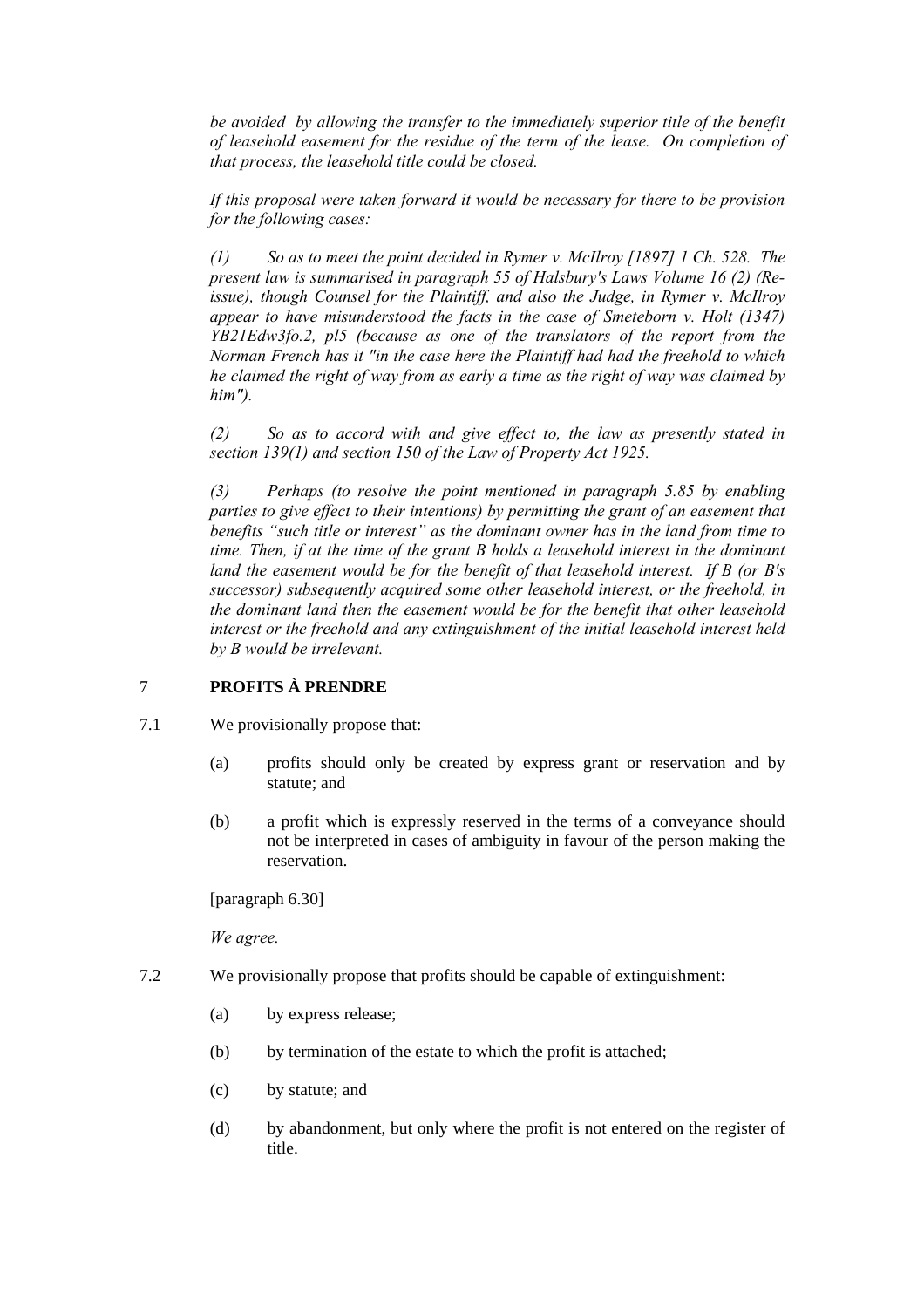Do consultees agree?

[paragraph 6.54]

*We agree. Please clarify the inconsistent statements at paragraphs 6.33 and 6.35 of the Consultation Paper regarding release of a profit of common by one person – does it release the profit in its entirety?* 

## 8 **COVENANTS: THE CASE FOR REFORM**

8.1 Have we identified correctly the defects in the current law of positive and restrictive covenants? If consultees are aware of other defects which we have not identified, could they please specify them?

[paragraph 7.59]

8.2 We consider that, despite the introduction of commonhold, there is still a need for reform of the law of covenants. Do consultees agree?

[paragraph 7.66]

*Yes.* 

- 8.3 We provisionally propose:
	- (a) that there should be reform of the law of positive covenants;
	- (b) that there should be reform of the law of restrictive covenants; and
	- (c) that there should be a new legislative scheme of Land Obligations to govern the future use and enforcement of positive and restrictive obligations.

Do consultees agree?

[paragraph 7.79]

*Yes, although we have concerns that the proposed regime of Land Obligations will replicate some of the existing difficulties and defects.* 

8.4 We invite consultees' views as to whether, in the alternative, it would be possible to achieve the necessary reforms by simply amending the current law of positive and restrictive covenants.

[paragraph 7.80]

*We favour a fresh start with the Land Obligation. Tinkering with the existing law*  will inevitably make it more complex (different law applying to the same sort of *obligation depending on the date of creation). Having a new creature will make it clear – and thus easier to advise with certainty – which regime is applicable to a title.*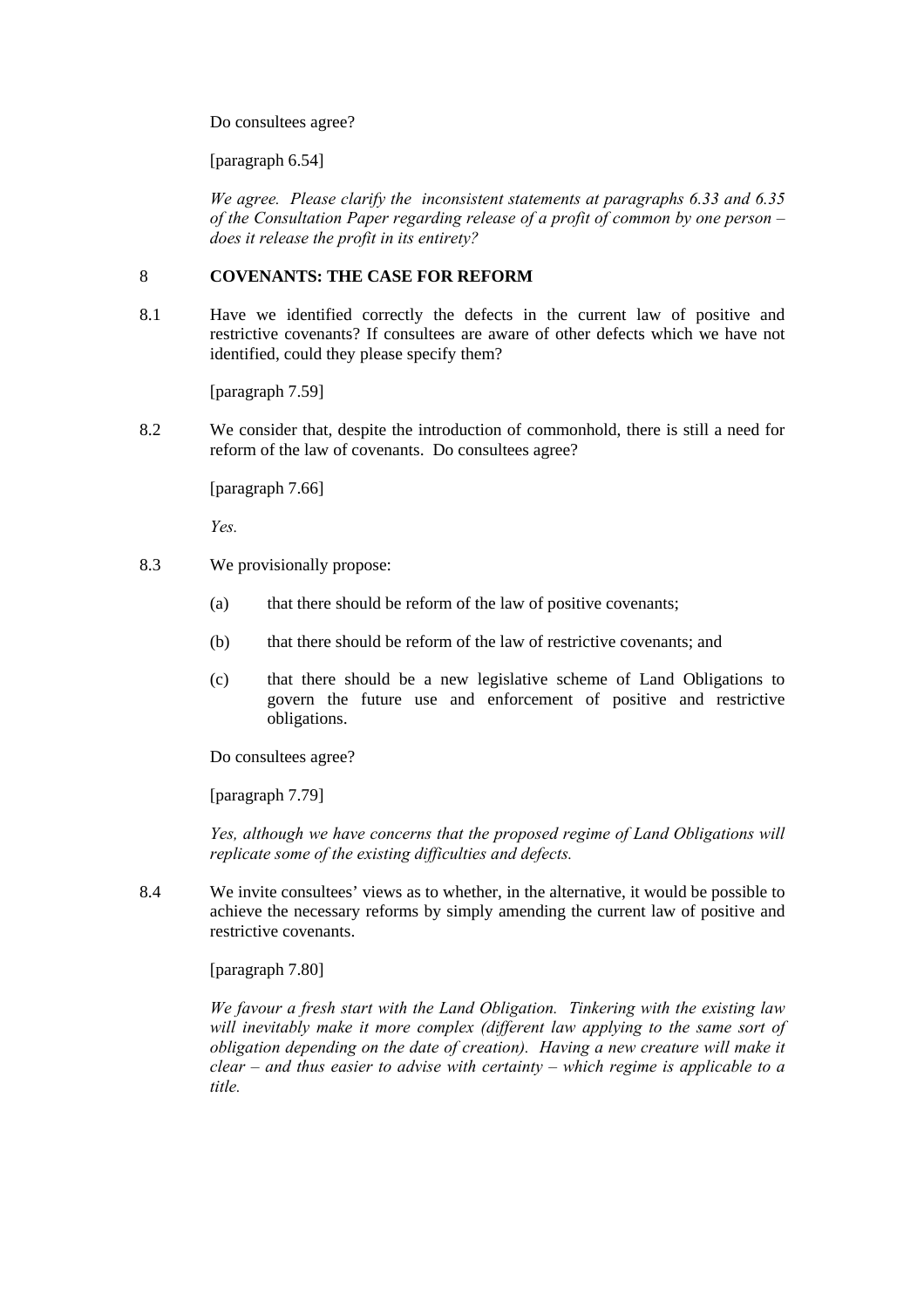## 9 **LAND OBLIGATIONS: CHARACTERISTICS AND CREATION**

- 9.1 We provisionally propose that there should not be separate types of Land Obligation, although for some purposes it will be necessary to distinguish between obligations of a positive or restrictive nature:
	- (a) an obligation of a restrictive nature would be an obligation imposing a restriction, which benefits the whole or part of the dominant land, on the doing of some act on the servient land; and
	- (b) an obligation of a positive nature could be a positive obligation or a reciprocal payment obligation:
		- (i) a positive obligation would be an obligation to do something such as:
			- (A) an obligation requiring the carrying out on the servient land or the dominant land of works which benefit the whole or any part of the dominant land:
			- (B) an obligation requiring the provision of services for the benefit of the whole or any part of the dominant land; or
			- (C) an obligation requiring the servient land to be used in a particular way which benefits the whole or part of the dominant land;
		- (ii) a reciprocal payment obligation would be an obligation requiring the making of payments in a specified manner (whether or not to a specified person) on account of expenditure which has been or is to be incurred by a person in complying with a positive obligation.

## [paragraph 8.23]

*We agree that there should not be separate types of Land Obligation, but believe that it is not necessary to be as prescriptive as this proposal.*

9.2 In the alternative, we seek consultees' views as to whether there should be any limitations or restrictions on the types of Land Obligations that should be capable of creation and if so, which types.

[paragraph 8.24]

*We agree with the Law Commission's proposals.* 

*We believe it will be helpful to make it clear why overage payments are not to be capable of being Land Obligations (on grounds that they are a personal benefit, rather than something which accommodates the dominant land), as at first sight they would seem to be like other reciprocal payment/performance obligations.* 

9.3 We provisionally propose that a Land Obligation must be expressly labelled as a "Land Obligation" in the instrument creating it. Do consultees agree?

[paragraph 8.28]

*Yes.*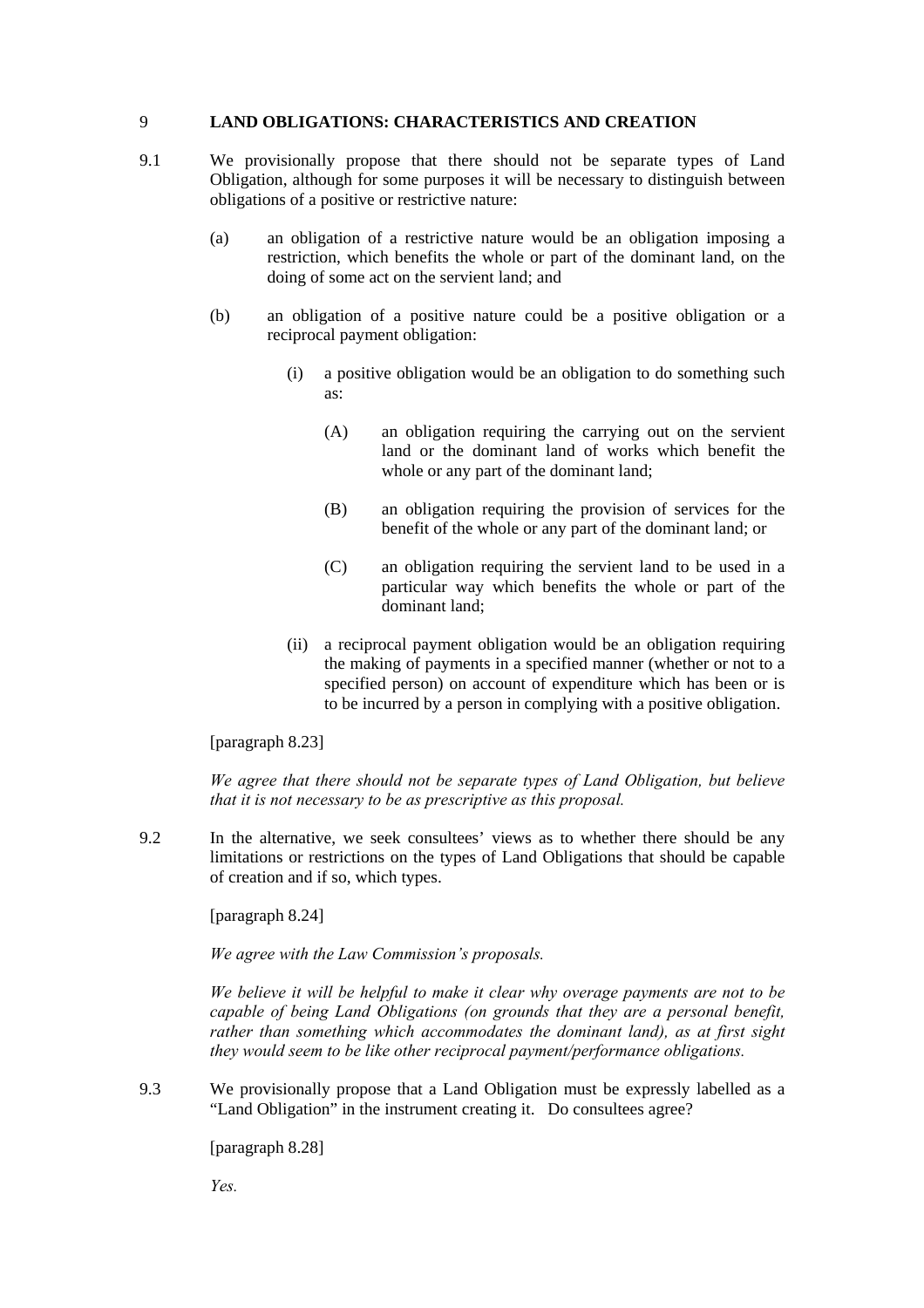9.4 We provisionally propose that Land Obligations should only be able to be created expressly over registered title. Do consultees agree?

### [paragraph 8.38]

*Land Obligations should be capable of creation over land which will be registered on completion of the transaction concerned as well as over land which is already registered or in the course of first registration. The proposal in paragraph 8.36 of the Consultation Paper that, in the case of unregistered land awaiting first registration, the document creating the Land Obligation should not give rise to an equitable obligation pending registration might cause difficulties. The covenantee has no control over the registration by the covenantor, who might allow a registration to lapse deliberately in order to avoid the obligation. Or, less culpably, there might be a sale of the covenantor's land before the Land Obligation is registered.* 

- 9.5 We provisionally propose that the express creation of a Land Obligation requires the execution of an instrument in prescribed form:
	- (a) containing a plan clearly identifying all land benefiting from and burdened by the Land Obligation; and
	- (b) identifying the benefited and burdened estates in the land for each Land Obligation.

[paragraph 8.40]

*We agree, provided the prescribed form is flexible enough. Land obligations may be imposed on sales of part, sales of one of several adjoining titles belonging to the seller, standalone grants of easements etc. Is it intended that the Land Obligation regime should apply to leasehold covenants which do not relate to the demise (eg a landlord's non-competition covenant)?* 

9.6 If the prescribed information is missing or incomplete, no Land Obligation would arise at all. Do consultees agree?

[paragraph 8.41]

*The parties should be able to correct the document.* 

9.7 We provisionally propose that the creation of a Land Obligation capable of comprising a legal interest would have to be completed by registration of the interest in the register of the benefited estate and a notice of the interest entered on the register of the burdened estate. A Land Obligation would not operate at law until these registration requirements are met.

[paragraph 8.47]

*We think that it should require notice on the burdened estate, but that entry of the benefit on the benefited land register should not be compulsory.(In practice, Land Registry will note the benefit).* 

9.8 We seek consultees' views as to whether equitable Land Obligations should be able to be created in the same way as expressly granted equitable easements, subject to the possible exception raised by the following consultation question.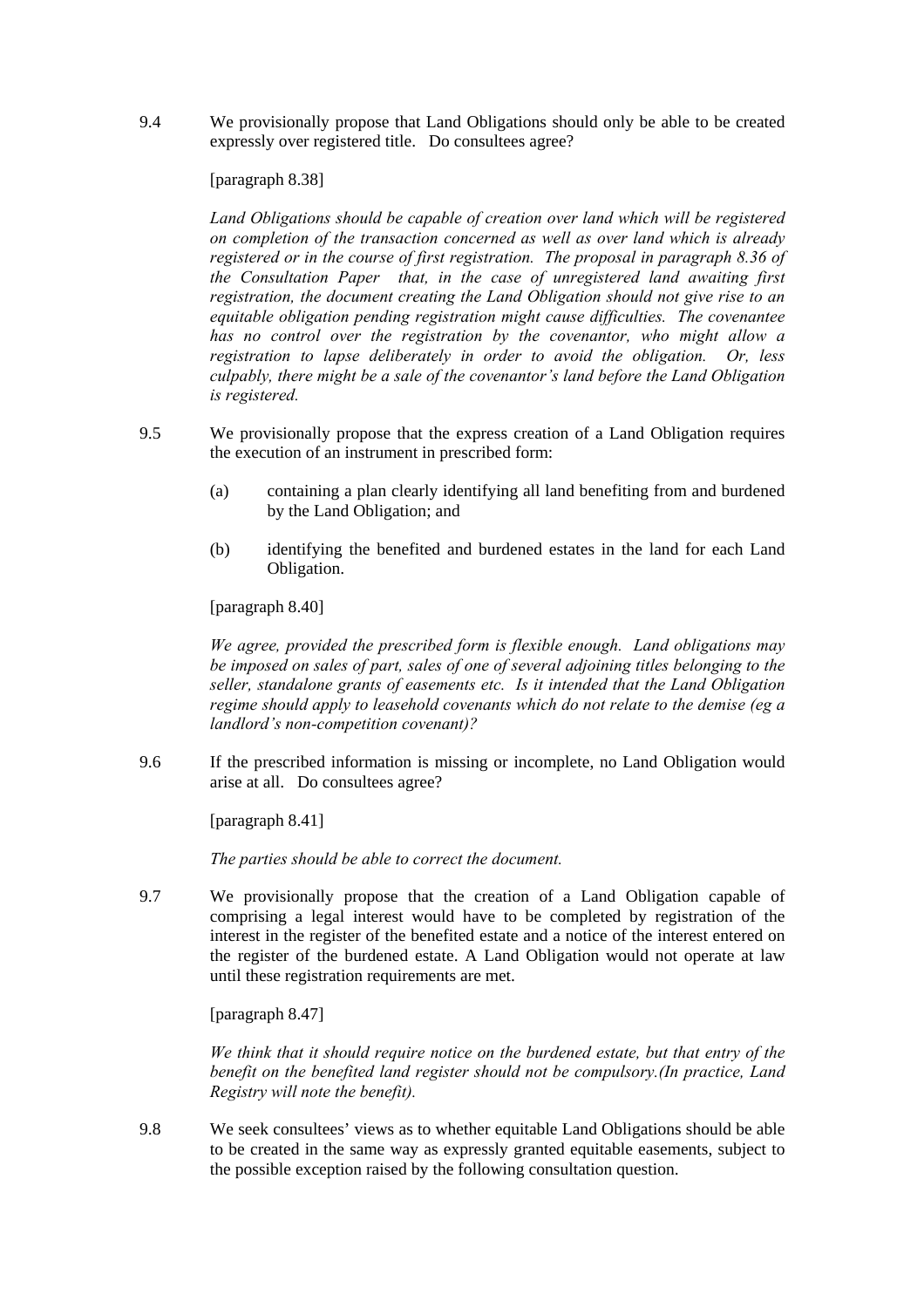[paragraph 8.54]

*Of the examples quoted in paragraph 8.52 of the Consultation Paper, we think that the first is not relevant to Land Obligations.*

9.9 We are provisionally of the view that only the holder of a registered title should able to create a Land Obligation. Do consultees agree?

[paragraph 8.55]

*Plus a person who is "entitled to be registered …" (s.24 Land Registration Act 2002). We also consider that a registered leaseholder should be able to create a*  Land Obligation which binds/benefits the leasehold interest (but does not *bind/benefit the reversion, in accordance with the proposal at paragraph. 9.29(1) of the Consultation Paper).* 

9.10 We seek consultees' views as to whether an equitable Land Obligation (which is not capable of being a legal interest) should be capable of binding successors in title.

[paragraph 8.61]

*We believe that an equitable Land Obligation should bind successors in title only if it is noted on the register.* 

- 9.11 If consultees answer this question in the affirmative, we seek consultees' views as to which of the following options they consider should be used to protect an equitable Land Obligation (not capable of being a legal interest) on the register:
	- (a) the interest would have to be registered only against the title number of the estate burdened by the equitable Land Obligation; or
	- (b) the interest would have to be registered against the title numbers of the estate benefited and the estate burdened by the equitable Land Obligation.

[paragraph 8.62]

*To avoid unnecessary complexity, we would adopt option (a) and they should be protected in the same way as legal Land Obligations.* 

9.12 Our provisional view is that it should not be possible to create Land Obligations in gross. Do consultees agree?

[paragraph 8.65]

*We agree that this should not be possible save in very restricted circumstances, and, if permitted at all, there would need to be consideration of how to control the alienation of the benefit of the Land Obligation separately from any corresponding obligation on the part of the beneficiary or other interest held by the beneficiary in the performance of that Land Obligation.* 

*As an example – where a development has communal areas which are repaired and cleaned by a management company, but those areas are not vested in the management company (instead they are vested in each of the owners of the adjoining units). Here, the management company has no land to which to attach*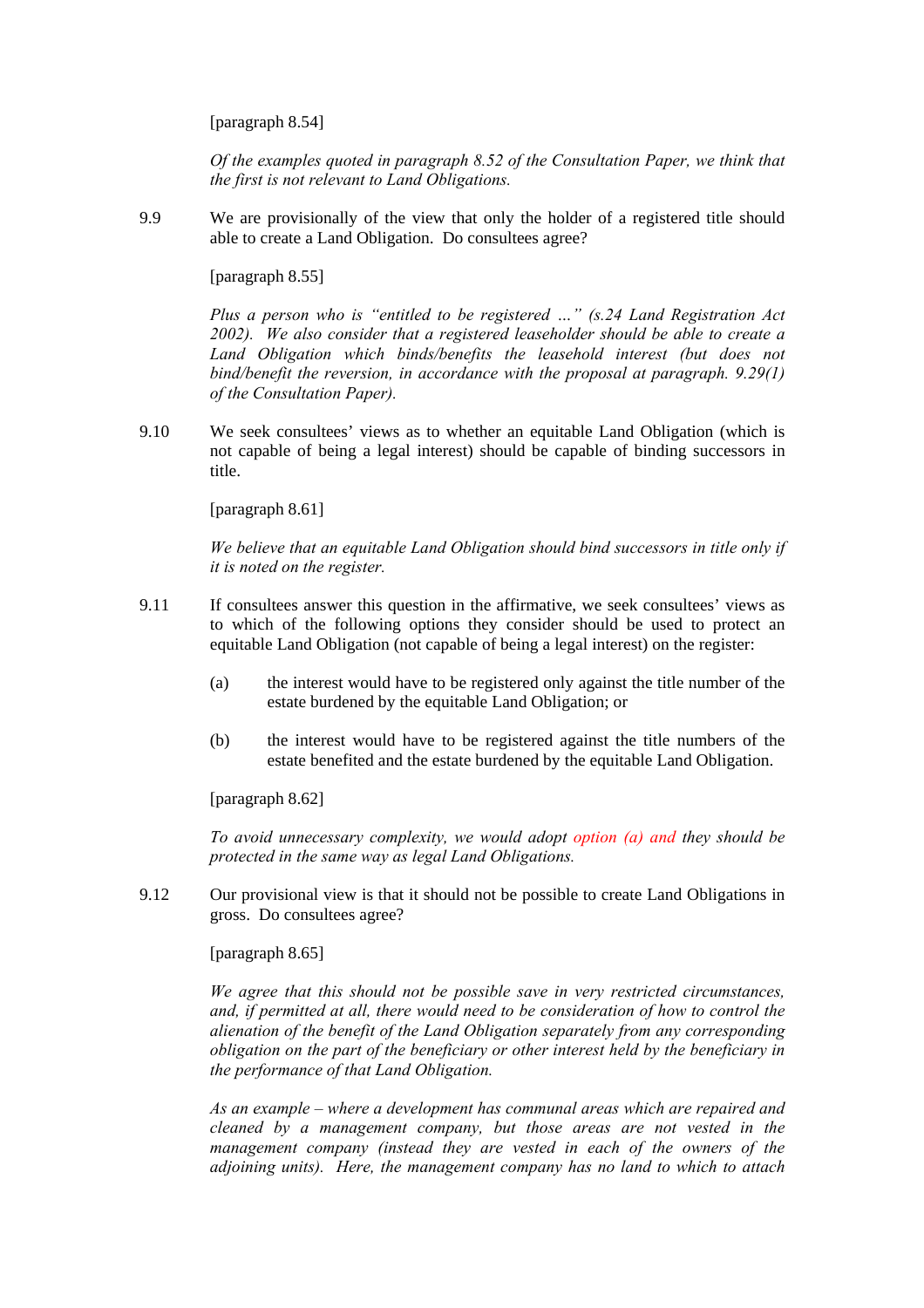*the benefit, but it needs to be able to enforce the obligations that each of the units has to contribute to costs. Currently it would have to use an estate rentcharge or commonhold to achieve this enforceability (or in leasehold situations s13 Landlord and Tenant (Covenants) Act 1995 may be used).* 

- 9.13 We provisionally propose that a Land Obligation must "relate to" or be for the benefit of dominant land. A Land Obligation would "relate to" or be for the benefit of dominant land where:
	- (a) a Land Obligation benefits only the dominant owner for the time being, and if separated from the dominant tenement ceases to be of benefit to the dominant owner for the time being;
	- (b) a Land Obligation affects the nature, quality, mode of user or value of the land of the dominant owner;
	- (c) a Land Obligation is not expressed to be personal (that is to say it is not given to a specific dominant owner nor in respect of obligations only of a specific servient owner); and

the fact that a Land Obligation is to pay a sum of money will not prevent it from relating to the land so long as the three foregoing conditions are satisfied and the obligation is connected with something to be done on, to or in relation to the land.

We seek consultees' views on this proposal.

[paragraph 8.80]

*We agree with these proposals. Where there are cross obligations in a Land Obligation document, the dominant land for one covenant may be the servient land for the next, so it will be necessary to use great care in how each is defined for each covenant/easement/obligation.* 

- 9.14 We provisionally propose that, in order to create a valid Land Obligation:
	- (a) there would have to be separate title numbers for the benefited and the burdened estates; but
	- (b) there would be no need for the benefited and the burdened estates in the land to be owned and possessed by different persons.

[paragraph 8.88]

*It is not clear if the Land Obligations are extinguished if the two titles are amalgamated. By analogy with the proposals for easements, we would argue not. We also think that these ideas should be tested with advisers to housebuilders: will they work if the development is carried out in phases, will owners of phase 1 be able to ask owners of phase 2 to contribute to the maintenance costs of roads crossing phase 1.* 

- 9.15 We provisionally propose that:
	- (a) in order to establish breach of a Land Obligation, a person entitled to enforce the Land Obligation must prove that a person bound by the Land Obligation has, whether by act or omission, contravened its terms; and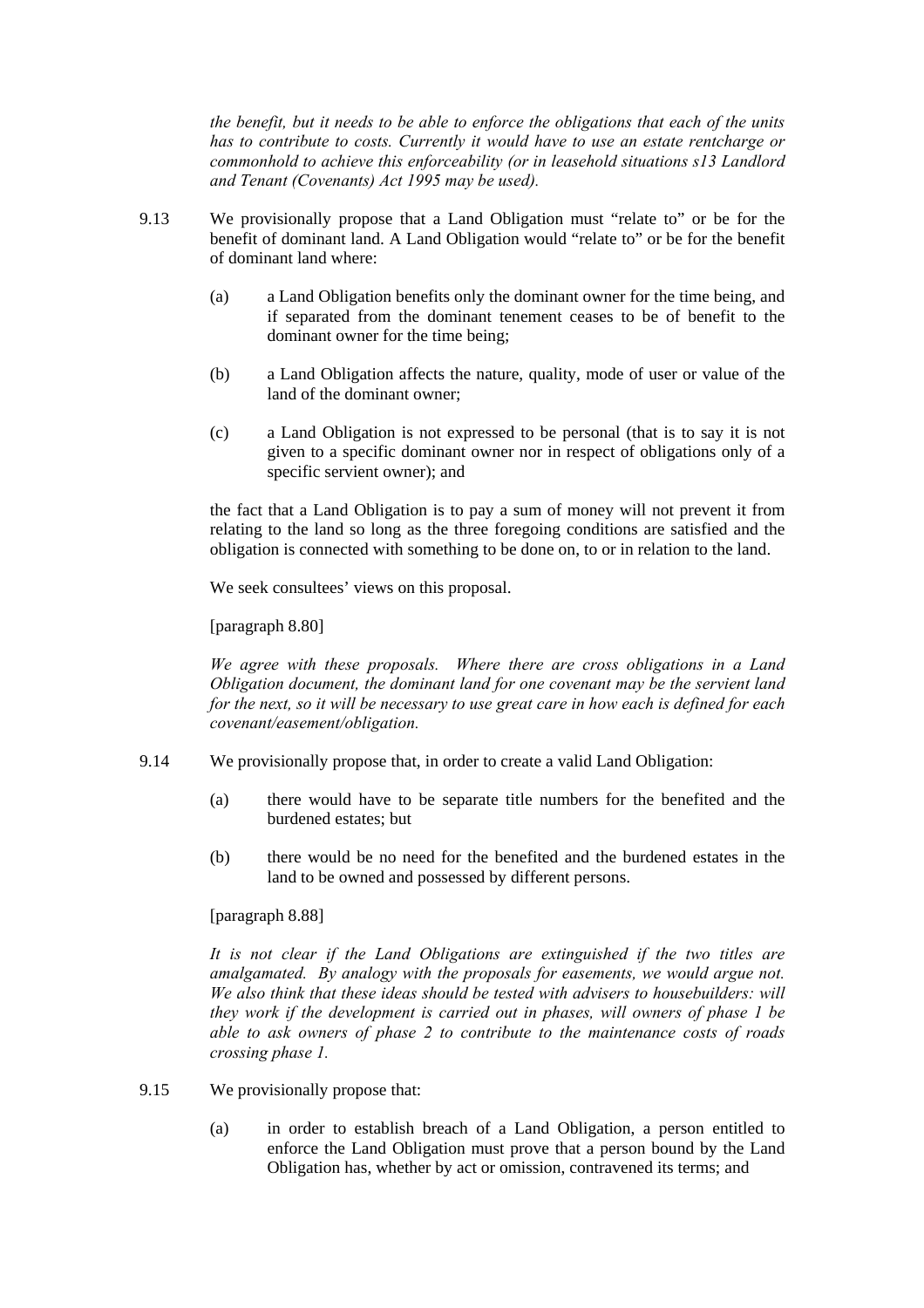- (b) on proof of breach of a Land Obligation, the court should be entitled, in the exercise of its discretion, to grant such of the following remedies as it thinks fit:
	- (i) an injunction;
	- (ii) specific performance;
	- (iii) damages; or
	- (iv) an order that the defendant pay a specified sum of money to the claimant.

[paragraph 8.97]

*We agree and suggest that, to this list of remedies are added:* 

*- a charging order (so that, even if the servient owner has no cash to meet a*  damages judgment now, its land will be charged, and that money will be paid when *it is sold).* 

*- the right for the dominant owner to go onto the servient land and exercise selfhelp, with the costs to be payable by the servient landowner.* 

9.16 We provisionally propose that in the event of the introduction of Land Obligations, it should no longer be possible to create covenants which run with the land where both the benefited and burdened estates in the land are registered.

### [paragraph 8.109]

*We agree, but there would need to be transitional arrangements to cover covenants imposed by a form of transfer agreed before the changes come into effect, but actually implemented and completed after they come into effect. Either these covenants will need to be automatically converted (and without change of language in the transfer) into Land Obligations, or the old regime will apply to them, and a statement will need to be put in the transfer to the effect that it is entered into pursuant to a pre-change agreement (thus signalling to later readers that it is governed by the old regime).* 

9.17 We seek consultees' views as to whether this prohibition should also apply to new covenants running with the land where either the benefited or burdened estates in land, or both are unregistered.

[paragraph 8.110]

*The prohibition should not apply in these circumstances. However, if the parties*  wish to take advantage of the wider benefits of the new Land Obligations scheme, *they may only do so by registering their land.* 

*Effectively this will encourage the first registration of the land affected by a Land Obligation, so that it is properly protected and binding against successors in title.* 

9.18 We provisionally propose that the rule prohibiting the creation of new covenants running with the land should not apply to covenants made between lessor and lessee so far as relating to the demised premises.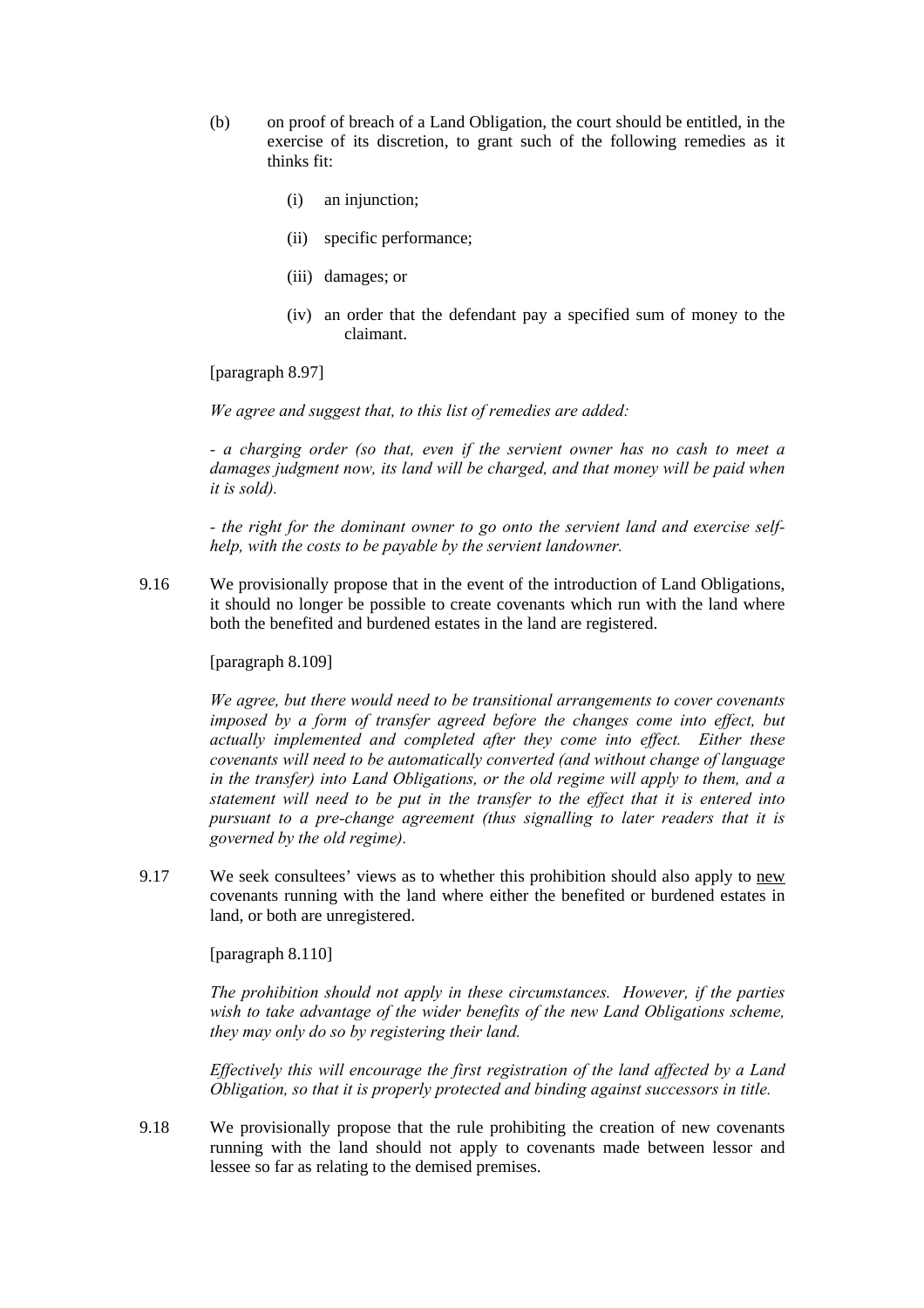### [paragraph 8.111]

*We agree that you should not, in these reforms, upset the application of the Landlord and Tenant (Covenants) Act 1995 (which applies not only to covenants in the lease itself, but also to ancillary and supplemental documents). We also presume that there is no intention to duplicate the current regime (under the registration procedure for Prescribed Clauses leases) by requiring the parties to enter into a separate Land Obligation document in relation to covenants given by landlord but in relation to land other than that demised.* 

9.19 We provisionally propose that, despite the introduction of Land Obligations, powers to create covenants contained in particular statutes should be preserved as such, with the same effect as they have under the existing law.

[paragraph 8.112]

*We agree. It would be helpful if all the relevant statutes were listed somewhere (the examples given in the Consultation Paper are a good start). Future statutory provisions should use Land Obligations as their chosen mechanism.* 

9.20 We provisionally propose that the rule prohibiting the creation of new covenants which run with the land should not apply to covenants entered into where the benefited or burdened estate is leasehold and the lease is unregistrable. Do consultees agree?

[paragraph 8.113]

*We agree that the old regime should continue to apply in these circumstances.* 

9.21 We are provisionally of the view that, in the event of the introduction of Land Obligations, it should no longer be possible to create new estate rentcharges where the title to land is registered. Do consultees agree? We seek consultees' views as to whether it should also no longer be possible to create estate rentcharges over unregistered land.

[paragraph 8.119]

*We agree that new estate rentcharges should not be possible (post introduction of Land Obligations) in Registered land. On balance we also agree that it should not be possible to create new estate rentcharges in Unregistered land. This will then increase the incentive to use the new Land Obligations scheme which is simpler to understand, and thus to the need to submit the relevant land for first registration (which supports the aim to get as much land onto the register as possible).* 

9.22 We provisionally propose that the rule against perpetuities should not apply to Land Obligations. Do consultees agree?

[paragraph 8.122]

*Yes* 

## 10 **LAND OBLIGATIONS: ENFORCEABILITY**

10.1 We provisionally propose that a Land Obligation would be appurtenant to an estate in the dominant land (the "benefited estate").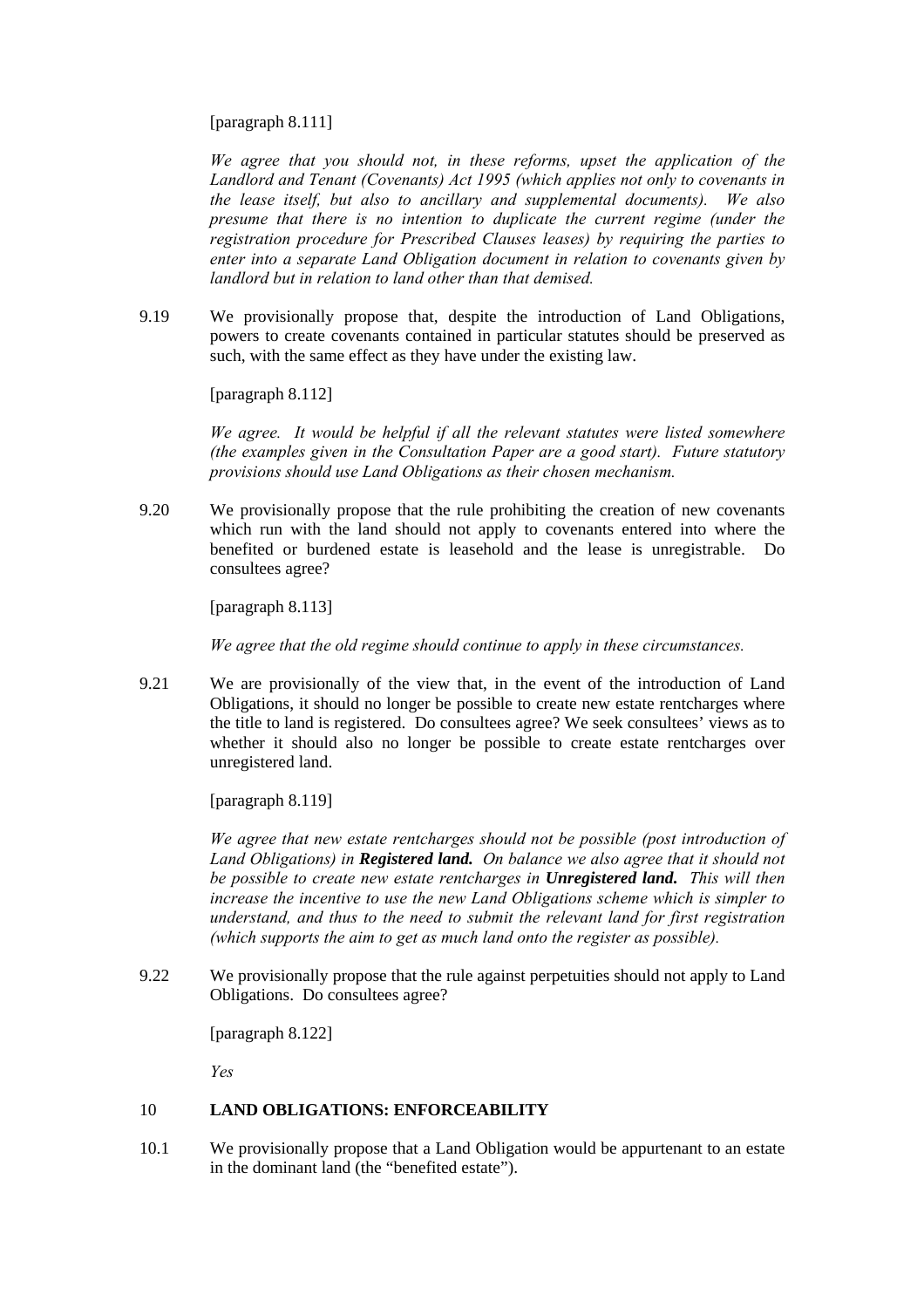[paragraph 9.5]

*Yes, but thought will need to be given to the effect of the termination of that estate (where it is leasehold) by effluxion of time, by surrender or by merger. See our earlier comments on this at paragraph 6.6 in the case of easements.* 

- 10.2 Subject to our proposals on sub-division, we provisionally propose that the benefit of a Land Obligation should pass to any person who:
	- (a) is a successor in title of the original owner of the benefited estate or any part of it; or
	- (b) who has an estate derived out of the benefited estate or any part of it,

unless express provision has been made for the benefit of the Land Obligation not to pass.

[paragraph 9.10]

*We agree.* 

10.3 We provisionally propose that a Land Obligation should attach to an estate in the servient land ("the burdened estate").

[paragraph 9.19]

*See our comments at paragraph. 10.1 above, responding to paragraph. 9.5 of the Consultation Paper.* 

- 10.4 We invite the views of consultees on the following three alternatives for the class of persons who should be bound by a positive obligation or a reciprocal payment obligation.
	- 10.4.1 Option 1: Should the class encompass:
		- (a) those with a freehold interest in the servient land or any part of it, provided they have a right to possession;
		- (b) those who have long leases (terms of more than 21 years) of the servient land or any part of it, provided they have a right to possession;
		- (c) mortgagees of the servient land or any part of it; or
		- (d) owners of the burdened estate which do not fall within any of the above three categories, where the interest is clearly intended to be bound?
	- 10.4.2 Option 2: Should the class be restricted to the owner for the time being of the burdened estate or any part of it? or
	- 10.4.3 Option 3: Should the class encompass:
		- (a) the owner for the time being of the burdened estate or any part of it;
		- (b) any person who has an estate derived out of the burdened estate or any part of it for a term of which at least a certain number of years are unexpired at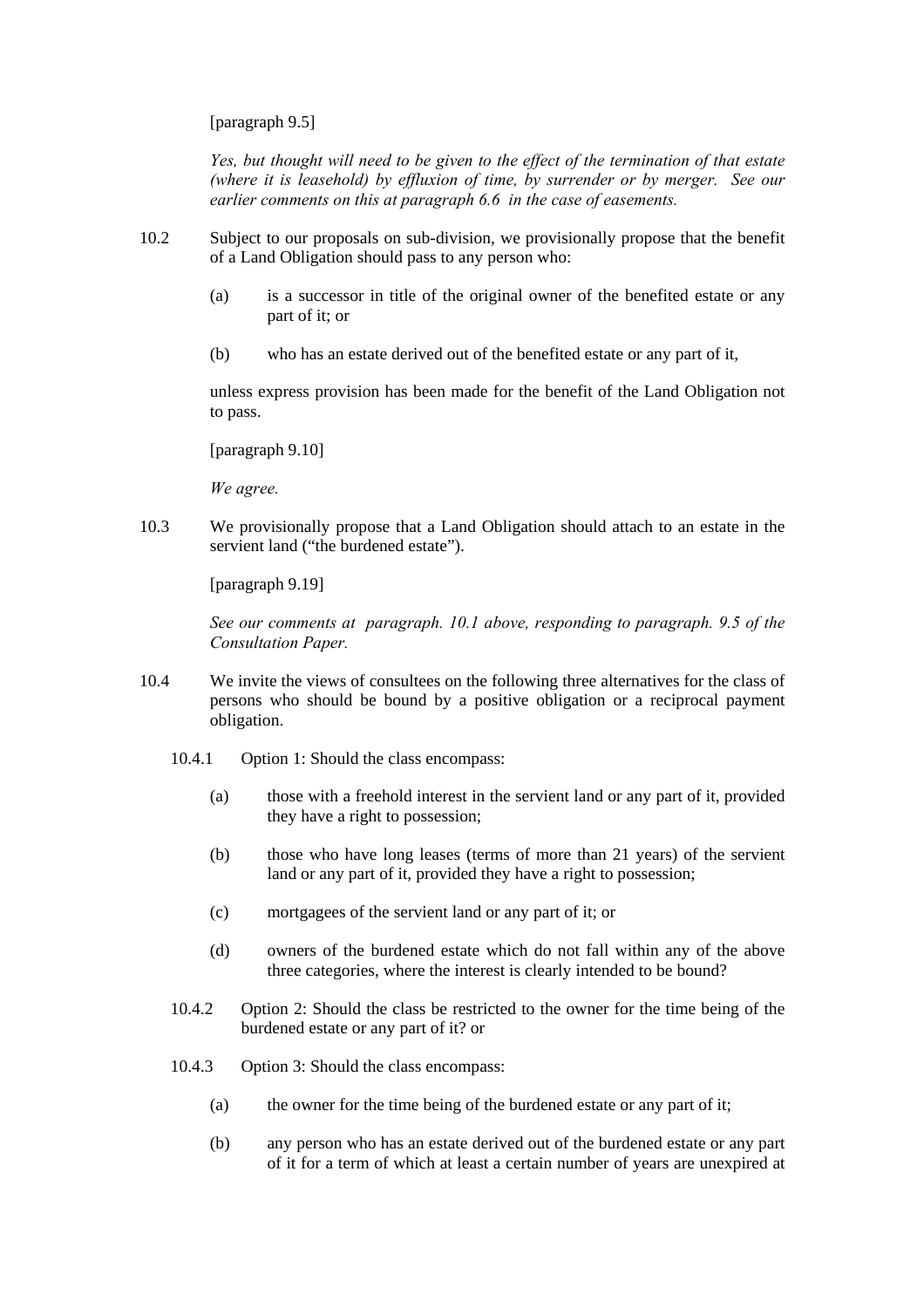the time of enforcement? We invite consultees' views on what minimum unexpired term they believe would be most appropriate.

[paragraph 9.20]

*The starting position should be that the deed which creates the Land Obligation can set out the persons who will be liable. Whatever is chosen under this proposal should therefore be the "fall-back" position, if the parties fail to specify. Of the options suggested., we think that Option 2 is the best.* 

*If Option 1 is chosen, we think (d) is too vague.* 

10.5 We invite consultees to state whether they consider that any other persons with interests in or derived out of the burdened estate should be bound by a positive obligation or a reciprocal payment obligation, and if so which persons.

[paragraph 9.21]

*See our response at paragraph 10.4 above. The parties should be able to make their own provision as to who is bound. If they do not, Option 2 should apply.* 

- 10.6 We provisionally propose that restrictive obligations should be binding upon all persons:
	- (a) with any estate or interest in the servient land or any part of it; or
	- (b) in occupation of the servient land or any part of it.

[paragraph 9.23]

*We agree* 

- 10.7 We provisionally propose that the owner of an interest in the servient land should not be bound:
	- (1) if his or her interest has priority over the Land Obligation; or
	- (2) if there is contrary provision in the instrument which creates the Land Obligation.

Do consultees consider whether any other exceptions be made to the class of persons who should be bound by a Land Obligation?

[paragraph 9.29]

*We agree with (1) so long as the question of whether the interest has priority is judged by the normal application of s27 LRA 2002. Since we have selected Option 2 above as the default position, (2) is not applicable It should not be possible to exclude liability of successors in title to the original contracting party. However, if one of the other options is chosen we agree with (2) so long as it is only owners of subsidiary interests/mortgagees of the servient land (not successors in title to the original contracting party) that are excluded from liability.* 

*On the basis that we have selected Option 2, we do not think there should be other exceptions made to the class of persons who should be bound by a Land Obligation.*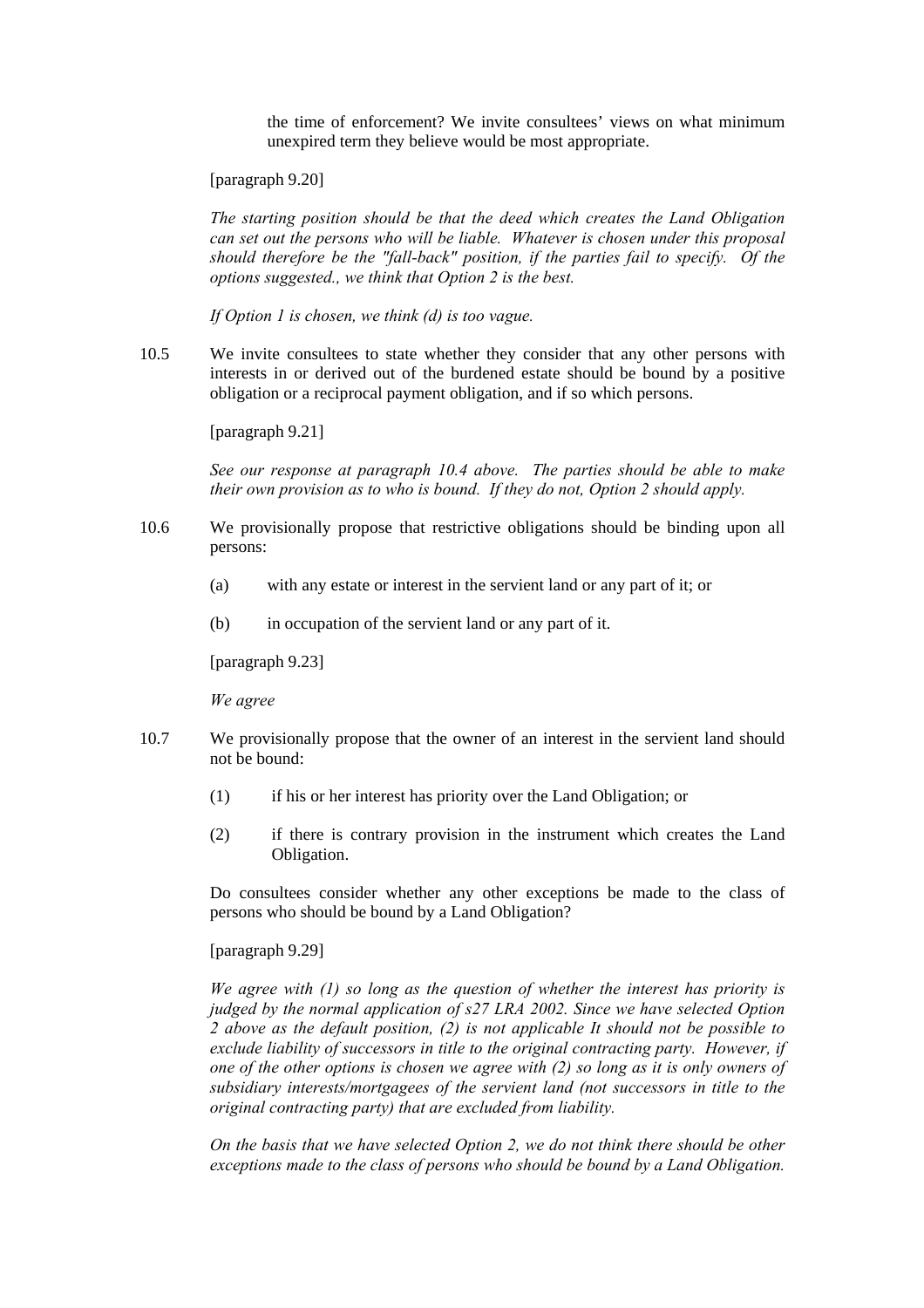10.8 We provisionally propose that a squatter who is in adverse possession of the dominant land but who has not made a successful application to be registered as proprietor, should not be entitled to enforce any Land Obligations.

[paragraph 9.34]

*We agree* 

10.9 We provisionally propose that a squatter, who is in adverse possession of the servient land but who has not made a successful application to be registered as proprietor, should be bound by a restrictive obligation.

[paragraph 9.36]

*We agree (although the squatter would be bound anyway under the proposal at paragraph 9.23 of the Consultation Paper)*

10.10 We invite the views of consultees as to whether such a squatter should be bound by a positive or reciprocal payment obligation.

[paragraph 9.37]

*It would be possible to provide in the instrument creating the Land Obligation that such squatters should be bound. Alternatively, notwithstanding that such a squatter would not fall within any of the options 1-3, we agree that the squatter should be bound – this can be justified on a Halsell v Brizell basis.* 

10.11 We provisionally propose that a restrictive obligation should be enforceable against any person bound by it in respect of any conduct by that person which amounts to doing the prohibited act (or to permitting or suffering it to be done by another person).

[paragraph 9.41]

*We agree that it would be preferable to have this implied (to save the proliferation of words needed to achieve this expressly). It should be possible for the Land Obligation to expressly indicate if this interpretation is not to apply.* 

10.12 We provisionally propose that a positive or reciprocal payment obligation should be enforceable, in respect of any breach, against every person bound by the obligation at the time when the breach occurs.

[paragraph 9.43]

*We agree that liability should be joint and several.* 

- 10.13 We provisionally propose two exceptions to the class of persons liable for a particular breach of a Land Obligation:
	- (a) a mortgagee should not be liable unless, at the relevant time, he has actually taken possession of the land or has appointed a receiver; and
	- (b) a person should not be liable where contrary provision has been made in the instrument which creates the Land Obligation.

[paragraph 9.48]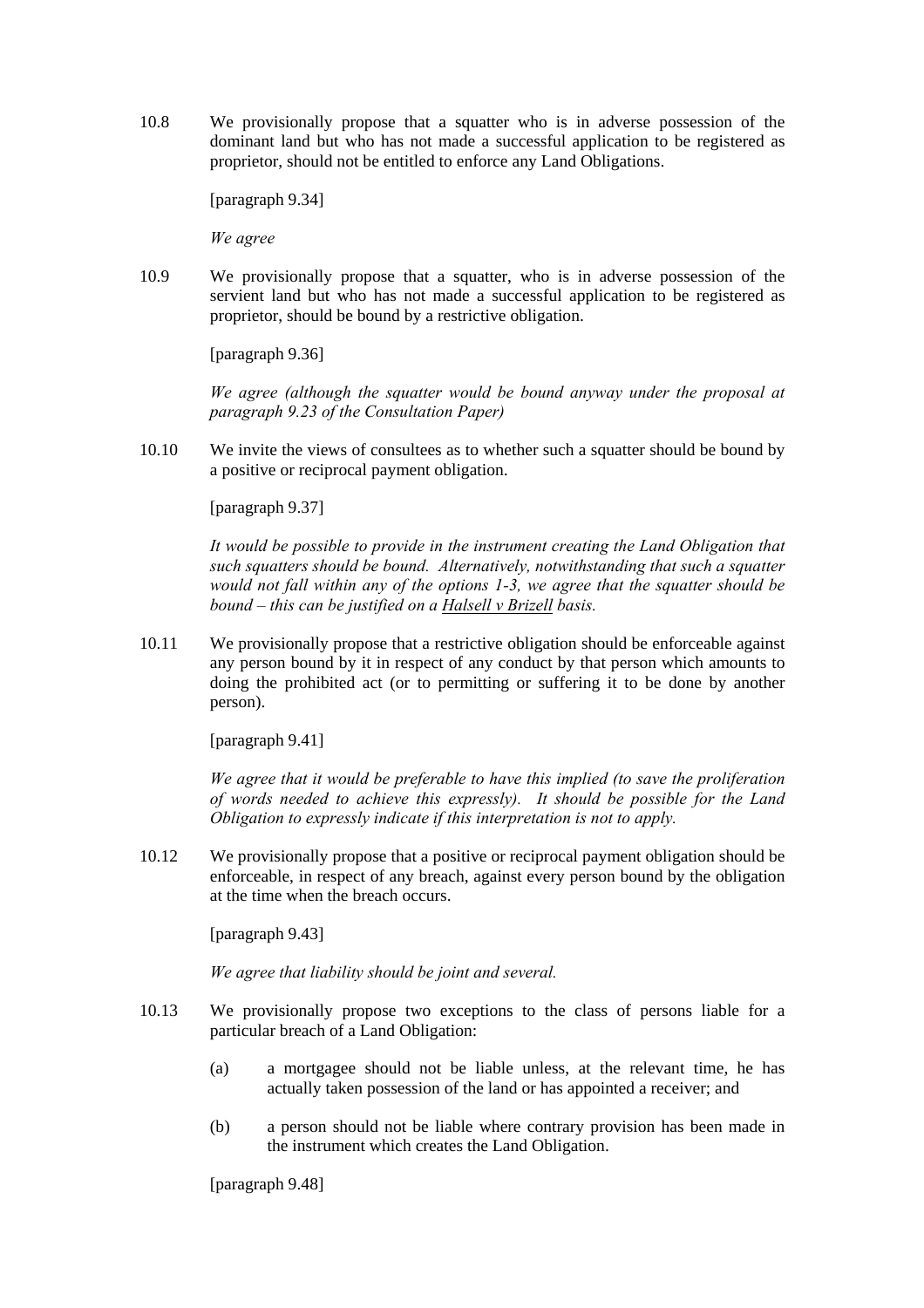*We agree with (b).* 

*We would also agree with (a) if Option 1 were selected in our paragraph 10.4, but with the reference to "appointing a receiver" omitted. (It would be inappropriate for a mortgagee to be bound just because they had appointed a receiver, since the receiver is the agent of the Mortgagor). However, as we prefer Option 2, the need to exclude a mortgagee would not arise.* 

# 11 **LAND OBLIGATIONS: VARIATION OR EXTINGUISHMENT**

- 11.1 We provisionally propose that Land Obligations should be capable of variation and extinguishment:
	- (a) expressly; and
	- (b) by operation of statute.

[paragraph 10.9]

*We believe that variation should be possible by both methods and extinguishment should be possible expressly, or by operation of specific statutes (again it would be preferable to have a list of those that can do this) including s84 LPA 1925. They should not be capable of extinguishment by abandonment as this is too hard to prove and will lead to unpredictable results. Section 84 LPA 1925 can be used instead.* 

11.2 We provisionally propose that Land Obligations should be automatically extinguished on the termination of the estate in land to which they are attached.

[paragraph 10.10]

*We disagree. Whilst it would be reasonable to expect automatic extinguishment on termination of a lease by effluxion of time, or its early termination by forfeiture or exercise of a break clause, it would be unjust if a tenant who has entered into a Land Obligation with a neighbouring owner should escape from it by buying in the freehold of his leasehold land and merging the lease into the freehold. Similarly it would be unjust if the Land Obligation were to be extinguished where the freeholder acquired the lease and the lease thus terminated by surrender. Currently the Land Registry (see Practice Guide 26) will normally carry forward easements and restrictive covenants forward onto the reversionary title.* 

11.3 We provisionally propose that on a sub-division of the servient land, the burden of a positive or reciprocal payment obligation should run with each and every part of the land. The owners of each part bound by the obligation would therefore be jointly and severally liable in the event of a breach of the Land Obligation.

[paragraph 10.26]

*We agree. Otherwise it would be very easy for the original owner to apportion liability to a part of the land which was then transferred to company with no assets. It may be necessary to amend the Civil Liability (Contribution) Act 1978 to deal expressly with positive Land Obligations.*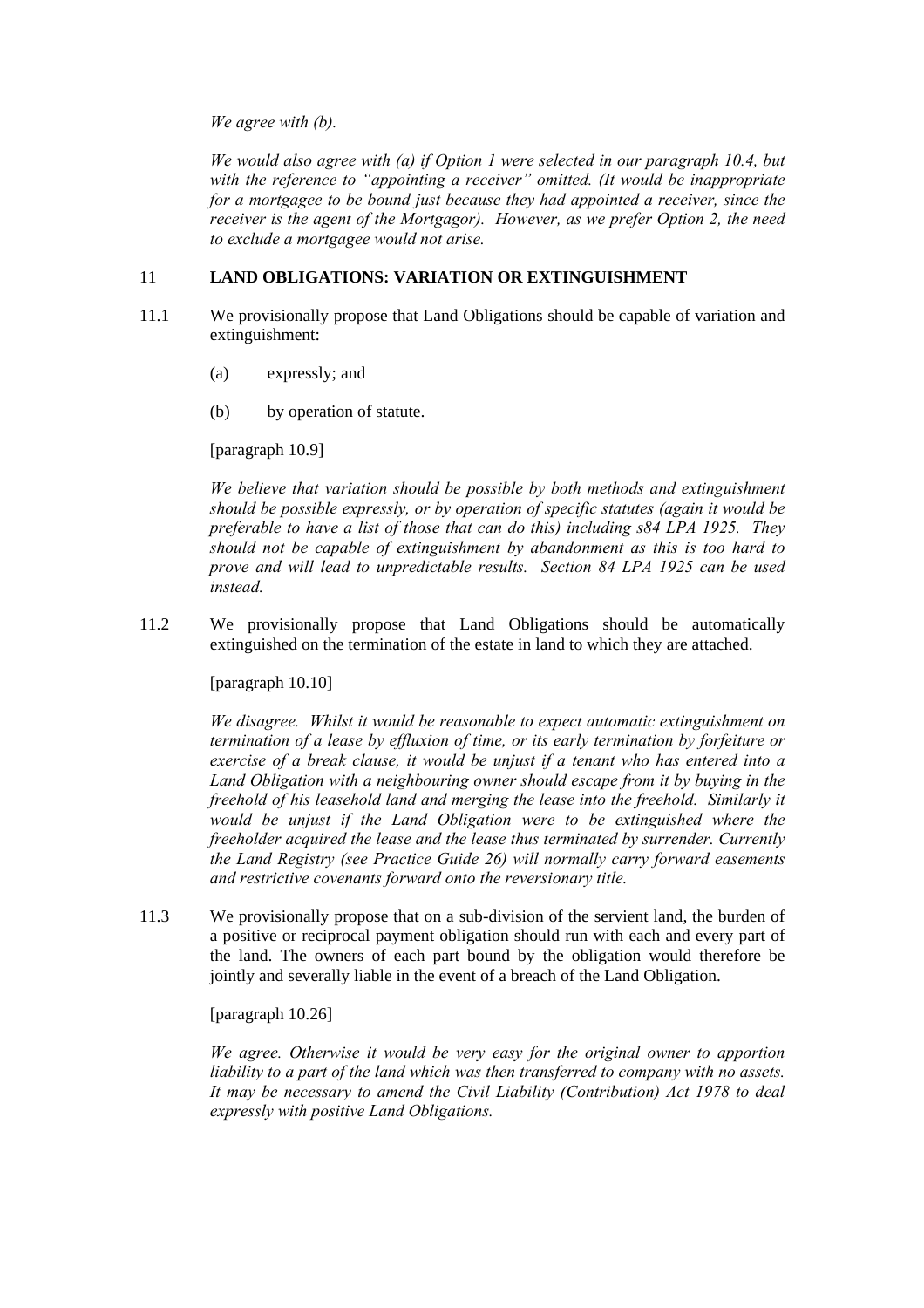*We do not understand the suggestion at paragraph 10.20 of the Consultation Paper that an agreement between B2 and B3 cannot be binding on their successors in title, if registered on their titles.* 

*The analogy with the Landlord and Tenant (Covenants) Act 1995 (paragraph 10.23 of the Consultation Paper) is flawed. Leases with substantial covenants (eg a significant rent) are generally capable of assignment only with landlord's consent, so that the landlord retains the ability to control the identity of its obligor.* 

11.4 We ask consultees whether they consider that there should be a variation procedure which can be invoked by an owner of part following a sub-division. Such a procedure would enable the court or Lands Tribunal, on application being made, to order that a variation of liability between the servient owners bound by the application should be binding on those entitled to enforce the Land Obligation.

[paragraph 10.27]

*We agree that there should be the opportunity for owners of parts of the servient*  land to redistribute the burden of liability between them, but we disagree that the *parties entitled to enforce the Land Obligation should be bound by that decision. It should merely affect the liability as between the various owners of part.* 

*If the redivision of liability were to be binding on all benefitted owners it would be essential that they received adequate notice of the court/lands tribunal hearing, so that they could put in representations. Not all such owners will be easily identifiable, so giving them notice will be impossible (eg holders of short, unregistered leases). It would be unfair to deprive them of the benefit of the Land Obligation (at least against some originally liable people) without giving them the opportunity to object.* 

11.5 We provisionally propose that on a sub-division of the servient land, the burden of a restrictive obligation should run with each and every part of the land. Do consultees agree?

[paragraph 10.31]

*We agree unless the Land Obligation expressly indicates otherwise.* 

- 11.6 We provisionally propose that on sub-division of the benefited land, the benefit of a Land Obligation should run with each and every part of it unless:
	- (a) the Land Obligation does not "relate to" or benefit that part of the benefited land;
	- (b) the sub-division increases the scope of the obligations owed by the burdened owner to an extent beyond, that contemplated in the Land Obligation deed; or
	- (c) express provision has been made for the benefit of the Land Obligation not to pass.

Do consultees agree?

[paragraph 10.44]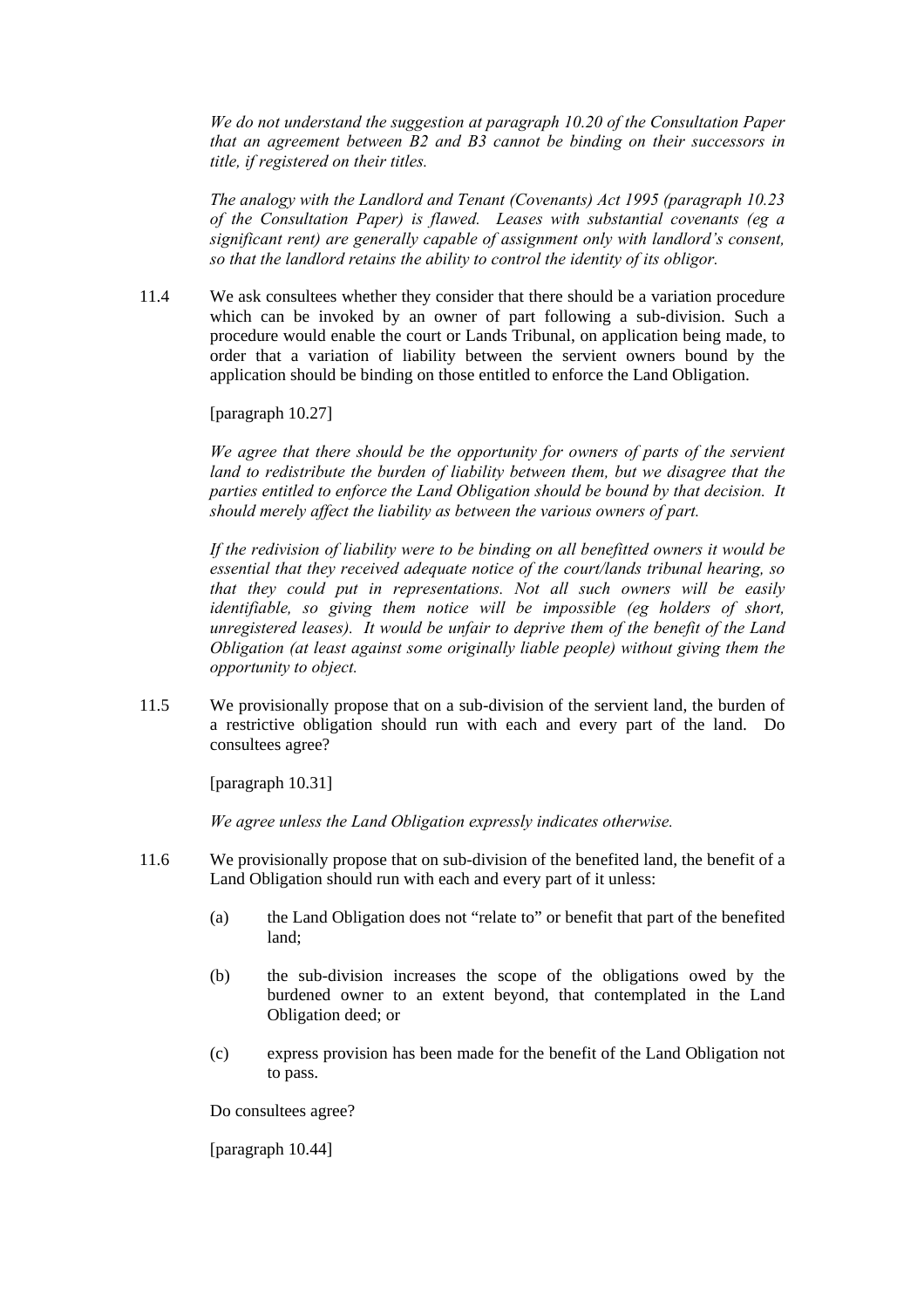*We agree in general terms, but believe there will be a number of tricky questions to be catered for:* 

*- how will a transferee of part prove that the obligation does "relate to or affect" his land such that he should be able to enforce the Land Obligation? Will the test be objective or subjective? The landowner that has the benefit of the obligation may take a very different view of which land that obligation relates to.* 

*- there must be no prospect of double recovery – the amount for which the defaulting obligee is responsible by way of damages should be no greater than if the benefitted land had not been sub-divided.* 

*- will benefit of a Land Obligation pass to the holder of a subsidiary short-term interest in part of the benefited land eg the grantee of an unregistrable lease?* 

11.7 We provisionally propose that a question should be included on the Land Registry form for transfer of part asking whether the title number out of which the part is transferred is benefited by any restrictive, positive or reciprocal payment obligations. If so, it would be a requirement to indicate on the form whether any of the parts will not be capable of benefiting from the obligations or whether apportionment would be required. Do consultees agree?

[paragraph 10.45]

*On balance, we think the proposal may be dangerous and deserves further thought. There may be varied views on whether all or only (and if so which) parts of the benefited land are actually intended to benefit. What would be the consequence if the statement on the form were made honestly, but incorrectly. Would the resultant part lose the benefit of the Land Obligation or would the benefit still attach to it, but would not be recorded on its register of title?* 

## 12 **LAND OBLIGATIONS: RELATIONSHIP WITH COMMONHOLD**

We are of the provisional view that the use of Land Obligations should not be prohibited in defined circumstances. However, we consider that it would be useful to provide guidance for developers as to the relative suitability of different forms of land-holding. We invite the views of consultees on the suitability of this general approach.

[paragraph 11.22]

*Commonhold is not an area of law in which any of the firms on whose behalf this response is given have extensive practical expertise. Thus there may be nuances that are achievable through commonhold that are not achievable through Land Obligations (though we do not understand the statement in paragraph 11.19 of the Consultation Paper that owners of flats in a communal block with common parts would be disadvantaged by use of Land Obligations). We agree that it would be helpful for developers to receive guidance on which may be best suited to which situation.* 

## 13 **LAND OBLIGATIONS: SUPPLEMENTARY PROVISIONS**

13.1 We provisionally propose that there should be supplementary provisions which may be included in the instrument creating a Land Obligation as follows: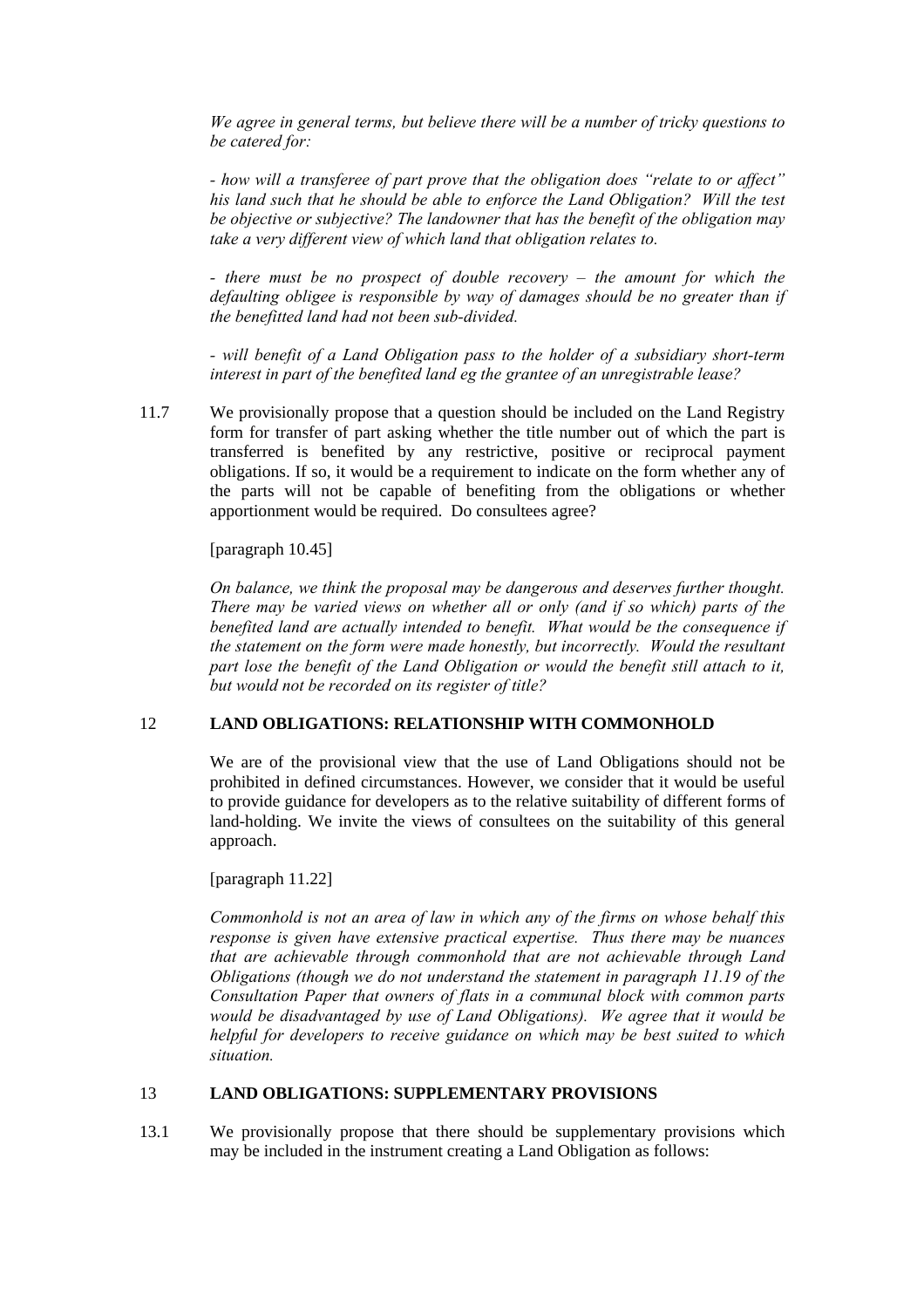- (a) a provision relating to the keeping of a fund out of which expenditure on the carrying out of works, or the provision of services, is to be met;
- (b) a provision requiring the payment of interest if default is made in complying with a reciprocal payment obligation; and
- (c) a provision enabling any person entitled to enforce a Land Obligation to inspect the servient land in order to see whether it has been complied with.

[paragraph 12.16]

*We agree that all or any of these may be useful. It is also commonplace to give the benefited landowner the right of entry onto the servient land to carry out the work (if the servient owner does not) – a "self-help" provision. However, listing the categories of permitted supplementary provisions (and by implication, excluding others) seems too prescriptive. It will be very difficult to set out exhaustively the variety of issues that may need to be resolved in order to make Land Obligations work in practice. The Landlord and Tenant (Covenants) Act 1995 does not attempt to do this for covenants in leases (see wide definition of "covenant" and the circumstances in which a landlord or tenant covenant will run).* 

13.2 We invite the views of consultees as to whether there should be any further supplementary provisions available to those creating a Land Obligation, and if so what they should be.

[paragraph 12.17]

*We do not think that the range of provisions should be limited. See our reply at paragraph 13.1 above.* 

13.3 We provisionally propose that it should be possible for parties to create shortform Land Obligations by reference to a prescribed form of words set out in statute. Where the prescribed form of words is used, a fuller description of the substance of the Land Obligation would be implied into the instrument creating the right.

[paragraph 12.25]

*We support the idea of short form Land Obligations as an option that the parties may select. However see our reply to proposal 4.34 at our paragraph 5.2 in the context of short form easements as to the method of their incorporation and an opportunity to comment further on their detailed wording. In particular we would not, as with easements, support short form Land Obligations as the only way of creating Land Obligations in the new regime.* 

13.4 We invite the views of consultees as to which Land Obligations should be so dealt with and the extent to which parties should be free to vary the terms of short-form Land Obligations.

[paragraph 12.26]

*We believe that the parties should always be free to vary the terms of short form Land Obligations, should they choose to use those, rather than drafting their own express obligations.*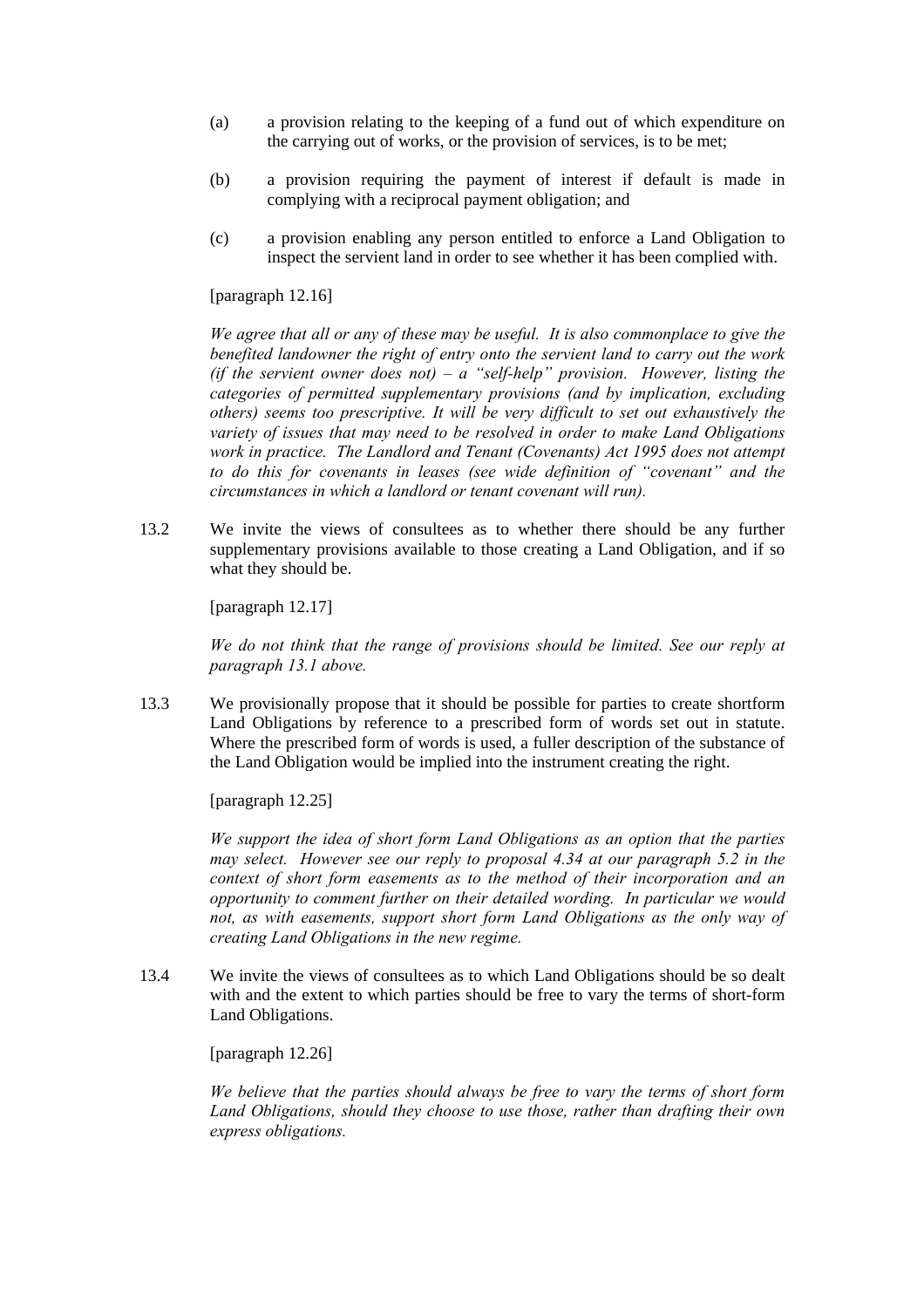## 14 **TRANSITIONAL ARRANGEMENTS AND THE PROBLEM OF OBSOLETE RESTRICTIVE LAND OBLIGATIONS**

14.1 We invite consultees' views on the various options for dealing with existing restrictive covenants in the event of the introduction of Land Obligations.

### [paragraph 13.89]

*On balance we favour Option 7 (old restrictive covenants continue to be bound by the old system, whilst those created after the changes have to conform to the Land Obligations regime). Many beneficiaries of restrictive covenants do not actually know that they have that benefit, so it is unrealistic to expect them to take positive action to protect them by registration. There may also be compelling Human Rights arguments against adversely affecting old-style restrictive covenants.* 

*Option 1 suffers from the major difficulty identified at paragraph 13.31 of the Consultation Paper.* 

*Option 2 seems to be unworkable within current Land Registry practice. The benefit of restrictive covenants is not automatically noted on the dominant estate title. The buyer may therefore be ignorant of the fact that the land bought benefits from a restrictive covenant, and therefore may not apply for it to be renewed as a Land Obligation. The buyer may only be prompted to make relevant checks when development is threatened, which may be too late.* 

*Option 3 suffers from a combination of problems inherent in Options 1 and 2 (see above).* 

*Option 4 is not practicable since, as identified at paragraph 13.50, in most cases it is not possible to identify comprehensively the benefited land.* 

*Option 5 seems to be the one favoured by the Commission (see paras 13.63 and 13.88) but suffers from the same problem of not being able to identify all the benefited owners in order to serve notice on them. Moreover, most restrictive title indemnity insurance policies would prohibit this sort of approach in case someone objects, so the owner of the burdened land is more likely to take out insurance instead.* 

*Option 6 is not appealing, but if used, would need very long time periods – eg 50 years from date of legislation or 150 years from the date of imposition, whichever is longer. This avoids the risk that some old covenants disappear immediately. With such long time periods it seems unlikely that landowners would wait this long. They would probably rather apply under section 84 LPA 1925 for it to be extinguished or modified as being obsolete.* 

14.2 We also invite consultees' views on what steps should be taken to remove obsolete restrictive covenants from the register in the event of no other reform to the law of covenants.

### [paragraph 13.90]

*No such steps should be taken. It should be for the parties to apply under and obtain a determination under s84 LPA 1925. Anything else runs the risk of potentially still useful restrictive covenants (which just happen not to have been enforced for some time) being removed.*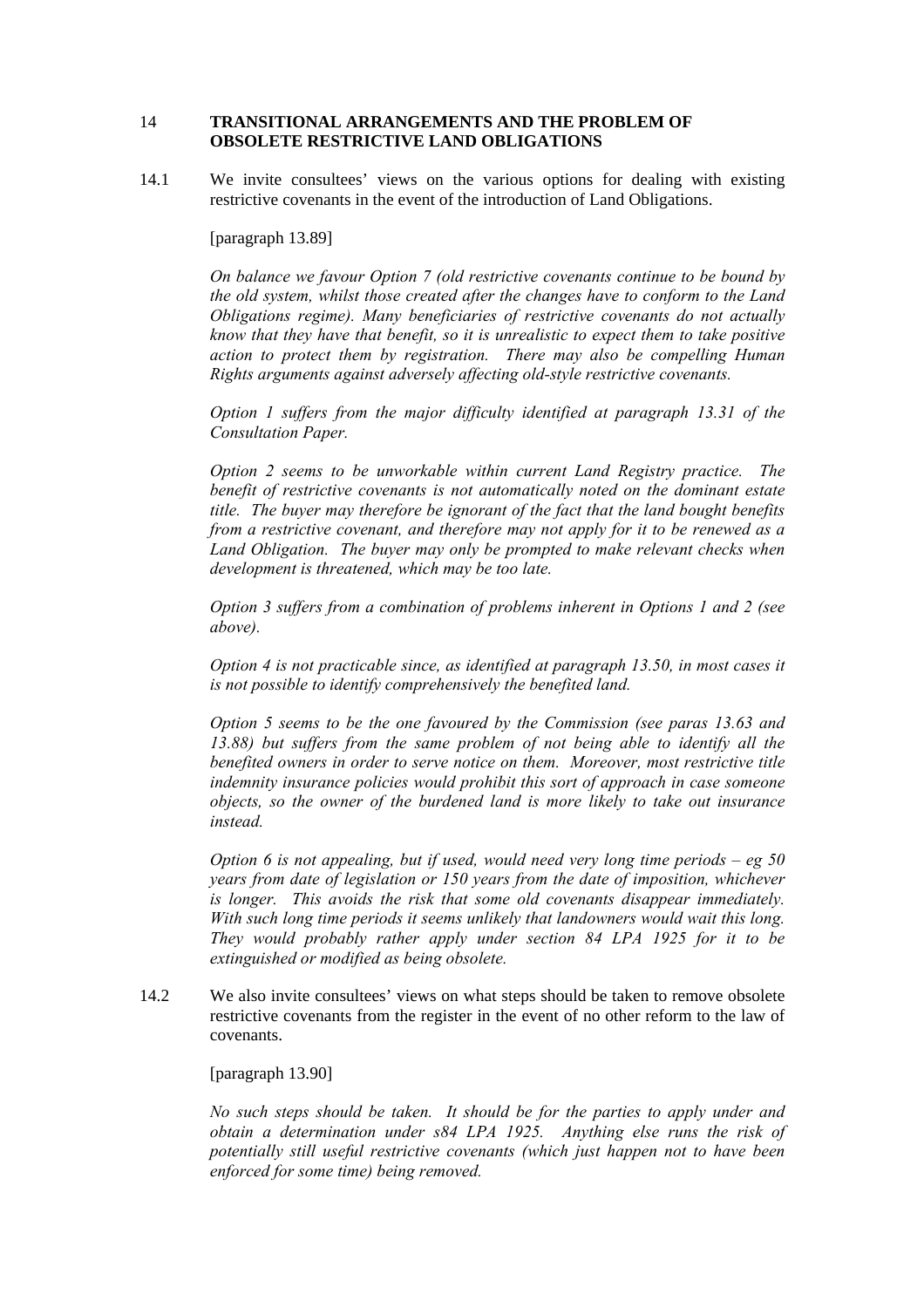14.3 We welcome the views of consultees as to whether there should be any mechanism for the automatic or triggered expiry of Land Obligations.

[paragraph 13.99]

*We dislike the idea of any automatic expiry rule based on passage of a minimum period of time. If the rule on perpetuities is not to apply to Land Obligations, then why should they lapse after a particular specified period – the effect is very similar.* 

*S84 LPA 1925 provides a perfectly workable alternative for those that wish to have a Land Obligation removed from their title.* 

*If it is determined that some sort of automatic expiry system should apply then only Options 1,2 and 5 (of the options suggested for restrictive covenants – see our paragraph 14.1) could be used for Land Obligations.* 

*Option 1 is not suitable for the same reasons as outline in paragraph 14.1.* 

*Option 2 would work, but application would be likely to be made automatically to renew the Land Obligation so as to avoid any suggestion of negligence – this wholesale preservation of the status quo would only be avoided if it were necessary, in that application for renewal, to show that the Land Obligation still served a useful purpose. This may be difficult to do and give rise to uncertainties as to what evidence would be sufficient.* 

*Option 5 would work, but there would be similar objections from any title indemnity insurance company – see our paragraph 14.1 above.* 

### 15 **SECTION 84 OF THE LAW OF PROPERTY ACT 1925: DISCHARGE AND MODIFICATION**

15.1 We invite the views of consultees on the compensation provisions contained in section 84(1) of the Law of Property Act 1925.

[paragraph 14.15]

*We agree that it would be useful if the compensation rules were clarified. The current law is very confused so far as the basis of compensation is concerned (see Winter v Traditional and Contemporary Contracts (2007))* 

- 15.2 We provisionally propose that the statutory jurisdiction to discharge or modify restrictions on land contained in section 84(1) of the Law of Property Act 1925 should be extended to include:
	- (a) easements;
	- (b) profits; and
	- (c) Land Obligations.

[paragraph 14.41]

*We agree, particularly if s84 procedures are reformed so as to be more efficient and quick. Perhaps it should also be made clear that applications for modification or discharge should be made ONLY to the Lands Tribunal (rather than the court)*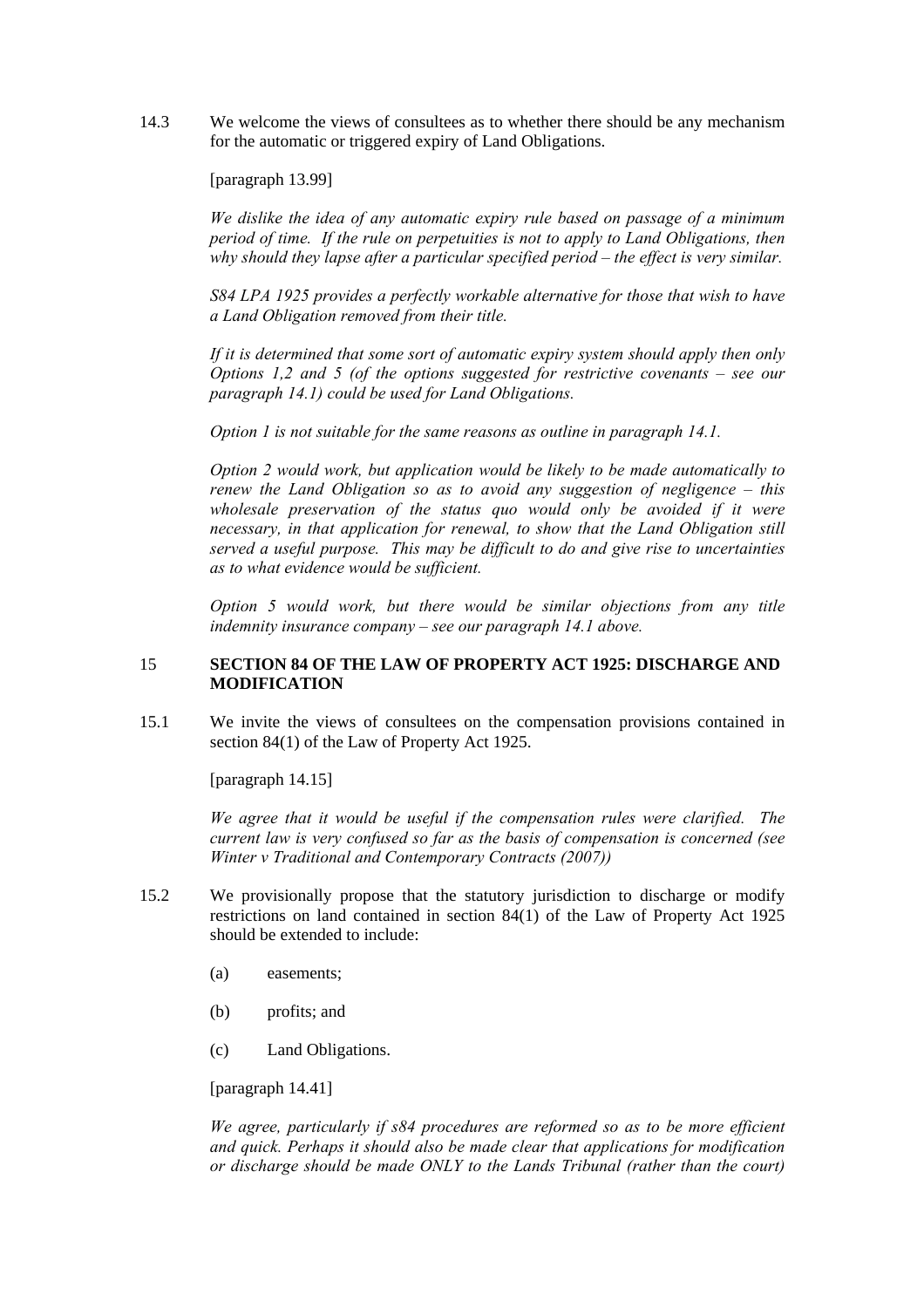*(see Turner v Pryce (2008)). Consideration needs to be given as to the effect of the Tribunals, Courts and Enforcement Act 2007.* 

15.3 We invite the views of consultees as to whether they consider that there should be a jurisdiction to discharge and modify each of the above interests.

[paragraph 14.42]

*We are confused by this question. It seems to overlap considerably with the immediately preceding question.* 

15.4 We provisionally propose that:

(1)the Tribunal in exercising its jurisdiction should seek to give effect to the "purpose" for which the restriction or other interest in land was imposed; and

(2) the Tribunal should be able to discharge or modify where it is satisfied of one of the statutory grounds and where it is reasonable in all the circumstances to discharge or modify the restriction or interest.

[paragraph 14.70]

*We agree with proposal (2). In relation to proposal 1, clarification will be needed as to "purpose". In paragraph 14.46 of the Consultation Paper it is stated that purpose refers to the scope of the right (not, as might conventionally be interpreted, the reason why the right was created). However, at paragraph 14.52 it would seem that purpose is used in its more conventional way.* 

15.5 We provisionally propose that it should be a ground for discharge or modification that the discharge or modification:

> (1)would not cause substantial injury to the person entitled to the benefit of the restriction or other interest in land; or

> (2)would enable the land to be put to a use that is in the public interest and that could not reasonably be accommodated on other land; and

> (3)that in either case money would provide adequate compensation to the person entitled to the benefit of the restriction or other interest in land.

### [paragraph 14.71]

*We agree that these should be grounds for discharge or modification. However, we wonder why the second half of s84(1) (aa) has been dropped (the test that the covenant continues to secure a practical benefit of substantial value or advantage). Is this intended to be subsumed in new test (1). Where also is the detailed proposal for replacing s84(1)(b). Both of these are useful circumstances in which discharge or modification should be possible.* 

*It would make sense also for section 610 Housing Act 1985 (see Lawntown Ltd v Camenzuli [2007] EWCA Civ 949) to be accommodated within the revised legislation, so that the Lands Tribunal retains sole jurisdiction over the modification or discharge of restrictive covenants.*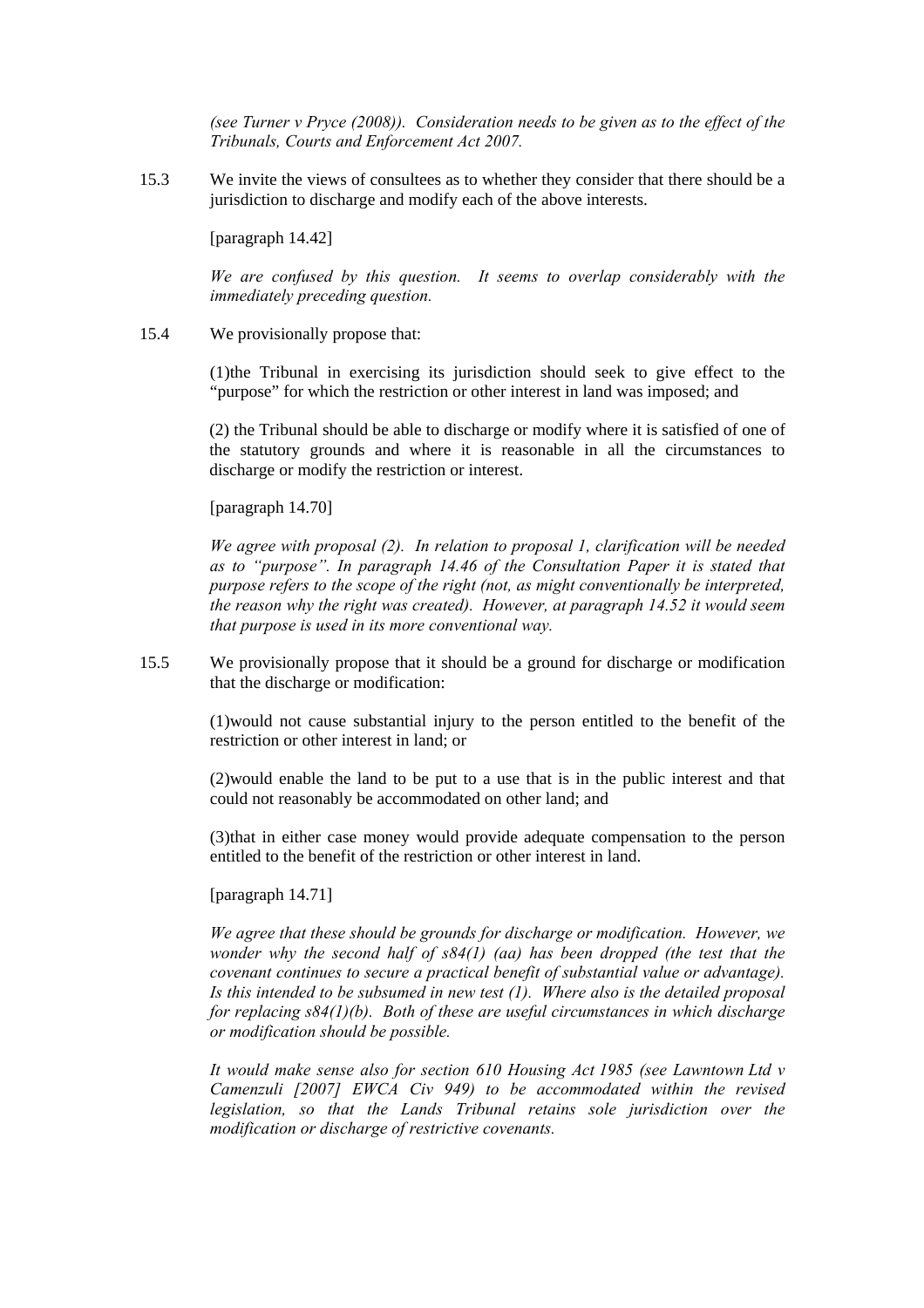15.6 We provisionally propose that obsoleteness should cease to be a ground for discharge or modification.

[paragraph 14.72]

*We agree. The circumstances where a covenant has been considered obsolete would now be covered by one of the limbs proposed in paragraph 15.5.*

15.7 We provisionally propose that where a number of persons are entitled to the benefit of a restriction or any other interest within the ambit of section 84, it should not be necessary for the applicant to establish that the ground or grounds for discharge or modification relied upon apply to each and every one of the persons entitled.

[paragraph 14.74]

*We are unclear what this question is suggesting. Is it that the applicant should be able to rely on different grounds for discharge/modification against each of the persons entitled to enforce the obligation? We would support this. Or is the Commission suggesting that the applicant need only succeed against one beneficiary and that decision will bind all beneficiaries who were notified of proceedings? The latter might pose some problems under the Human Rights Act.* 

15.8 We provisionally propose that the Lands Tribunal should have the power to add new restrictions on the discharge or modification of a restrictive covenant, easement or profit, if the Tribunal considers it reasonable in view of the relaxation of the existing provisions and if the applicant agrees.

[paragraph 14.82]

*We agree* 

- 15.9 We provisionally propose that the discharge or modification of a Land Obligation:
	- (1) the Lands Tribunal should have the power to add new provisions to an existing Land Obligation or to substitute a new Land Obligation for one which has been discharged, if the Tribunal considers it reasonable in view of the relaxation of the existing provisions and if the applicant agrees; and
	- (2) the Lands Tribunal should have discretion to dispense with a person's consent in adding new provisions or in substituting a new Land Obligation, but only where the Tribunal is satisfied that any prejudice which the new provisions or new Land Obligation cause that person does not substantially outweigh the benefits which will accrue to that person from the remainder of the order.

[paragraph 14.83]

*We agree with (1).* 

*We are unclear as to the ambit of proposal (2). Does it relate to the applicant's consent (ie, on current rules, the owner of the burdened land) or the consent of the beneficiaries. Does the Lands Tribunal currently insist on the consent of all persons benefited in order to modify the covenant? We do not think that the consent of a mortgagee should ever be dispensed with.*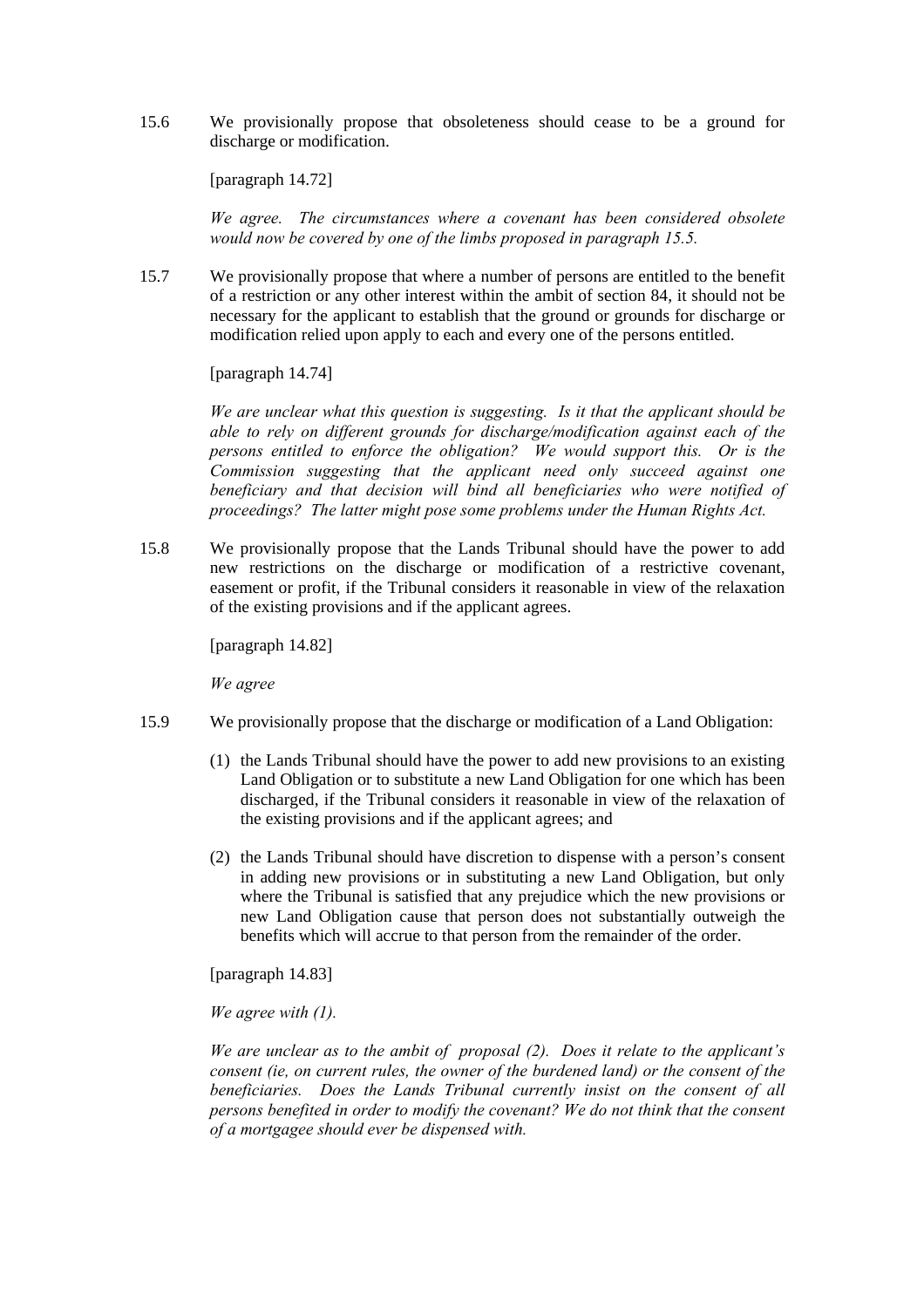15.10 We provisionally propose that there should be a further ground of discharge or modification in relation to a positive obligation to the effect that as a result of changes in circumstances the performance of the obligation either ceases to be reasonably practicable or has become unreasonably expensive when compared to the benefits it gives.

[paragraph 14.93]

*We think this should be embraced only with extreme caution, as what qualifies as "unreasonably expensive" depends on which party you are. Moreover, the burdened owner probably paid less for the land as a result of the obligation binding the land, and it would be an unfair windfall if he was subsequently able to get that obligation discharged or modified.* 

15.11 We provisionally propose that a reciprocal payment obligation may only be discharged or modified where an obligation to which it relates (that is, a positive obligation) has been modified or discharged.

[paragraph 14.94]

*We agree.* 

15.12 We invite the views of consultees as to whether any other amendments to the section 84 jurisdiction, in particular the grounds of discharge or modification, should be effected on the basis that it has an extended application to easements, profits and Land Obligations.

[paragraph 14.95]

15.13 We provisionally propose that where an application is proceeding before the Lands Tribunal under section 84(1) of the Law of Property Act 1925, an application may be made to the court for a declaration under section 84(2) only with permission of the Lands Tribunal or the Court. Such application should not operate without more to stay the section 84(1) proceedings.

[paragraph 14.101]

*We agree that reference to court should be possible only with leave (to speed up proceedings and prevent abuse).* 

*We would go further and suggest that only the Lands Tribunal should be able to hear applications under s84(1), whilst only a court could make declarations under s84(2).* 

15.14 We provisionally propose that the class of persons who may apply under sections 84(1) and 84(2) of the Law of Property Act 1925 should be the same and should include any person interested in either the benefited or burdened land.

[paragraph 14.106]

*We agree that beneficiaries should be able to apply under s84(1), but they would need to get the consent of the burdened land's owner to any modification. The suggestion that s84(1) should be extended to leasehold covenants, regardless of the length of the lease, requires further debate.*